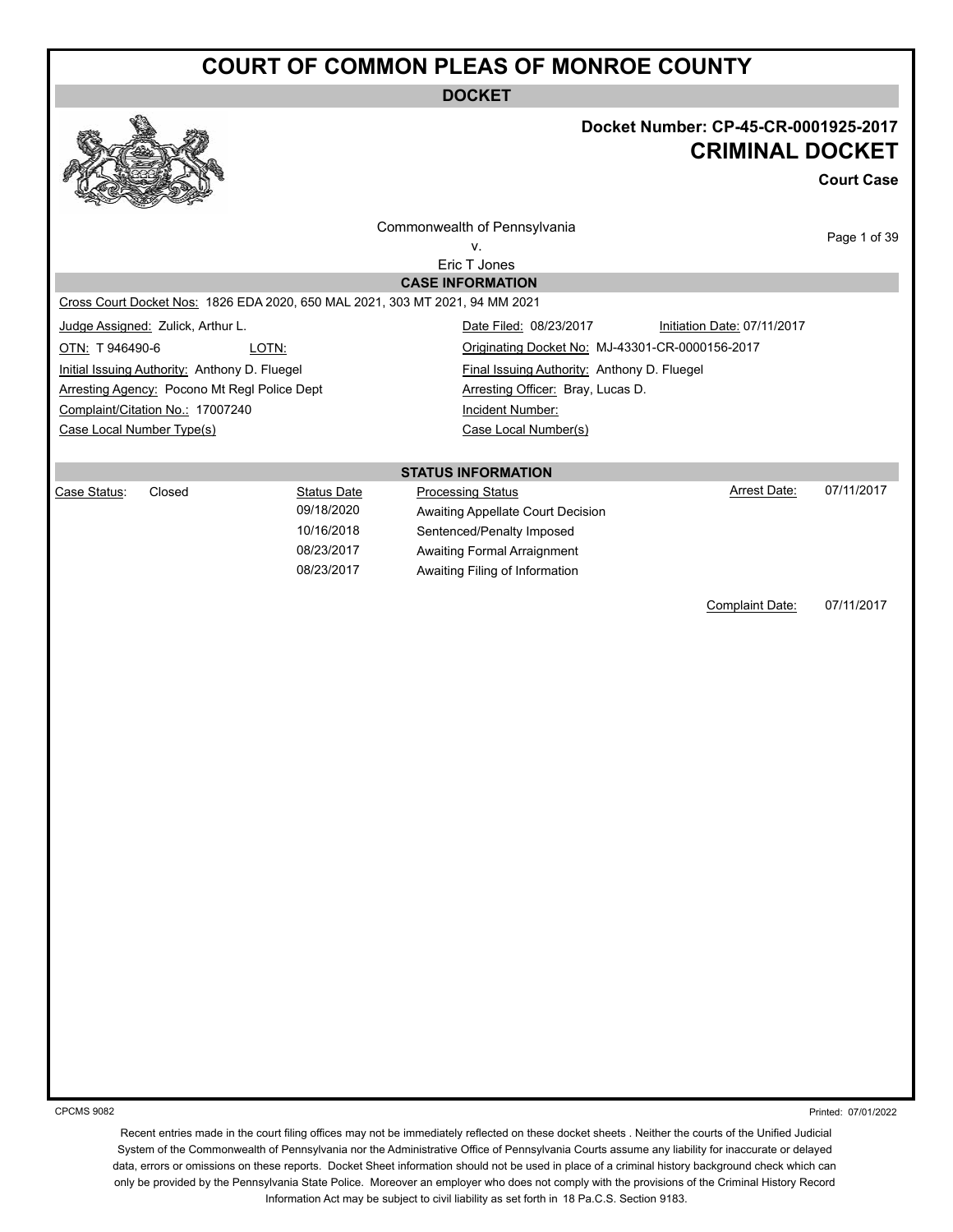**DOCKET**

#### **Docket Number: CP-45-CR-0001925-2017 CRIMINAL DOCKET**

**Court Case**

Page 2 of 39

Commonwealth of Pennsylvania v.

|                                    | Eric T Jones                          |                             |                                     |                                              |                            |  |
|------------------------------------|---------------------------------------|-----------------------------|-------------------------------------|----------------------------------------------|----------------------------|--|
|                                    |                                       |                             | <b>CALENDAR EVENTS</b>              |                                              |                            |  |
| Case Calendar<br><b>Event Type</b> | Schedule<br><b>Start Date</b>         | <b>Start</b><br><b>Time</b> | Room                                | Judge Name                                   | Schedule<br><b>Status</b>  |  |
| Pre-Trial<br>Conference            | 09/04/2017                            | $1:30$ pm                   | Courtroom 5                         | Judge Arthur L. Zulick                       | Scheduled                  |  |
| Formal Arraignment                 | 09/27/2017                            | 8:30 am                     | Courtroom 1                         | President Judge Margherita<br>P. Worthington | Scheduled                  |  |
| Pre-Trial<br>Conference            | 10/24/2017                            | $3:00$ pm                   | Courtroom 1                         | President Judge Margherita<br>P. Worthington | Scheduled                  |  |
| Argument                           | 06/04/2018                            | 1:30 pm                     | Courtroom 5                         | Judge Arthur L. Zulick                       | Scheduled                  |  |
| Pre-Trial<br>Conference            | 08/14/2018                            | $9:30$ am                   | Courtroom 5                         | Judge Arthur L. Zulick                       | Scheduled                  |  |
| Pre-Trial<br>Conference            | 09/04/2018                            | $1:30$ pm                   | Courtroom 5                         | Judge Arthur L. Zulick                       | Scheduled                  |  |
| Motion                             | 09/13/2018                            | $1:00$ pm                   | Courtroom 5                         | Judge Arthur L. Zulick                       | Scheduled                  |  |
| In-Camera Hearing                  | 10/11/2018                            | $9:00$ am                   | Courtroom 5                         | Judge Arthur L. Zulick                       | Scheduled                  |  |
| Motion                             | 10/11/2018                            | 10:00 am                    | Courtroom 5                         | Judge Arthur L. Zulick                       | Scheduled                  |  |
| Motion                             | 10/11/2018                            | $1:30$ pm                   | Courtroom 5                         | Judge Arthur L. Zulick                       | Scheduled                  |  |
| Motion to Compel                   | 10/11/2018                            | $1:30$ pm                   | Courtroom 5                         | Judge Arthur L. Zulick                       | Scheduled                  |  |
| Trial Term Jury<br>Selection       | 10/15/2018                            | $9:00$ am                   | Courtroom 1                         | Judge Arthur L. Zulick                       | Scheduled                  |  |
| <b>PCRA Hearing</b>                | 12/19/2019                            | $9:00$ am                   | Courtroom 5                         | Judge Arthur L. Zulick                       | Scheduled                  |  |
| <b>PCRA Hearing</b>                | 01/24/2020                            | $2:00$ pm                   | Courtroom 5                         | Judge Arthur L. Zulick                       | Scheduled                  |  |
| PCRA Hearing                       | 06/19/2020                            | 11:00 am                    | Courtroom 5                         | Judge Arthur L. Zulick                       | Scheduled                  |  |
|                                    |                                       |                             | <b>CONFINEMENT INFORMATION</b>      |                                              |                            |  |
| Confinement<br><u>Known As Of</u>  | Confinement<br><b>Type</b>            |                             | Destination<br><b>Location</b>      | Confinement<br>Reason                        | Still in<br><b>Custody</b> |  |
| 02/19/2019                         | <b>State Correctional Institution</b> |                             | <b>SCI Benner Township</b>          |                                              | Yes                        |  |
|                                    |                                       |                             | <b>DEFENDANT INFORMATION</b>        |                                              |                            |  |
| Date Of Birth:                     | 01/07/1986                            |                             | City/State/Zip: Tobyhanna, PA 18466 |                                              |                            |  |
|                                    |                                       |                             | <b>CASE PARTICIPANTS</b>            |                                              |                            |  |
| Participant Type                   |                                       | Name                        |                                     |                                              |                            |  |
| Defendant                          |                                       | Jones, Eric T.              |                                     |                                              |                            |  |
|                                    |                                       |                             |                                     |                                              |                            |  |
|                                    |                                       |                             |                                     |                                              |                            |  |
|                                    |                                       |                             |                                     |                                              |                            |  |

CPCMS 9082

Printed: 07/01/2022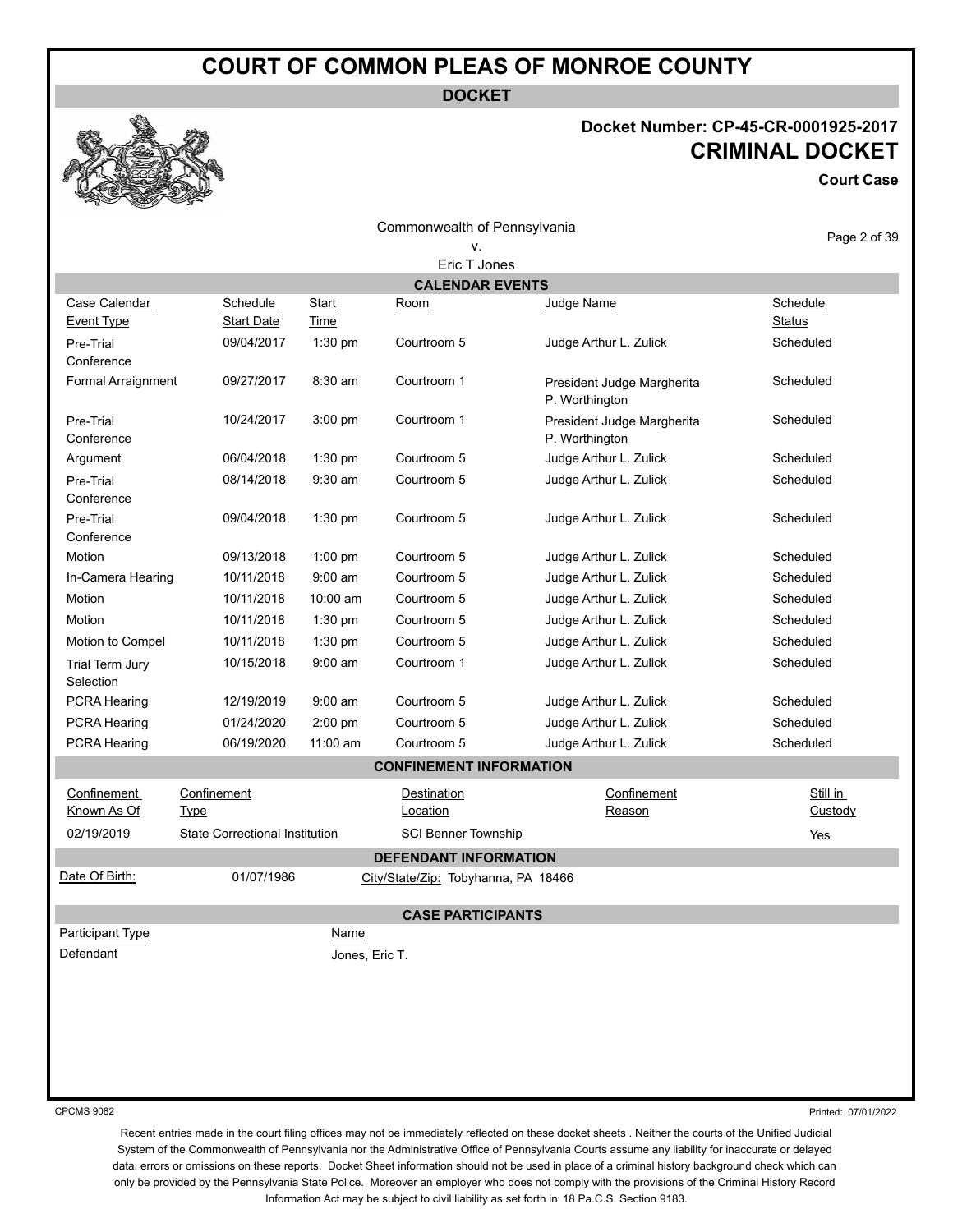**DOCKET**

#### **Docket Number: CP-45-CR-0001925-2017 CRIMINAL DOCKET**

**Court Case**

| w                        | <b>Contract of the Contract of the Contract of the Contract of the Contract of the Contract of the Contract of the Contract of The Contract of The Contract of The Contract of The Contract of The Contract of The Contract of T</b><br>$-2$ |                |                                                         |                                                                               |        |                            |                   |                            |
|--------------------------|----------------------------------------------------------------------------------------------------------------------------------------------------------------------------------------------------------------------------------------------|----------------|---------------------------------------------------------|-------------------------------------------------------------------------------|--------|----------------------------|-------------------|----------------------------|
|                          |                                                                                                                                                                                                                                              |                |                                                         | Commonwealth of Pennsylvania                                                  |        |                            |                   |                            |
|                          |                                                                                                                                                                                                                                              |                |                                                         | v.                                                                            |        |                            |                   | Page 3 of 39               |
|                          | Eric T Jones                                                                                                                                                                                                                                 |                |                                                         |                                                                               |        |                            |                   |                            |
|                          |                                                                                                                                                                                                                                              |                |                                                         | <b>BAIL INFORMATION</b>                                                       |        |                            |                   |                            |
| Jones, Eric T.           |                                                                                                                                                                                                                                              |                |                                                         |                                                                               |        |                            |                   | <b>Nebbia Status: None</b> |
| <b>Bail Action</b>       |                                                                                                                                                                                                                                              | Date           | <b>Bail Type</b>                                        | Percentage                                                                    | Amount |                            |                   |                            |
|                          |                                                                                                                                                                                                                                              |                |                                                         |                                                                               |        | <b>Bail Posting Status</b> |                   | Posting Date               |
|                          |                                                                                                                                                                                                                                              |                |                                                         |                                                                               |        |                            |                   |                            |
| Denied                   |                                                                                                                                                                                                                                              |                | 07/11/2017                                              |                                                                               | \$0.00 |                            |                   |                            |
|                          |                                                                                                                                                                                                                                              |                |                                                         | <b>CHARGES</b>                                                                |        |                            |                   |                            |
| Seq.                     | Orig Seq.                                                                                                                                                                                                                                    | Grade          | <b>Statute</b>                                          | <b>Statute Description</b>                                                    |        | Offense Dt.                |                   | $OTN$                      |
| 1                        | 1                                                                                                                                                                                                                                            | H1             | 18 § 2502 §§ A                                          | Murder Of The First Degree                                                    |        | 07/11/2017                 |                   | T 946490-6                 |
| 2                        | $\overline{c}$                                                                                                                                                                                                                               | F <sub>2</sub> | 18 § 6105 §§ A1                                         | Possession Of Firearm Prohibited                                              |        | 07/11/2017                 |                   | T 946490-6                 |
| 3                        | 3                                                                                                                                                                                                                                            | F <sub>3</sub> | 18 § 2707.1 §§ A                                        | Discharge Of A Firearm Into Occupied<br><b>Structure</b>                      |        | 07/11/2017                 |                   | T946490-6                  |
| 4                        | 4                                                                                                                                                                                                                                            | F <sub>3</sub> | 18 § 4304 §§ A1                                         | Endangering Welfare of Children -<br>Parent/Guardian/Other Commits Offense    |        | 07/11/2017                 |                   | T 946490-6                 |
| 5                        | 5                                                                                                                                                                                                                                            | M <sub>2</sub> | 18 § 4910 §§ 1                                          | Tamper With/Fabricate Physical Evidence                                       |        | 07/11/2017                 |                   | T 946490-6                 |
| 6                        | $\overline{7}$                                                                                                                                                                                                                               | F              | 35 § 780-113 §§ A30                                     | Manufacture, Delivery, or Possession With<br>Intent to Manufacture or Deliver |        | 07/11/2017                 |                   | T946490-6                  |
| $\overline{7}$           | 8                                                                                                                                                                                                                                            | F <sub>3</sub> | 18 § 7512 §§ A                                          | Criminal Use Of Communication Facility                                        |        | 07/11/2017                 |                   | T 946490-6                 |
|                          |                                                                                                                                                                                                                                              |                |                                                         | <b>DISPOSITION SENTENCING/PENALTIES</b>                                       |        |                            |                   |                            |
| Disposition              |                                                                                                                                                                                                                                              |                |                                                         |                                                                               |        |                            |                   |                            |
| Case Event               |                                                                                                                                                                                                                                              |                |                                                         | <b>Disposition Date</b>                                                       |        | <b>Final Disposition</b>   |                   |                            |
|                          | Sequence/Description                                                                                                                                                                                                                         |                |                                                         | <b>Offense Disposition</b>                                                    |        | Grade                      | Section           |                            |
|                          | Sentencing Judge                                                                                                                                                                                                                             |                |                                                         | Sentence Date                                                                 |        |                            |                   | Credit For Time Served     |
|                          | Sentence/Diversion Program Type                                                                                                                                                                                                              |                |                                                         | Incarceration/Diversionary Period                                             |        |                            | <b>Start Date</b> |                            |
|                          | <b>Sentence Conditions</b>                                                                                                                                                                                                                   |                |                                                         |                                                                               |        |                            |                   |                            |
|                          | <b>Held for Court (Lower Court)</b>                                                                                                                                                                                                          |                | Defendant Was Present                                   |                                                                               |        |                            |                   |                            |
|                          | Lower Court Disposition                                                                                                                                                                                                                      |                |                                                         | 08/18/2017                                                                    |        | Not Final                  |                   |                            |
|                          | 1 / Murder Of The First Degree                                                                                                                                                                                                               |                |                                                         | Held for Court (Lower Court)                                                  |        | H1                         |                   | 18 § 2502 §§ A             |
|                          | 2 / Possession Of Firearm Prohibited                                                                                                                                                                                                         |                |                                                         | Held for Court (Lower Court)                                                  |        | F2                         |                   | 18 § 6105 §§ A1            |
|                          |                                                                                                                                                                                                                                              |                | 3 / Discharge Of A Firearm Into Occupied Structure      | Held for Court (Lower Court)                                                  |        | F3                         |                   | 18 § 2707.1 §§ A           |
|                          | 4 / Endangering Welfare of Children -                                                                                                                                                                                                        |                |                                                         | Held for Court (Lower Court)                                                  |        | F <sub>3</sub>             |                   | 18 § 4304 §§ A1            |
|                          | Parent/Guardian/Other Commits Offense                                                                                                                                                                                                        |                |                                                         |                                                                               |        |                            |                   |                            |
|                          | 5 / Tamper With/Fabricate Physical Evidence                                                                                                                                                                                                  |                |                                                         | Held for Court (Lower Court)                                                  |        | M <sub>2</sub>             |                   | 18 § 4910 §§ 1             |
|                          | Manufacture or Deliver                                                                                                                                                                                                                       |                | 6 / Manufacture, Delivery, or Possession With Intent to | Held for Court (Lower Court)                                                  |        | F                          |                   | 35 § 780-113 §§ A30        |
|                          | 7 / Criminal Use Of Communication Facility                                                                                                                                                                                                   |                |                                                         | Held for Court (Lower Court)                                                  |        | F <sub>3</sub>             |                   | 18 § 7512 §§ A             |
| <b>Proceed to Court</b>  |                                                                                                                                                                                                                                              |                | Defendant Was Not Present                               |                                                                               |        |                            |                   |                            |
| <b>Information Filed</b> |                                                                                                                                                                                                                                              |                |                                                         | 09/22/2017                                                                    |        | Not Final                  |                   |                            |
|                          | 1 / Murder Of The First Degree                                                                                                                                                                                                               |                |                                                         | Held for Court                                                                |        | H1                         |                   | 18 § 2502 §§ A             |
|                          | 2 / Possession Of Firearm Prohibited                                                                                                                                                                                                         |                |                                                         | Held for Court                                                                |        | F <sub>2</sub>             |                   | 18 § 6105 §§ A1            |

CPCMS 9082

Printed: 07/01/2022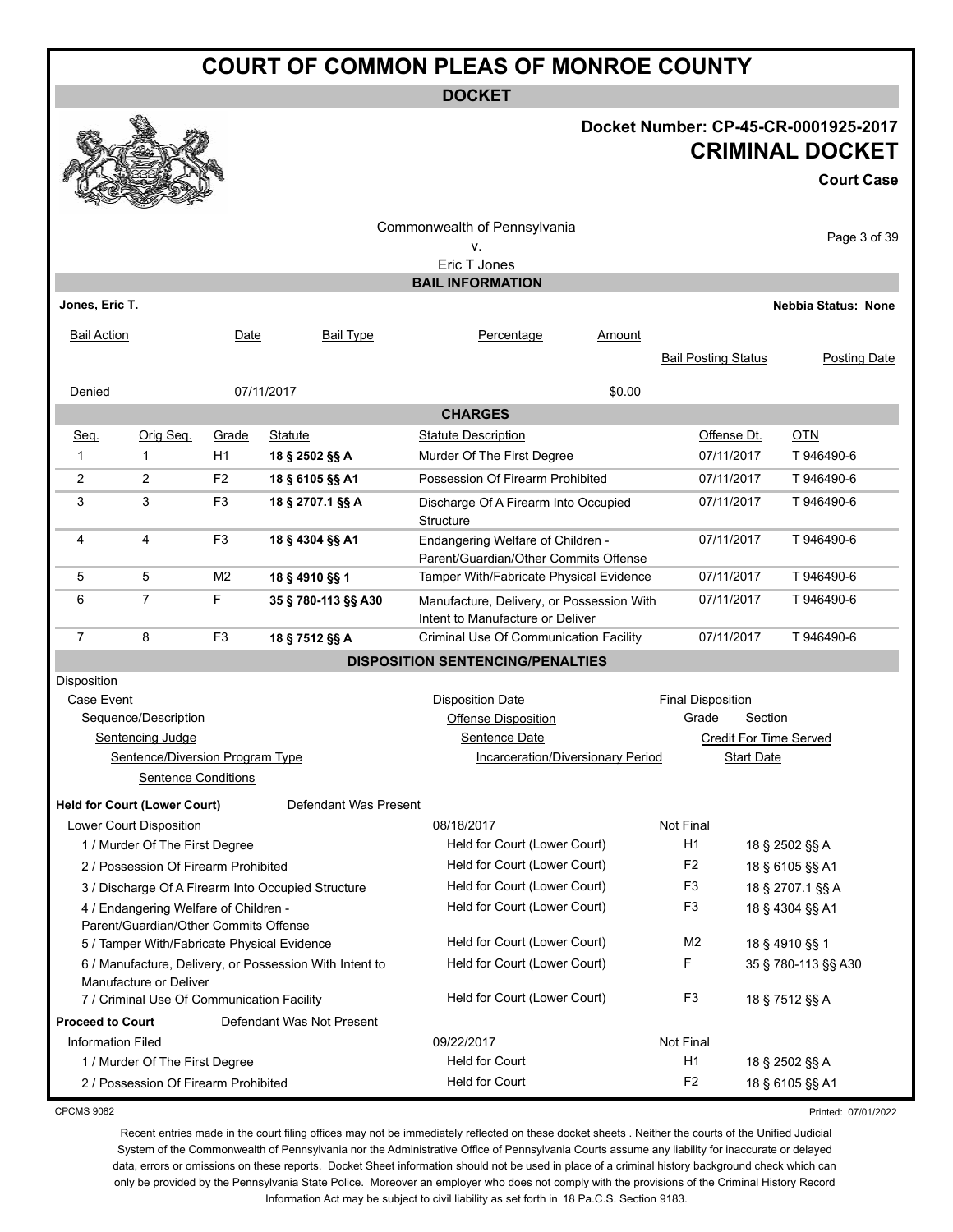**DOCKET**

#### **Docket Number: CP-45-CR-0001925-2017 CRIMINAL DOCKET**

**Court Case**

Commonwealth of Pennsylvania

Page 4 of 39

#### v. Eric T Jones

|  | <b>DISPOSITION SENTENCING/PENALTIES</b> |  |
|--|-----------------------------------------|--|
|  |                                         |  |

| Disposition                                                                                                               |                                          |                          |                               |
|---------------------------------------------------------------------------------------------------------------------------|------------------------------------------|--------------------------|-------------------------------|
| Case Event                                                                                                                | <b>Disposition Date</b>                  | <b>Final Disposition</b> |                               |
| Sequence/Description                                                                                                      | Offense Disposition                      | Grade                    | Section                       |
| Sentencing Judge                                                                                                          | Sentence Date                            |                          | <b>Credit For Time Served</b> |
| Sentence/Diversion Program Type                                                                                           | <b>Incarceration/Diversionary Period</b> |                          | <b>Start Date</b>             |
| <b>Sentence Conditions</b>                                                                                                |                                          |                          |                               |
| 3 / Discharge Of A Firearm Into Occupied Structure                                                                        | <b>Held for Court</b>                    | F <sub>3</sub>           | 18 § 2707.1 §§ A              |
| 4 / Endangering Welfare of Children -<br>Parent/Guardian/Other Commits Offense                                            | <b>Held for Court</b>                    | F <sub>3</sub>           | 18 § 4304 §§ A1               |
| 5 / Tamper With/Fabricate Physical Evidence                                                                               | <b>Held for Court</b>                    | M <sub>2</sub>           | 18 § 4910 §§ 1                |
| 6 / Manufacture, Delivery, or Possession With Intent to<br>Manufacture or Deliver                                         | <b>Held for Court</b>                    | F                        | 35 § 780-113 §§ A30           |
| 7 / Criminal Use Of Communication Facility                                                                                | <b>Held for Court</b>                    | F <sub>3</sub>           | 18 § 7512 §§ A                |
| <b>Nolo Contendere</b>                                                                                                    |                                          |                          |                               |
| Trial Term Jury Selection                                                                                                 | 10/16/2018                               | <b>Final Disposition</b> |                               |
| 1 / Murder Of The First Degree                                                                                            | Nolo Contendere                          | H1                       | 18 § 2502 §§ A                |
| Zulick, Arthur L.                                                                                                         | 10/16/2018                               |                          |                               |
| Confinement                                                                                                               | Life                                     |                          |                               |
| PA DOC to obtain a DNA blood sample and fingerprints from the Defendant, to pay the \$250.00 fee<br>associated therewith. |                                          |                          |                               |
|                                                                                                                           | <b>Held for Court</b>                    | F <sub>2</sub>           | 18 § 6105 §§ A1               |
| 2 / Possession Of Firearm Prohibited                                                                                      |                                          |                          |                               |
| Zulick, Arthur L.                                                                                                         | 10/16/2018                               |                          |                               |
| 3 / Discharge Of A Firearm Into Occupied Structure                                                                        | <b>Held for Court</b>                    | F <sub>3</sub>           | 18 § 2707.1 §§ A              |
| Zulick, Arthur L.                                                                                                         | 10/16/2018                               |                          |                               |
| 4 / Endangering Welfare of Children -                                                                                     | <b>Held for Court</b>                    | F <sub>3</sub>           | 18 § 4304 §§ A1               |
| Parent/Guardian/Other Commits Offense                                                                                     |                                          |                          |                               |
| Zulick, Arthur L.                                                                                                         | 10/16/2018                               |                          |                               |
| 5 / Tamper With/Fabricate Physical Evidence                                                                               | <b>Held for Court</b>                    | M <sub>2</sub>           | 18 § 4910 §§ 1                |
| Zulick, Arthur L.                                                                                                         | 10/16/2018                               |                          |                               |
| 6 / Manufacture, Delivery, or Possession With Intent to<br>Manufacture or Deliver                                         | <b>Held for Court</b>                    | F                        | 35 § 780-113 §§ A30           |
| Zulick, Arthur L.                                                                                                         | 10/16/2018                               |                          |                               |
| 7 / Criminal Use Of Communication Facility                                                                                | <b>Held for Court</b>                    | F <sub>3</sub>           | 18 § 7512 §§ A                |

CPCMS 9082

Printed: 07/01/2022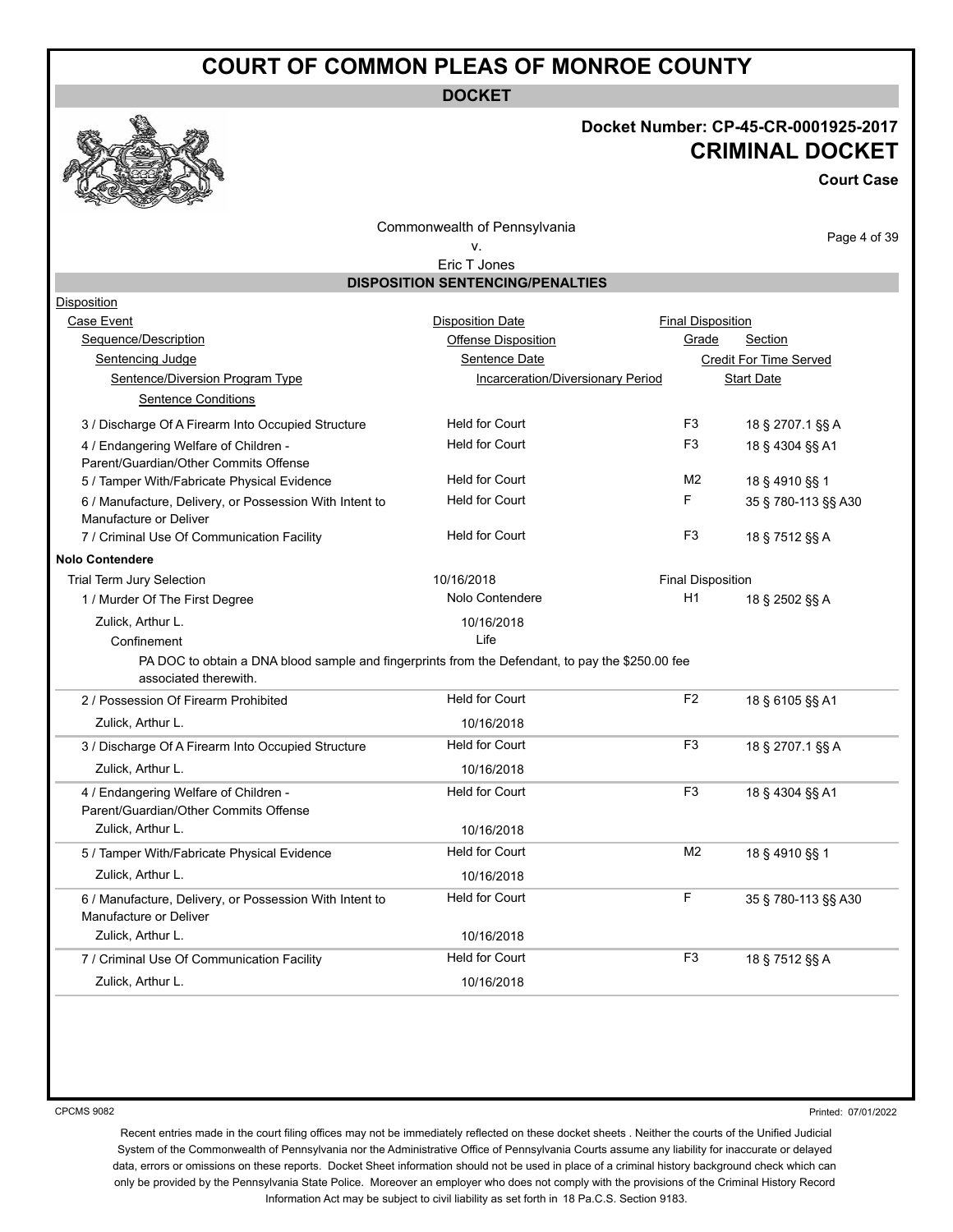**DOCKET**

#### **Docket Number: CP-45-CR-0001925-2017 CRIMINAL DOCKET**

**Court Case**

Commonwealth of Pennsylvania v.

Page 5 of 39

Printed: 07/01/2022

|                    |                                                                                                      | Eric T Jones      |                                |
|--------------------|------------------------------------------------------------------------------------------------------|-------------------|--------------------------------|
|                    | <b>COMMONWEALTH INFORMATION</b>                                                                      |                   | <b>ATTORNEY INFORMATION</b>    |
| Name:              | Michael Mancuso                                                                                      | <u>Name:</u>      | Robert Allen Saurman           |
|                    | <b>District Attorney</b>                                                                             |                   | Court Appointed - Private      |
| Supreme Court No:  | 065509                                                                                               | Supreme Court No: | 079415                         |
| Phone Number(s):   |                                                                                                      | Rep. Status:      | Active                         |
| 570-517-3052       | (Phone)                                                                                              | Phone Number(s):  |                                |
| Address:           |                                                                                                      | 570-260-3411      | (Phone)                        |
|                    | Monroe County Office of the District Attorney                                                        | Address:          |                                |
|                    | 610 Monroe St Ste #126                                                                               |                   | Saurman Law LLC                |
|                    | Stroudsburg, PA 18360                                                                                | 11 S Seventh St   |                                |
|                    |                                                                                                      |                   | Stroudsburg, PA 18360          |
| Name:              | Monroe County District Attorney's                                                                    |                   | Representing: Jones, Eric T.   |
|                    | Office                                                                                               |                   |                                |
|                    | <b>District Attorney</b>                                                                             |                   |                                |
| Supreme Court No:  |                                                                                                      |                   |                                |
| Phone Number(s):   |                                                                                                      |                   |                                |
| 570-517-3052       | (Phone)                                                                                              |                   |                                |
| Address:           |                                                                                                      |                   |                                |
| 701 Main Street    |                                                                                                      |                   |                                |
| Suite 200          | Stroudsburg, PA 18360                                                                                |                   |                                |
|                    |                                                                                                      |                   |                                |
| Name:              | Catherine Theresa Pirolli                                                                            |                   |                                |
|                    | <b>District Attorney</b>                                                                             |                   |                                |
| Supreme Court No:  | 320823                                                                                               |                   |                                |
| Phone Number(s):   |                                                                                                      |                   |                                |
| 570-517-3052       | (Phone)                                                                                              |                   |                                |
| Address:           |                                                                                                      |                   |                                |
|                    | Monroe County Da's Office                                                                            |                   |                                |
|                    | 701 Main St Ste 200                                                                                  |                   |                                |
|                    | Stroudsburg, PA 18360                                                                                |                   |                                |
|                    |                                                                                                      | <b>ENTRIES</b>    |                                |
| Sequence Number    | <b>CP Filed Date</b>                                                                                 | Document Date     | Filed By                       |
| 1                  | 08/23/2017                                                                                           |                   | Court of Common Pleas - Monroe |
|                    |                                                                                                      |                   | County                         |
|                    | Original Papers Received from Lower Court                                                            |                   |                                |
|                    |                                                                                                      |                   |                                |
| 1                  | 09/12/2017                                                                                           |                   | Commonwealth of Pennsylvania   |
|                    | Notice to the Commonwealth of its Intention to Seek the Death Penalty and of the Aggravating Circums |                   |                                |
| Labar, Jason Allen |                                                                                                      |                   |                                |
| 09/12/2017         | eService                                                                                             |                   | Served                         |
|                    | Monroe County District Attorney's Office                                                             |                   |                                |
| 09/12/2017         | eService                                                                                             |                   | Served                         |

CPCMS 9082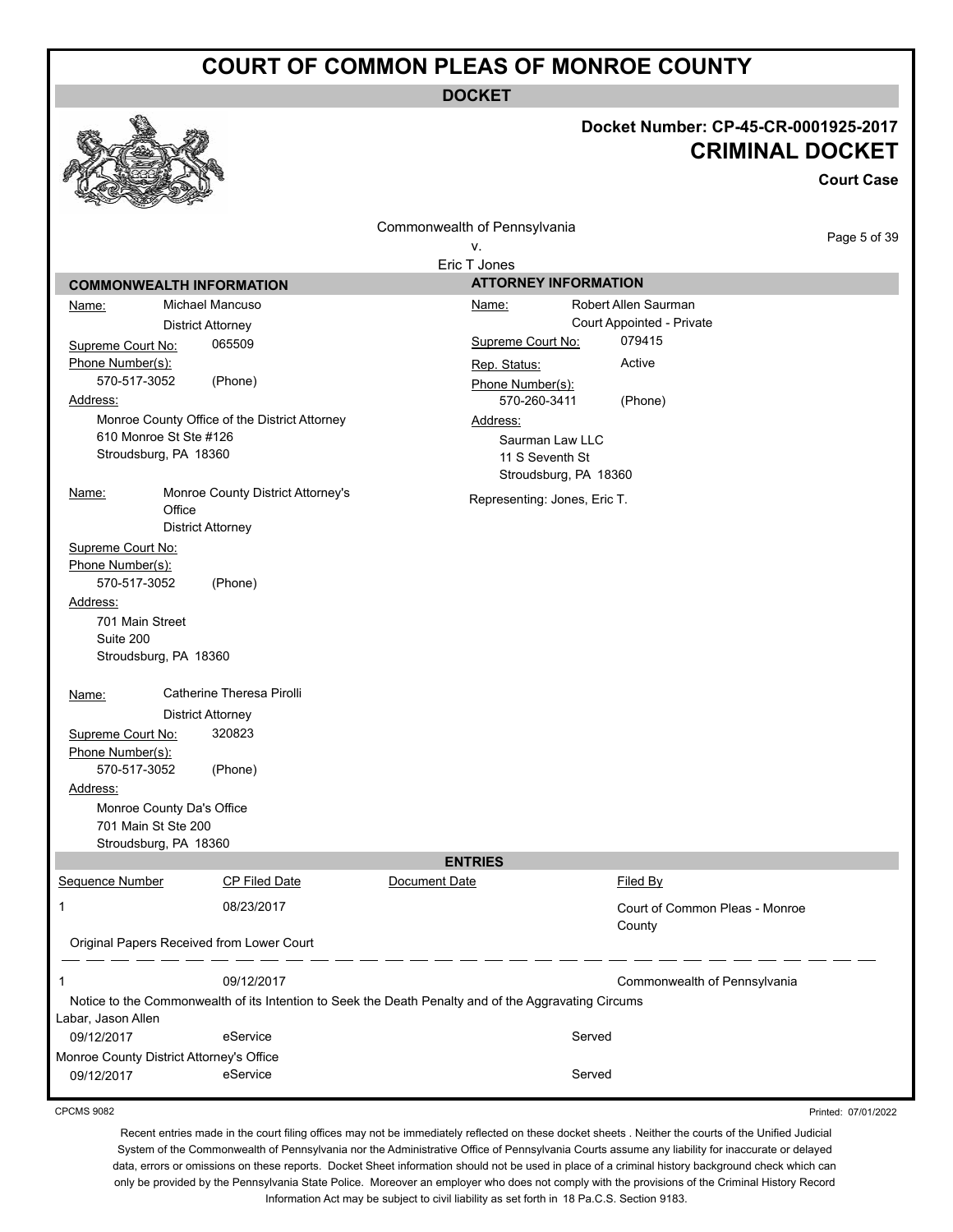**DOCKET**

#### **Docket Number: CP-45-CR-0001925-2017 CRIMINAL DOCKET**

|                                                        |                        |                              |                       |                                             | <b>Court Case</b> |
|--------------------------------------------------------|------------------------|------------------------------|-----------------------|---------------------------------------------|-------------------|
|                                                        |                        | Commonwealth of Pennsylvania |                       |                                             |                   |
|                                                        |                        | ν.                           |                       |                                             | Page 6 of 39      |
|                                                        |                        | Eric T Jones                 |                       |                                             |                   |
|                                                        |                        | <b>ENTRIES</b>               |                       |                                             |                   |
| <b>Sequence Number</b>                                 | <b>CP Filed Date</b>   | Document Date                |                       | Filed By                                    |                   |
| Service To                                             | Service By             |                              |                       |                                             |                   |
| <b>Issue Date</b>                                      | Service Type           | <b>Status Date</b>           | <b>Service Status</b> |                                             |                   |
| Monroe County Public Defender's Office                 |                        |                              |                       |                                             |                   |
| 09/12/2017                                             | eService               |                              | Served                |                                             |                   |
| Affidavit of Service<br>Labar, Jason Allen             | 09/15/2017             |                              |                       | Monroe County Correctional Facility         |                   |
| 09/18/2017                                             | eService               |                              | Served                |                                             |                   |
| Monroe County District Attorney's Office<br>09/18/2017 | eService               |                              | Served                |                                             |                   |
| Monroe County Public Defender's Office                 |                        |                              |                       |                                             |                   |
| 09/18/2017                                             | eService               |                              | Served                |                                             |                   |
| 1<br><b>Information Filed</b><br>Labar, Jason Allen    | 09/22/2017             |                              |                       | Christine, E. David                         |                   |
| 09/22/2017                                             | eService               |                              | Served                |                                             |                   |
| Monroe County District Attorney's Office<br>09/22/2017 | eService               |                              | Served                |                                             |                   |
| Monroe County Public Defender's Office<br>09/22/2017   | eService               |                              | Served                |                                             |                   |
| 1                                                      | 09/26/2017             |                              |                       | Monroe County District Attorney's<br>Office |                   |
| Motion for Pre-Trial Conference                        |                        |                              |                       |                                             |                   |
|                                                        | 09/28/2017             | 09/27/2017                   |                       | Worthington, Margherita P.                  |                   |
| Order- Conference Scheduled 10/24/17 2:30PM CR#1       |                        |                              |                       |                                             |                   |
| Labar, Jason Allen                                     |                        |                              |                       |                                             |                   |
| 09/28/2017                                             | eService               |                              | Served                |                                             |                   |
| Monroe County Court Administration                     |                        |                              |                       |                                             |                   |
| 09/28/2017                                             | Clerk of Court's Boxes |                              |                       |                                             |                   |
| Monroe County District Attorney's Office               |                        |                              |                       |                                             |                   |
| 09/28/2017                                             | Clerk of Court's Boxes |                              |                       |                                             |                   |
| Monroe County District Attorney's Office               |                        |                              |                       |                                             |                   |
| 09/28/2017                                             | eService               |                              | Served                |                                             |                   |
| Monroe County Probation<br>09/28/2017                  | Clerk of Court's Boxes |                              |                       |                                             |                   |
| Monroe County Public Defender's Office                 |                        |                              |                       |                                             |                   |

CPCMS 9082

R.

Recent entries made in the court filing offices may not be immediately reflected on these docket sheets . Neither the courts of the Unified Judicial System of the Commonwealth of Pennsylvania nor the Administrative Office of Pennsylvania Courts assume any liability for inaccurate or delayed data, errors or omissions on these reports. Docket Sheet information should not be used in place of a criminal history background check which can only be provided by the Pennsylvania State Police. Moreover an employer who does not comply with the provisions of the Criminal History Record Information Act may be subject to civil liability as set forth in 18 Pa.C.S. Section 9183.

Printed: 07/01/2022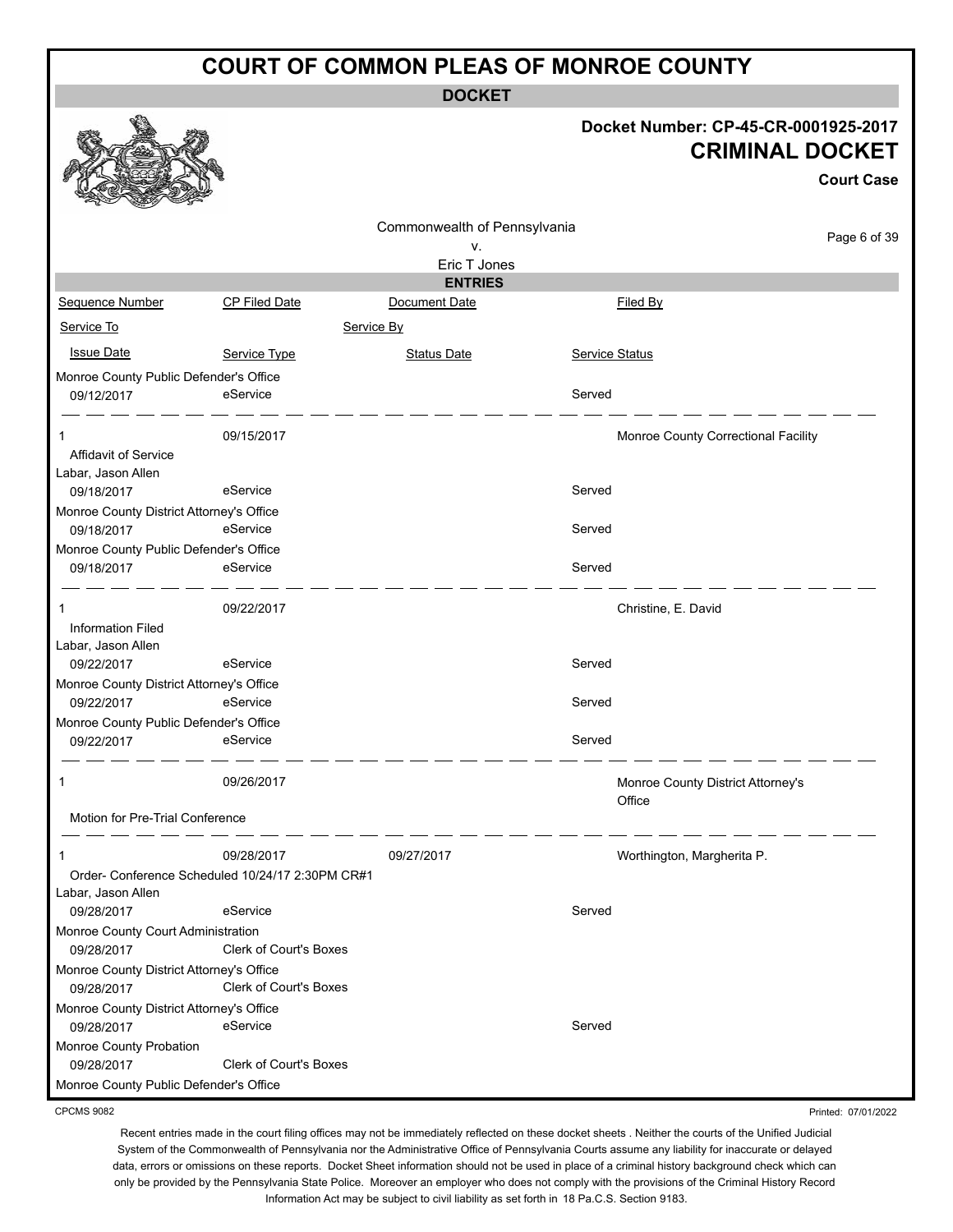**DOCKET**

#### **Docket Number: CP-45-CR-0001925-2017 CRIMINAL DOCKET**

**Court Case**

|                                          |                                                                                          |                              |                            | <b>Court Case</b> |  |  |
|------------------------------------------|------------------------------------------------------------------------------------------|------------------------------|----------------------------|-------------------|--|--|
|                                          |                                                                                          | Commonwealth of Pennsylvania |                            |                   |  |  |
|                                          |                                                                                          | ٧.                           |                            | Page 7 of 39      |  |  |
|                                          |                                                                                          | Eric T Jones                 |                            |                   |  |  |
|                                          |                                                                                          | <b>ENTRIES</b>               |                            |                   |  |  |
| Sequence Number                          | CP Filed Date                                                                            | Document Date                | Filed By                   |                   |  |  |
| Service To<br>Service By                 |                                                                                          |                              |                            |                   |  |  |
| <b>Issue Date</b>                        | Service Type                                                                             | Status Date                  | Service Status             |                   |  |  |
| 09/28/2017                               | <b>Clerk of Court's Boxes</b>                                                            |                              |                            |                   |  |  |
| Monroe County Public Defender's Office   |                                                                                          |                              |                            |                   |  |  |
| 09/28/2017                               | eService                                                                                 |                              | Served                     |                   |  |  |
| Monroe County Sheriff                    |                                                                                          |                              |                            |                   |  |  |
| 09/28/2017                               | Clerk of Court's Boxes                                                                   |                              |                            |                   |  |  |
| $\mathbf 1$                              | 10/26/2017                                                                               |                              | Worthington, Margherita P. |                   |  |  |
|                                          | Order- Pre-Trial Conference Scheduled 9/4/17 9:30AM / Discovery to be Provided by 1/1/18 |                              |                            |                   |  |  |
| Monroe County Court Administration       |                                                                                          |                              |                            |                   |  |  |
| 10/27/2017                               | <b>Clerk of Court's Boxes</b>                                                            |                              |                            |                   |  |  |
| Monroe County District Attorney's Office |                                                                                          |                              |                            |                   |  |  |
| 10/27/2017                               | <b>Clerk of Court's Boxes</b>                                                            |                              |                            |                   |  |  |
| Monroe County Probation                  |                                                                                          |                              |                            |                   |  |  |
| 10/27/2017                               | Clerk of Court's Boxes                                                                   |                              |                            |                   |  |  |
| Monroe County Public Defender's Office   |                                                                                          |                              |                            |                   |  |  |
| 10/27/2017                               | Clerk of Court's Boxes                                                                   |                              |                            |                   |  |  |
| Monroe County Sheriff                    |                                                                                          |                              |                            |                   |  |  |
| 10/27/2017                               | <b>Clerk of Court's Boxes</b>                                                            |                              |                            |                   |  |  |
| Other                                    |                                                                                          |                              |                            |                   |  |  |
| 10/27/2017                               | <b>First Class</b>                                                                       |                              |                            |                   |  |  |
| Labar, Jason Allen                       |                                                                                          |                              |                            |                   |  |  |
| 10/31/2017                               | eService                                                                                 |                              | Served                     |                   |  |  |
| Monroe County District Attorney's Office |                                                                                          |                              |                            |                   |  |  |
| 10/31/2017                               | eService                                                                                 |                              | Served                     |                   |  |  |
| Monroe County Public Defender's Office   |                                                                                          |                              |                            |                   |  |  |
| 10/31/2017                               | eService                                                                                 |                              | Served                     |                   |  |  |
|                                          |                                                                                          |                              |                            |                   |  |  |
| $\mathbf 1$                              | 12/07/2017                                                                               |                              | Zulick, Arthur L.          |                   |  |  |
|                                          | Order Hearing Scheduled 6/4/2018@@1:30PM Ct.5                                            |                              |                            |                   |  |  |
| Labar, Jason Allen                       |                                                                                          |                              |                            |                   |  |  |
| 12/08/2017                               | eService                                                                                 |                              | Served                     |                   |  |  |
| Monroe County Court Administration       |                                                                                          |                              |                            |                   |  |  |
| 12/08/2017                               | Clerk of Court's Boxes                                                                   |                              |                            |                   |  |  |
| Monroe County Court Reporters            |                                                                                          |                              |                            |                   |  |  |
| 12/08/2017                               | Clerk of Court's Boxes                                                                   |                              |                            |                   |  |  |
| Monroe County District Attorney's Office |                                                                                          |                              |                            |                   |  |  |
| 12/08/2017                               | Clerk of Court's Boxes                                                                   |                              |                            |                   |  |  |
|                                          |                                                                                          |                              |                            |                   |  |  |

CPCMS 9082

Printed: 07/01/2022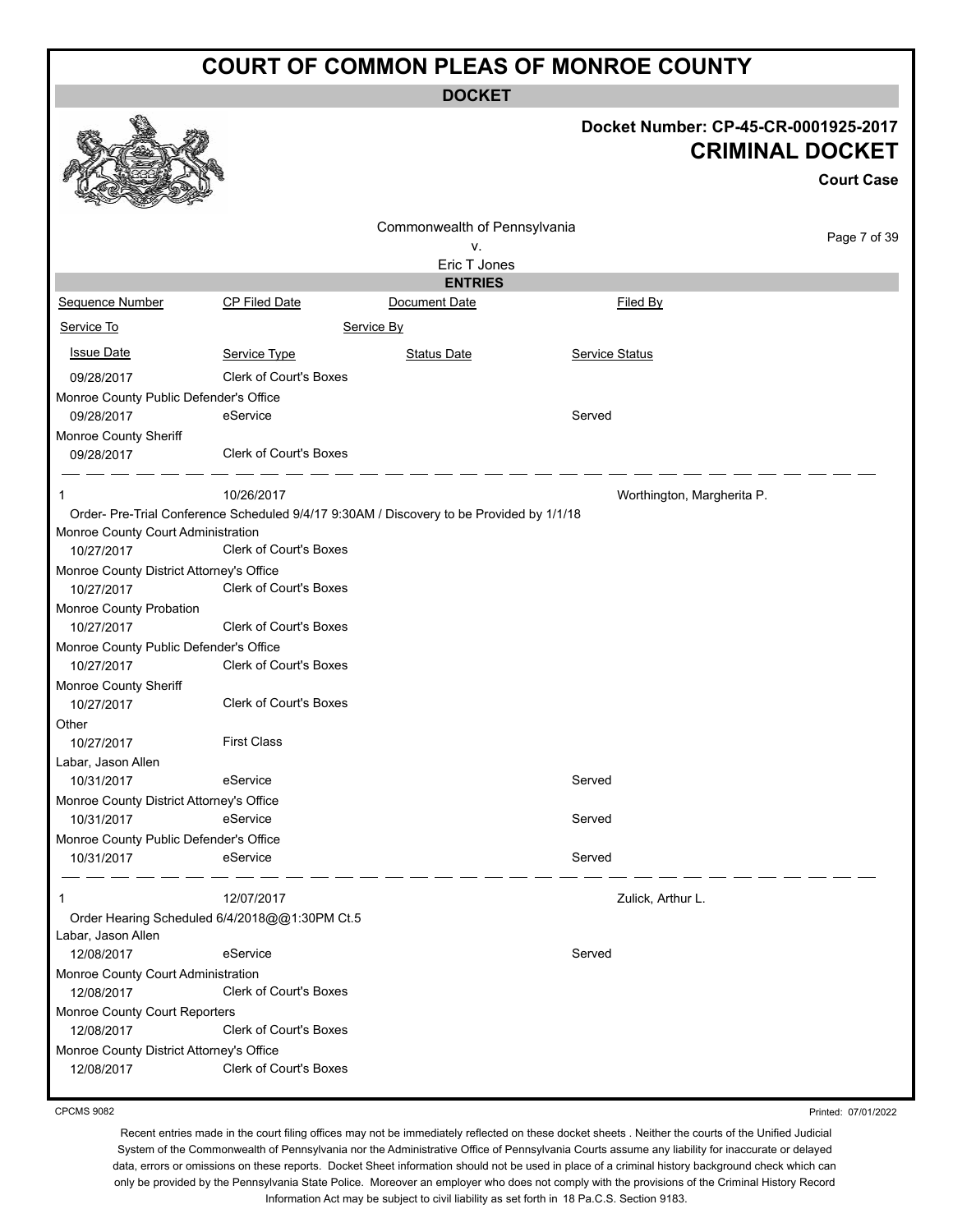**DOCKET**

# **Docket Number: CP-45-CR-0001925-2017**

Printed: 07/01/2022

|                                                      |                                                             |                                 |                                           | <b>CRIMINAL DOCKET</b><br><b>Court Case</b> |
|------------------------------------------------------|-------------------------------------------------------------|---------------------------------|-------------------------------------------|---------------------------------------------|
|                                                      |                                                             | Commonwealth of Pennsylvania    |                                           | Page 8 of 39                                |
|                                                      |                                                             | ٧.                              |                                           |                                             |
|                                                      |                                                             | Eric T Jones                    |                                           |                                             |
|                                                      | <b>CP Filed Date</b>                                        | <b>ENTRIES</b><br>Document Date | Filed By                                  |                                             |
| Sequence Number                                      |                                                             |                                 |                                           |                                             |
| Service To                                           |                                                             | Service By                      |                                           |                                             |
| <b>Issue Date</b>                                    | Service Type                                                | <b>Status Date</b>              | <b>Service Status</b>                     |                                             |
| Monroe County District Attorney's Office             |                                                             |                                 |                                           |                                             |
| 12/08/2017                                           | eService                                                    |                                 | Served                                    |                                             |
| Monroe County Probation Department                   |                                                             |                                 |                                           |                                             |
| 12/08/2017                                           | Clerk of Court's Boxes                                      |                                 |                                           |                                             |
| Monroe County Public Defender's Office               |                                                             |                                 |                                           |                                             |
| 12/08/2017                                           | Clerk of Court's Boxes                                      |                                 |                                           |                                             |
| Monroe County Public Defender's Office               |                                                             |                                 |                                           |                                             |
| 12/08/2017                                           | eService                                                    |                                 | Served                                    |                                             |
| Monroe County Sheriff's Department                   |                                                             |                                 |                                           |                                             |
| 12/08/2017                                           | Clerk of Court's Boxes                                      |                                 |                                           |                                             |
| Other                                                |                                                             |                                 |                                           |                                             |
| 12/08/2017                                           | Clerk of Court's Boxes                                      |                                 |                                           |                                             |
| $\mathbf{1}$                                         | 04/02/2018                                                  |                                 | Monroe County Public Defender's<br>Office |                                             |
|                                                      | Motion for Omnibus Pre-Trial Relief & Pre-Trial Conference  |                                 |                                           |                                             |
| Labar, Jason Allen                                   |                                                             |                                 |                                           |                                             |
| 04/02/2018                                           | eService                                                    |                                 | Served                                    |                                             |
| $\mathbf 1$                                          | 05/02/2018                                                  |                                 | Zulick, Arthur L.                         |                                             |
|                                                      | Order- Omnibus Motions Hearing Scheduled 6/4/18 1:30PM CR#5 |                                 |                                           |                                             |
| Labar, Jason Allen                                   |                                                             |                                 |                                           |                                             |
| 05/02/2018                                           | eService                                                    |                                 | Served                                    |                                             |
| Monroe County Court Administration                   | Clerk of Court's Boxes                                      |                                 |                                           |                                             |
| 05/02/2018                                           |                                                             |                                 |                                           |                                             |
| Monroe County District Attorney's Office             | Clerk of Court's Boxes                                      |                                 |                                           |                                             |
| 05/02/2018                                           |                                                             |                                 |                                           |                                             |
| Monroe County District Attorney's Office             | eService                                                    |                                 | Served                                    |                                             |
| 05/02/2018<br>Monroe County Public Defender's Office |                                                             |                                 |                                           |                                             |
| 05/02/2018                                           | Clerk of Court's Boxes                                      |                                 |                                           |                                             |
| Monroe County Public Defender's Office               |                                                             |                                 |                                           |                                             |
| 05/02/2018                                           | eService                                                    |                                 | Served                                    |                                             |
|                                                      |                                                             |                                 |                                           |                                             |
| 1                                                    | 05/07/2018                                                  |                                 | MDJ-43-3-01                               |                                             |
| Search Warrant Issued                                |                                                             |                                 |                                           |                                             |
| Labar, Jason Allen                                   |                                                             |                                 |                                           |                                             |
| 05/08/2018                                           | eService                                                    |                                 | Served                                    |                                             |

CPCMS 9082

Ô

彩

线系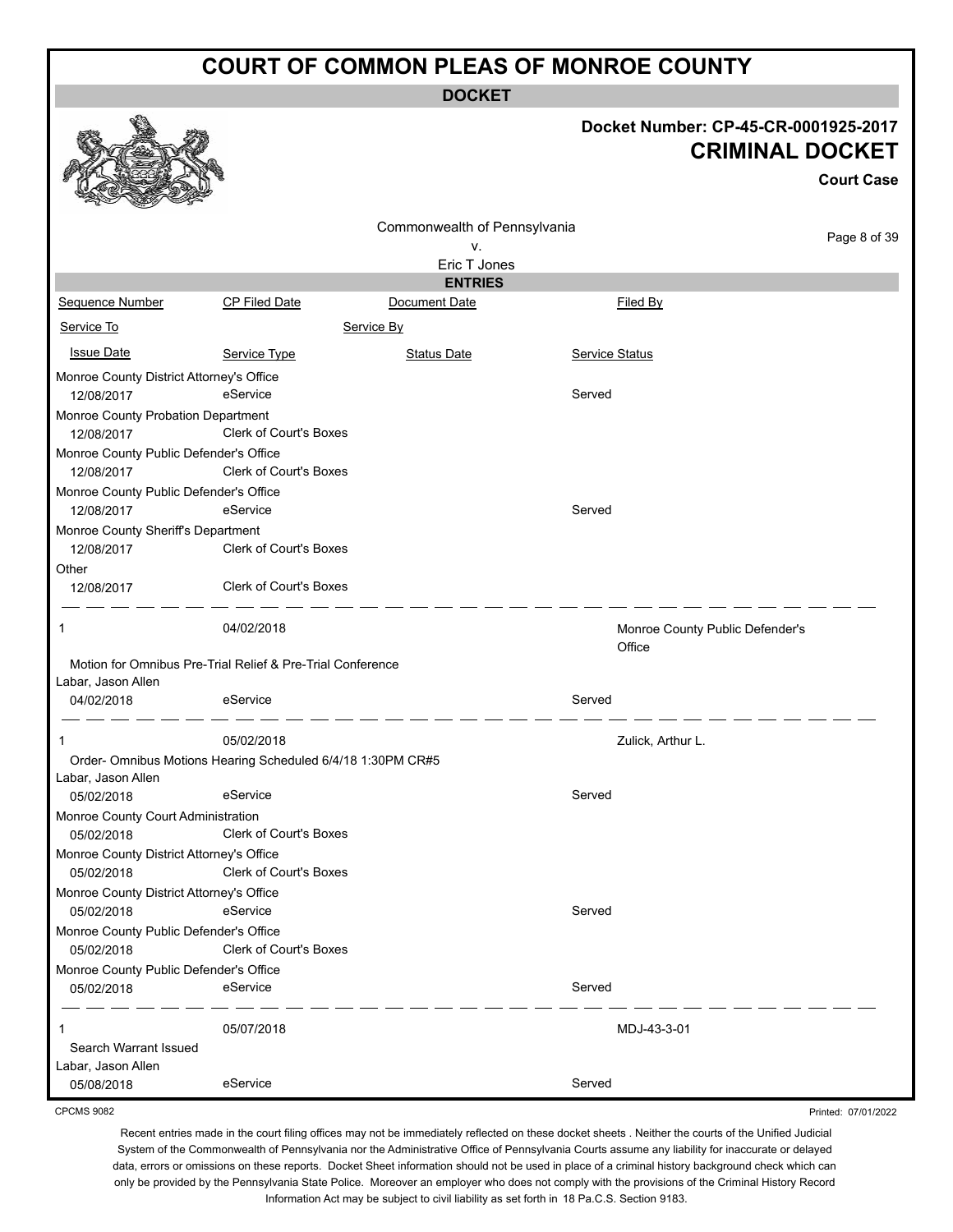**DOCKET**

#### **Docket Number: CP-45-CR-0001925-2017 CRIMINAL DOCKET**

**Court Case**

|                                          |               |                                                                                       |                       |                                             | <b>Court Case</b> |
|------------------------------------------|---------------|---------------------------------------------------------------------------------------|-----------------------|---------------------------------------------|-------------------|
|                                          |               | Commonwealth of Pennsylvania                                                          |                       |                                             |                   |
|                                          |               | v.                                                                                    |                       |                                             | Page 9 of 39      |
|                                          |               | Eric T Jones                                                                          |                       |                                             |                   |
|                                          |               | <b>ENTRIES</b>                                                                        |                       |                                             |                   |
| Sequence Number                          | CP Filed Date | Document Date                                                                         |                       | Filed By                                    |                   |
| Service To                               |               | Service By                                                                            |                       |                                             |                   |
| <b>Issue Date</b>                        | Service Type  | <b>Status Date</b>                                                                    | <b>Service Status</b> |                                             |                   |
| Monroe County District Attorney's Office |               |                                                                                       |                       |                                             |                   |
| 05/08/2018                               | eService      |                                                                                       | Served                |                                             |                   |
| Monroe County Public Defender's Office   |               |                                                                                       |                       |                                             |                   |
| 05/08/2018                               | eService      |                                                                                       | Served                |                                             |                   |
| 1                                        | 05/16/2018    |                                                                                       |                       | Monroe County Public Defender's<br>Office   |                   |
| <b>Brief in Support</b>                  |               |                                                                                       |                       |                                             |                   |
| Labar, Jason Allen                       |               |                                                                                       |                       |                                             |                   |
| 05/16/2018                               | eService      |                                                                                       | Served                |                                             |                   |
| Monroe County District Attorney's Office |               |                                                                                       |                       |                                             |                   |
| 05/16/2018                               | eNotice       |                                                                                       | Notified              |                                             |                   |
| 1                                        | 05/22/2018    |                                                                                       |                       | Monroe County District Attorney's<br>Office |                   |
| <b>Brief in Opposition</b>               |               |                                                                                       |                       |                                             |                   |
| Labar, Jason Allen                       |               |                                                                                       |                       |                                             |                   |
| 05/22/2018                               | eNotice       |                                                                                       | Notified              |                                             |                   |
| Monroe County Public Defender's Office   |               |                                                                                       |                       |                                             |                   |
| 05/22/2018                               | eNotice       |                                                                                       | Notified              |                                             |                   |
| 2                                        | 07/19/2018    |                                                                                       |                       | Zulick, Arthur L.                           |                   |
|                                          |               | Opinion/Order Motion DENIED/ Pretrial Conference Hearing Scheduled 9/4/18@1:30pm Ct.5 |                       |                                             |                   |
| Labar, Jason Allen                       |               |                                                                                       |                       |                                             |                   |
| 07/20/2018                               | eService      |                                                                                       | Served                |                                             |                   |
| Monroe County District Attorney's Office |               |                                                                                       |                       |                                             |                   |
| 07/20/2018                               | eService      |                                                                                       | Served                |                                             |                   |
| Monroe County Public Defender's Office   |               |                                                                                       |                       |                                             |                   |
| 07/20/2018                               | eService      |                                                                                       | Served                |                                             |                   |
| 1                                        | 07/30/2018    |                                                                                       |                       | Monroe County District Attorney's<br>Office |                   |
| Affidavit of Service                     |               |                                                                                       |                       |                                             |                   |
| Labar, Jason Allen                       |               |                                                                                       |                       |                                             |                   |
| 07/31/2018                               | eService      |                                                                                       | Served                |                                             |                   |
| Monroe County Public Defender's Office   |               |                                                                                       |                       |                                             |                   |
| 07/31/2018                               | eService      |                                                                                       | Served                |                                             |                   |
|                                          |               |                                                                                       |                       |                                             |                   |

CPCMS 9082

Printed: 07/01/2022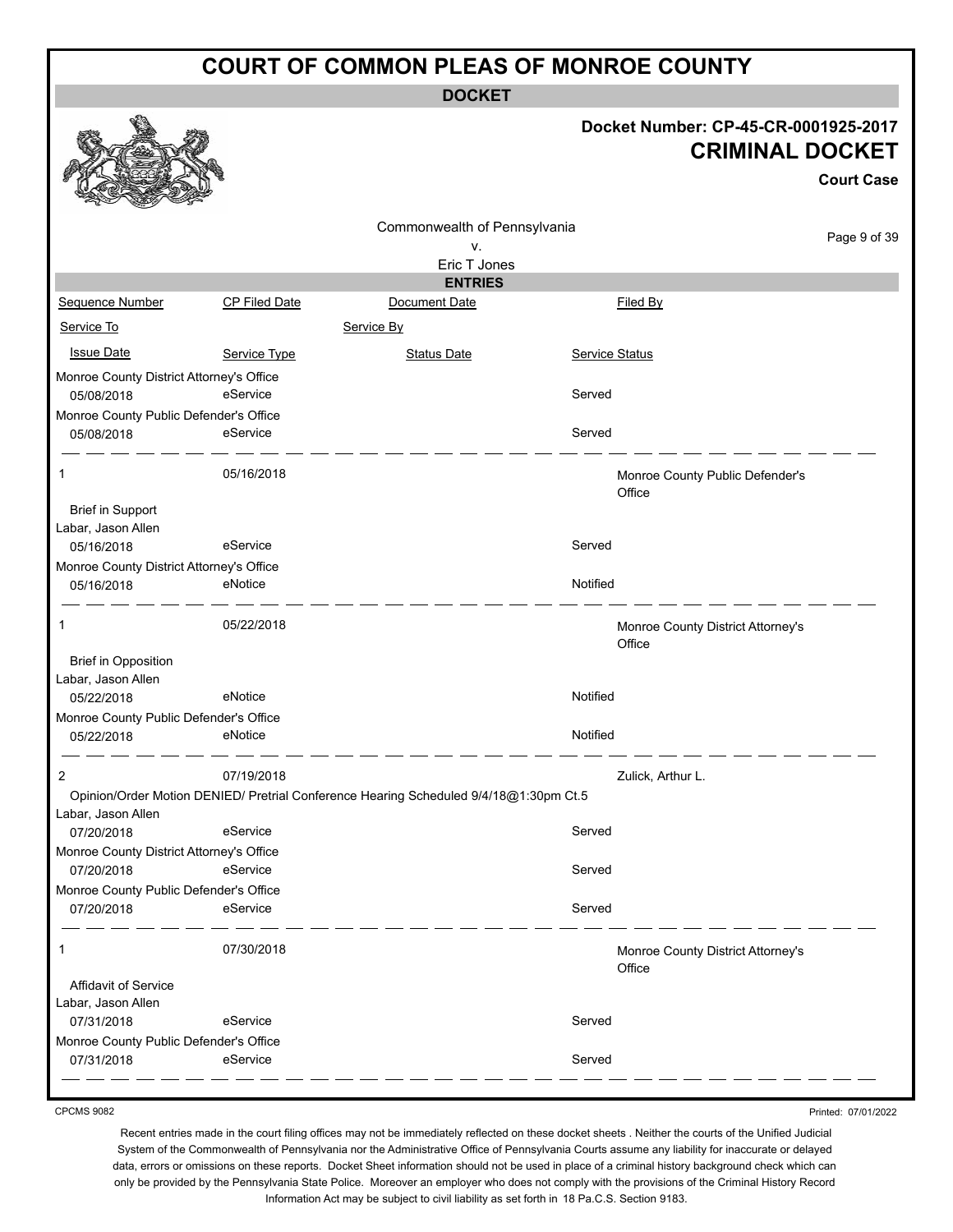**DOCKET**

# **Docket Number: CP-45-CR-0001925-2017**

|                                                        |                                                     | <b>CRIMINAL DOCKET</b><br><b>Court Case</b> |                       |                                 |
|--------------------------------------------------------|-----------------------------------------------------|---------------------------------------------|-----------------------|---------------------------------|
|                                                        |                                                     | Commonwealth of Pennsylvania<br>۷.          |                       | Page 10 of 39                   |
|                                                        |                                                     | Eric T Jones                                |                       |                                 |
|                                                        |                                                     | <b>ENTRIES</b>                              |                       |                                 |
| Sequence Number                                        | <b>CP Filed Date</b>                                | Document Date                               | Filed By              |                                 |
| Service To                                             | Service By                                          |                                             |                       |                                 |
| <b>Issue Date</b>                                      | Service Type                                        | <b>Status Date</b>                          | <b>Service Status</b> |                                 |
| 2                                                      | 08/13/2018                                          |                                             | Zulick, Arthur L.     |                                 |
|                                                        | Order- Pre-Trial Conf Scheduled 8/14/18 9:30AM CR#5 |                                             |                       |                                 |
| Labar, Jason Allen                                     |                                                     |                                             |                       |                                 |
| 08/13/2018                                             | eService                                            |                                             | Served                |                                 |
| Monroe County Correctional Facility                    |                                                     |                                             |                       |                                 |
| 08/13/2018                                             | Clerk of Court's Boxes                              |                                             |                       |                                 |
| Monroe County Court Administration                     |                                                     |                                             |                       |                                 |
| 08/13/2018                                             | <b>Clerk of Court's Boxes</b>                       |                                             |                       |                                 |
| Monroe County District Attorney's Office               |                                                     |                                             |                       |                                 |
| 08/13/2018                                             | <b>Clerk of Court's Boxes</b>                       |                                             |                       |                                 |
| Monroe County District Attorney's Office               |                                                     |                                             |                       |                                 |
| 08/13/2018                                             | eService                                            |                                             | Served                |                                 |
| Monroe County Public Defender's Office                 |                                                     |                                             |                       |                                 |
| 08/13/2018                                             | <b>Clerk of Court's Boxes</b>                       |                                             |                       |                                 |
| Monroe County Public Defender's Office                 |                                                     |                                             |                       |                                 |
| 08/13/2018                                             | eService                                            |                                             | Served                |                                 |
| Monroe County Sheriff                                  |                                                     |                                             |                       |                                 |
| 08/13/2018                                             | <b>Clerk of Court's Boxes</b>                       |                                             |                       |                                 |
| Other                                                  |                                                     |                                             |                       |                                 |
| 08/13/2018                                             | Clerk of Court's Boxes                              |                                             |                       |                                 |
| 3                                                      | 08/13/2018                                          |                                             | Office                | Monroe County Public Defender's |
| <b>Motion for Continuance</b>                          |                                                     |                                             |                       |                                 |
| Labar, Jason Allen                                     |                                                     |                                             |                       |                                 |
| 08/13/2018                                             | eService                                            |                                             | Served                |                                 |
| Monroe County District Attorney's Office               |                                                     |                                             |                       |                                 |
| 08/13/2018                                             | eNotice                                             |                                             | Notified              |                                 |
| 4                                                      | 08/13/2018                                          |                                             | Zulick, Arthur L.     |                                 |
| Order Denying Motion for Continuance                   |                                                     |                                             |                       |                                 |
| Labar, Jason Allen                                     |                                                     |                                             |                       |                                 |
| 08/14/2018                                             | eService                                            |                                             | Served                |                                 |
| Monroe County Court Administration                     |                                                     |                                             |                       |                                 |
| 08/14/2018                                             | Clerk of Court's Boxes                              |                                             |                       |                                 |
| Monroe County District Attorney's Office<br>08/14/2018 | <b>Clerk of Court's Boxes</b>                       |                                             |                       |                                 |
| Monroe County District Attorney's Office               |                                                     |                                             |                       |                                 |

CPCMS 9082

 $\mathcal{F}$ 

彩

燃

Recent entries made in the court filing offices may not be immediately reflected on these docket sheets . Neither the courts of the Unified Judicial System of the Commonwealth of Pennsylvania nor the Administrative Office of Pennsylvania Courts assume any liability for inaccurate or delayed data, errors or omissions on these reports. Docket Sheet information should not be used in place of a criminal history background check which can only be provided by the Pennsylvania State Police. Moreover an employer who does not comply with the provisions of the Criminal History Record Information Act may be subject to civil liability as set forth in 18 Pa.C.S. Section 9183.

Printed: 07/01/2022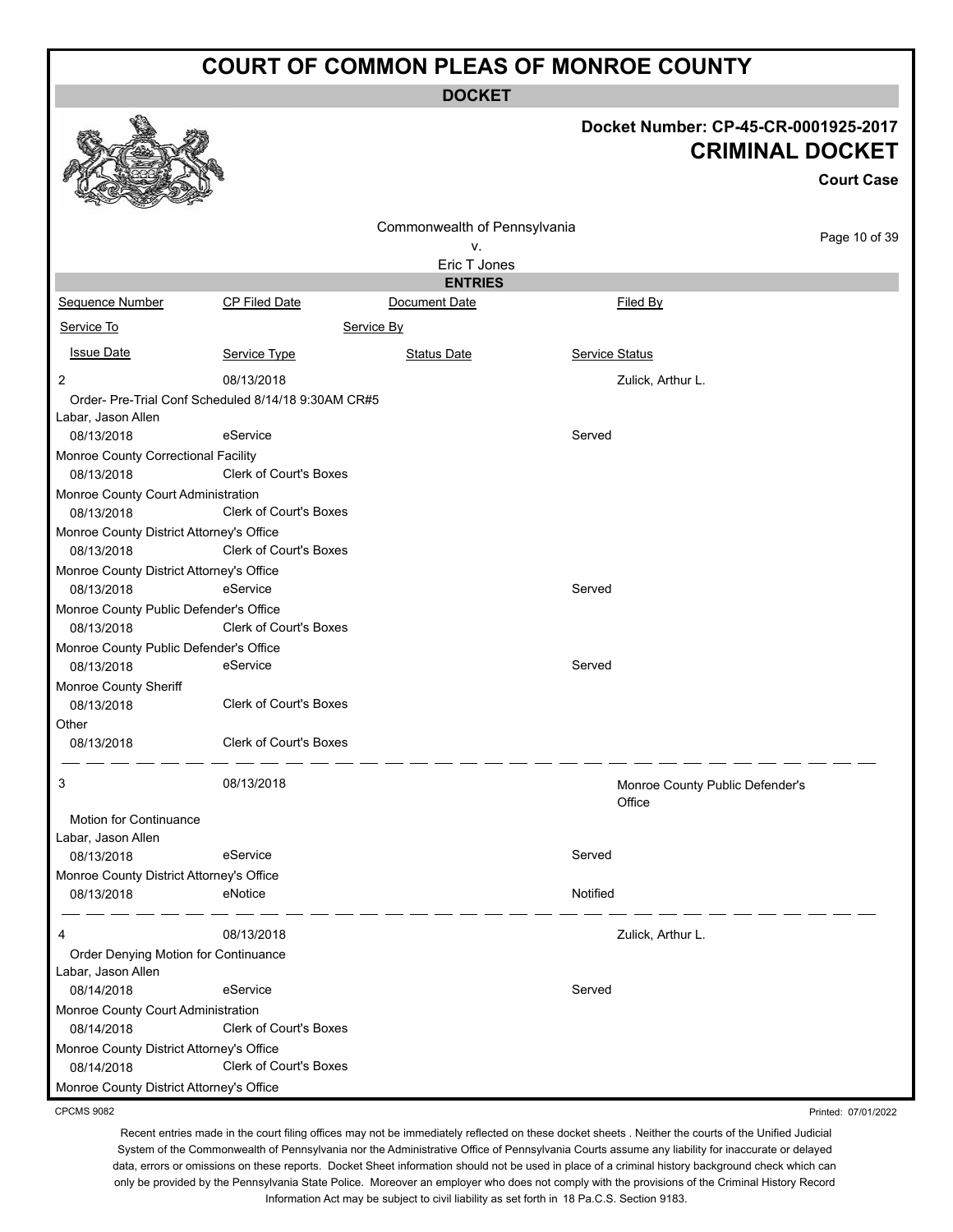**DOCKET**

#### **Docket Number: CP-45-CR-0001925-2017 CRIMINAL DOCKET**

|                                          |                                                               |                                 |                                           | UKIMINAL DUUNE I  |
|------------------------------------------|---------------------------------------------------------------|---------------------------------|-------------------------------------------|-------------------|
|                                          |                                                               |                                 |                                           | <b>Court Case</b> |
|                                          |                                                               | Commonwealth of Pennsylvania    |                                           |                   |
|                                          |                                                               | ٧.                              |                                           | Page 11 of 39     |
|                                          |                                                               | Eric T Jones                    |                                           |                   |
| Sequence Number                          | <b>CP Filed Date</b>                                          | <b>ENTRIES</b><br>Document Date | Filed By                                  |                   |
| Service To                               | Service By                                                    |                                 |                                           |                   |
|                                          |                                                               |                                 |                                           |                   |
| <b>Issue Date</b>                        | Service Type                                                  | <b>Status Date</b>              | Service Status                            |                   |
| 08/14/2018                               | eService                                                      |                                 | Served                                    |                   |
| Monroe County Public Defender's Office   |                                                               |                                 |                                           |                   |
| 08/14/2018                               | Clerk of Court's Boxes                                        |                                 |                                           |                   |
| Monroe County Public Defender's Office   |                                                               |                                 |                                           |                   |
| 08/14/2018                               | eService                                                      |                                 | Served                                    |                   |
| 1                                        | 09/06/2018                                                    |                                 | MDJ-43-3-01                               |                   |
| Search Warrant Issued                    |                                                               |                                 |                                           |                   |
| Labar, Jason Allen                       |                                                               |                                 |                                           |                   |
| 09/06/2018                               | eService                                                      |                                 | Served                                    |                   |
| Monroe County District Attorney's Office |                                                               |                                 |                                           |                   |
| 09/06/2018                               | eService                                                      |                                 | Served                                    |                   |
| Monroe County Public Defender's Office   |                                                               |                                 |                                           |                   |
| 09/06/2018                               | eService                                                      |                                 | Served                                    |                   |
| 1                                        | 09/07/2018                                                    |                                 | Monroe County Public Defender's<br>Office |                   |
| Motion to Compel Discovery               |                                                               |                                 |                                           |                   |
| Labar, Jason Allen                       |                                                               |                                 |                                           |                   |
| 09/07/2018                               | eService                                                      |                                 | Served                                    |                   |
| Monroe County District Attorney's Office |                                                               |                                 |                                           |                   |
| 09/07/2018                               | eNotice                                                       |                                 | Notified                                  |                   |
| 3                                        | 09/07/2018                                                    | 09/04/2018                      | Zulick, Arthur L.                         |                   |
|                                          | Order- Motion to Compel Hearing Scheduled 9/13/18 1:00PM CR#5 |                                 |                                           |                   |
| Labar, Jason Allen                       |                                                               |                                 |                                           |                   |
| 09/07/2018                               | <b>Clerk of Court's Boxes</b>                                 |                                 |                                           |                   |
| Labar, Jason Allen                       |                                                               |                                 |                                           |                   |
| 09/07/2018                               | eService                                                      |                                 | Served                                    |                   |
| Monroe County Correctional Facility      |                                                               |                                 |                                           |                   |
| 09/07/2018                               | Clerk of Court's Boxes                                        |                                 |                                           |                   |
| Monroe County Court Administration       |                                                               |                                 |                                           |                   |
| 09/07/2018                               | Clerk of Court's Boxes                                        |                                 |                                           |                   |
| Monroe County District Attorney's Office |                                                               |                                 |                                           |                   |
| 09/07/2018                               | Clerk of Court's Boxes                                        |                                 |                                           |                   |
| Monroe County District Attorney's Office |                                                               |                                 |                                           |                   |
| 09/07/2018                               | eService                                                      |                                 | Served                                    |                   |
| Monroe County Public Defender's Office   |                                                               |                                 |                                           |                   |

CPCMS 9082

**RAA** 

Printed: 07/01/2022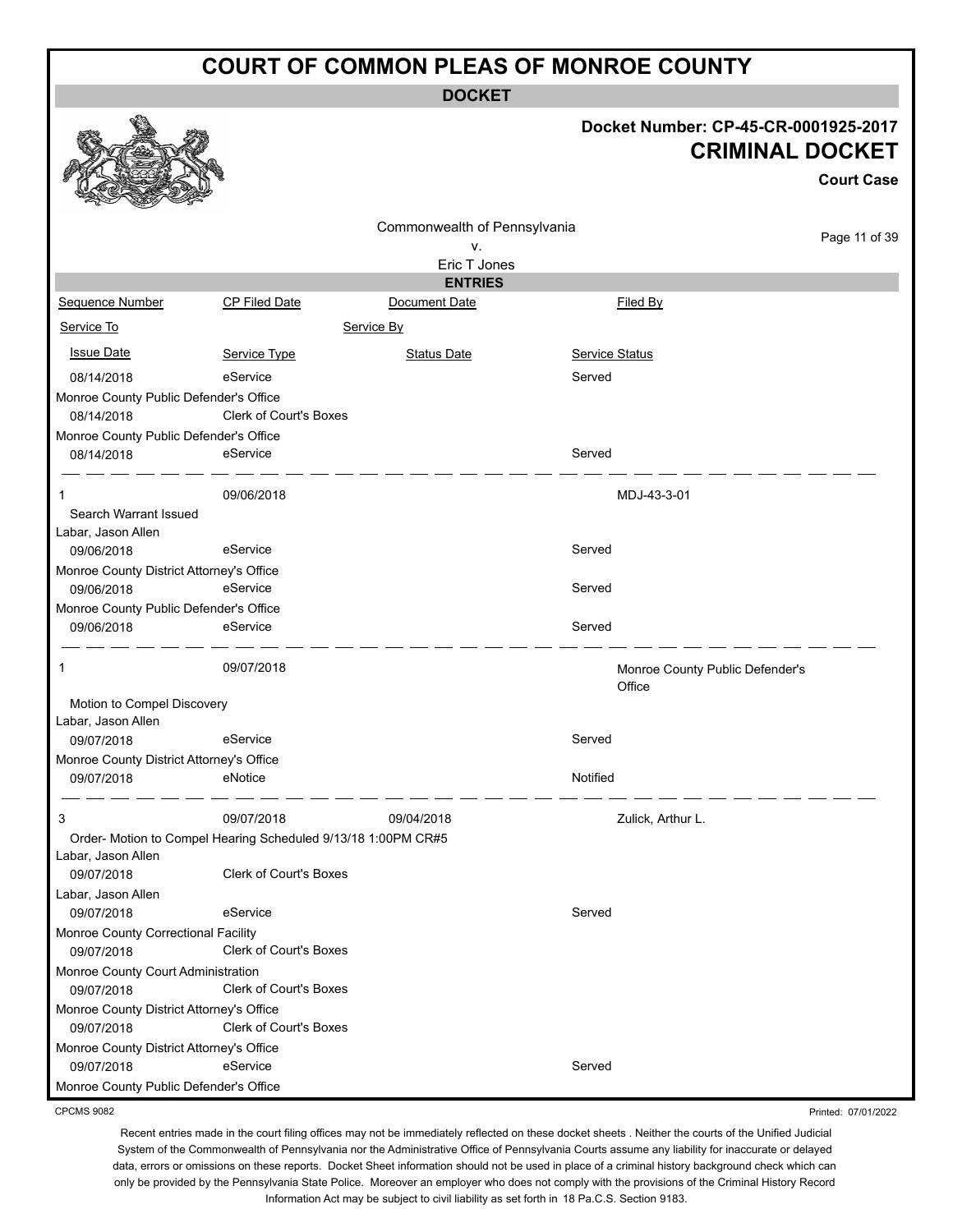**DOCKET**

#### **Docket Number: CP-45-CR-0001925-2017 CRIMINAL DOCKET**

|                                                                |                               |                              |                |                                                 | <b>Court Case</b> |
|----------------------------------------------------------------|-------------------------------|------------------------------|----------------|-------------------------------------------------|-------------------|
|                                                                |                               | Commonwealth of Pennsylvania |                |                                                 |                   |
|                                                                |                               | ۷.                           |                |                                                 | Page 12 of 39     |
|                                                                |                               | Eric T Jones                 |                |                                                 |                   |
|                                                                |                               | <b>ENTRIES</b>               |                |                                                 |                   |
| <b>Sequence Number</b>                                         | CP Filed Date                 | Document Date                |                | Filed By                                        |                   |
| Service To                                                     |                               | Service By                   |                |                                                 |                   |
| <b>Issue Date</b>                                              | Service Type                  | <b>Status Date</b>           | Service Status |                                                 |                   |
| 09/07/2018                                                     | eService                      |                              | Served         |                                                 |                   |
| Monroe County Sheriff                                          |                               |                              |                |                                                 |                   |
| 09/07/2018                                                     | <b>Clerk of Court's Boxes</b> |                              |                |                                                 |                   |
| 1                                                              | 09/13/2018                    |                              |                | Zulick, Arthur L.                               |                   |
| Order Directing Sealed Orders in 1311CR2017 to be unsealed     |                               |                              |                |                                                 |                   |
| Monroe County District Attorney's Office                       |                               |                              |                |                                                 |                   |
| 09/14/2018                                                     | <b>Clerk of Court's Boxes</b> |                              |                |                                                 |                   |
| Monroe County Public Defender's Office                         |                               |                              |                |                                                 |                   |
| 09/14/2018                                                     | <b>Clerk of Court's Boxes</b> |                              |                |                                                 |                   |
| Other                                                          |                               |                              |                |                                                 |                   |
| 09/14/2018                                                     | <b>First Class</b>            |                              |                |                                                 |                   |
| Labar, Jason Allen                                             |                               |                              |                |                                                 |                   |
| 09/18/2018                                                     | eService                      |                              | Served         |                                                 |                   |
| Monroe County District Attorney's Office                       |                               |                              |                |                                                 |                   |
| 09/18/2018                                                     | eService                      |                              | Served         |                                                 |                   |
| Monroe County Public Defender's Office                         |                               |                              |                |                                                 |                   |
| 09/18/2018                                                     | eService                      |                              | Served         |                                                 |                   |
| 1                                                              | 09/17/2018                    |                              |                | Monroe County District Attorney's<br>Office     |                   |
| Motion to Determine Availability of Witness Under PA.R.E.80(A) |                               |                              |                |                                                 |                   |
| Labar, Jason Allen                                             |                               |                              |                |                                                 |                   |
| 09/17/2018                                                     | eService                      |                              | Served         |                                                 |                   |
| Monroe County Public Defender's Office                         |                               |                              |                |                                                 |                   |
| 09/17/2018                                                     | eService                      |                              | Served         |                                                 |                   |
| 1                                                              | 09/18/2018                    |                              |                | Monroe County District Attorney's<br>Office     |                   |
| Petition for a Writ of Habeas Corpus AD Testificandum          |                               |                              |                |                                                 |                   |
| Labar, Jason Allen                                             |                               |                              |                |                                                 |                   |
| 09/18/2018                                                     | eService                      |                              | Served         |                                                 |                   |
| Monroe County Public Defender's Office                         |                               |                              |                |                                                 |                   |
| 09/18/2018                                                     | eService                      |                              | Served         |                                                 |                   |
| 1                                                              | 09/20/2018                    | 09/19/2018                   |                | Worthington, Margherita P.<br>Zulick, Arthur L. |                   |
| Order Granting Petition for Writ of Habeas Corpus              |                               |                              |                |                                                 |                   |

CPCMS 9082

**Barrio** 

Printed: 07/01/2022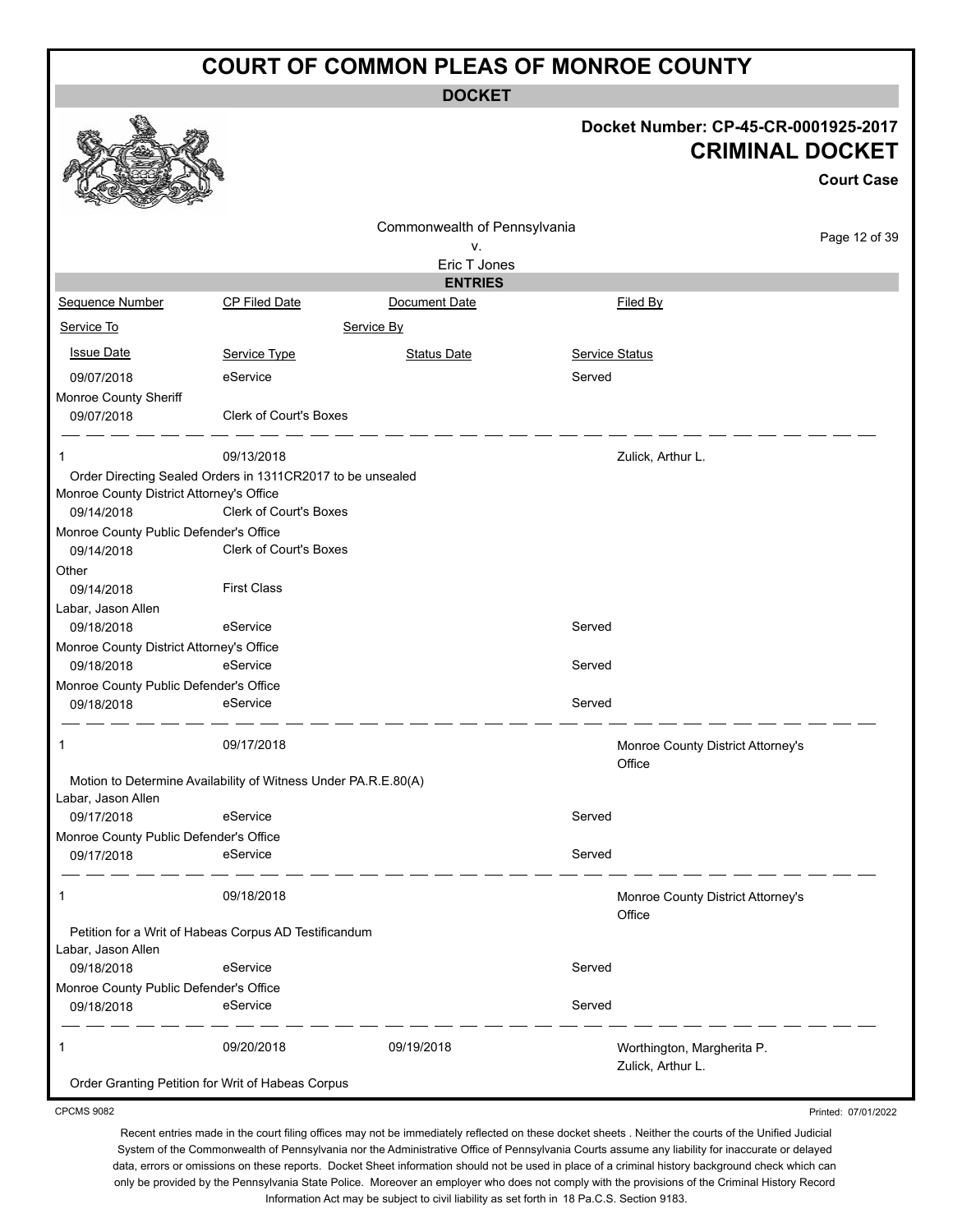**DOCKET**

#### **Docket Number: CP-45-CR-0001925-2017 CRIMINAL DOCKET**

**Court Case**

Page 13 of 39

|                                          |                               | Commonwealth of Pennsylvania                                              |                       |                                              |
|------------------------------------------|-------------------------------|---------------------------------------------------------------------------|-----------------------|----------------------------------------------|
|                                          |                               | ۷.                                                                        |                       |                                              |
|                                          |                               | Eric T Jones                                                              |                       |                                              |
|                                          |                               | <b>ENTRIES</b>                                                            |                       |                                              |
| <b>Sequence Number</b>                   | <b>CP Filed Date</b>          | Document Date                                                             |                       | Filed By                                     |
| Service To                               |                               | Service By                                                                |                       |                                              |
| <b>Issue Date</b>                        | Service Type                  | <b>Status Date</b>                                                        | <b>Service Status</b> |                                              |
| Labar, Jason Allen                       |                               |                                                                           |                       |                                              |
| 09/20/2018                               | eService                      |                                                                           | Served                |                                              |
| Monroe County District Attorney's Office |                               |                                                                           |                       |                                              |
| 09/20/2018                               | <b>Clerk of Court's Boxes</b> |                                                                           |                       |                                              |
| Monroe County District Attorney's Office |                               |                                                                           |                       |                                              |
| 09/20/2018                               | eService                      |                                                                           | Served                |                                              |
| Monroe County Public Defender's Office   |                               |                                                                           |                       |                                              |
| 09/20/2018                               | eService                      |                                                                           | Served                |                                              |
| Other                                    |                               |                                                                           |                       |                                              |
| 09/20/2018                               | <b>First Class</b>            |                                                                           |                       |                                              |
| Other                                    |                               |                                                                           |                       |                                              |
| 09/20/2018                               | <b>First Class</b>            |                                                                           |                       |                                              |
| 1                                        | 09/24/2018                    |                                                                           |                       | Monroe County Children and Youth<br>Services |
| Motion to Quash                          |                               |                                                                           |                       |                                              |
| Labar, Jason Allen                       |                               |                                                                           |                       |                                              |
| 09/24/2018                               | eService                      |                                                                           | Served                |                                              |
| Monroe County District Attorney's Office |                               |                                                                           |                       |                                              |
| 09/24/2018                               | eService                      |                                                                           | Served                |                                              |
| Monroe County Public Defender's Office   |                               |                                                                           |                       |                                              |
| 09/24/2018                               | eService                      |                                                                           | Served                |                                              |
| 2                                        | 09/24/2018                    |                                                                           |                       | Zulick, Arthur L.                            |
|                                          |                               | Order- Motion to Determine Witness Hearing Scheduled 10/11/18 1:30PM CR#5 |                       |                                              |
| Labar, Jason Allen                       |                               |                                                                           |                       |                                              |
| 09/25/2018                               | eService                      |                                                                           | Served                |                                              |
| Monroe County Correctional Facility      |                               |                                                                           |                       |                                              |
| 09/25/2018                               | <b>Clerk of Court's Boxes</b> |                                                                           |                       |                                              |
| Monroe County Court Administration       |                               |                                                                           |                       |                                              |
| 09/25/2018                               | <b>Clerk of Court's Boxes</b> |                                                                           |                       |                                              |
| Monroe County District Attorney's Office |                               |                                                                           |                       |                                              |
| 09/25/2018                               | <b>Clerk of Court's Boxes</b> |                                                                           |                       |                                              |
| Monroe County District Attorney's Office |                               |                                                                           |                       |                                              |
| 09/25/2018                               | eService                      |                                                                           | Served                |                                              |
| Monroe County Public Defender's Office   |                               |                                                                           |                       |                                              |
| 09/25/2018                               | <b>Clerk of Court's Boxes</b> |                                                                           |                       |                                              |
| Monroe County Public Defender's Office   |                               |                                                                           |                       |                                              |
|                                          |                               |                                                                           |                       |                                              |

CPCMS 9082

Recent entries made in the court filing offices may not be immediately reflected on these docket sheets . Neither the courts of the Unified Judicial System of the Commonwealth of Pennsylvania nor the Administrative Office of Pennsylvania Courts assume any liability for inaccurate or delayed data, errors or omissions on these reports. Docket Sheet information should not be used in place of a criminal history background check which can only be provided by the Pennsylvania State Police. Moreover an employer who does not comply with the provisions of the Criminal History Record Information Act may be subject to civil liability as set forth in 18 Pa.C.S. Section 9183.

Printed: 07/01/2022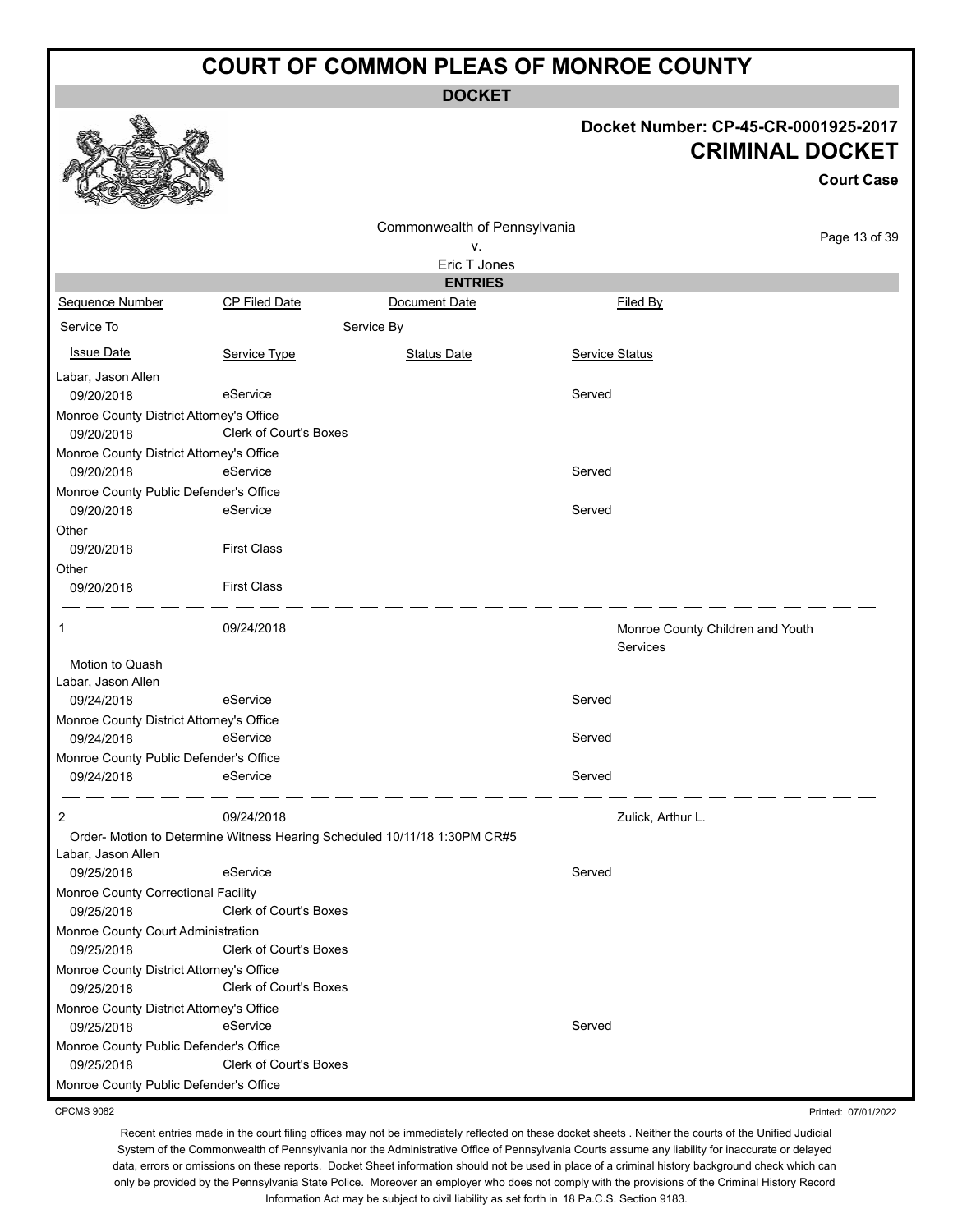|                                                        |                                                                                      | <b>DOCKET</b>                  |                                                 |                                                                |
|--------------------------------------------------------|--------------------------------------------------------------------------------------|--------------------------------|-------------------------------------------------|----------------------------------------------------------------|
|                                                        |                                                                                      |                                |                                                 | Docket Number: CP-45-CR-0001925-2017<br><b>CRIMINAL DOCKET</b> |
|                                                        |                                                                                      |                                |                                                 | <b>Court Case</b>                                              |
|                                                        |                                                                                      | Commonwealth of Pennsylvania   |                                                 | Page 14 of 39                                                  |
|                                                        |                                                                                      | ۷.                             |                                                 |                                                                |
|                                                        |                                                                                      | Eric T Jones<br><b>ENTRIES</b> |                                                 |                                                                |
| <b>Sequence Number</b>                                 | <b>CP Filed Date</b>                                                                 | Document Date                  | <b>Filed By</b>                                 |                                                                |
| Service To                                             |                                                                                      | Service By                     |                                                 |                                                                |
| <b>Issue Date</b>                                      | Service Type                                                                         | <b>Status Date</b>             | Service Status                                  |                                                                |
| 09/25/2018<br>Monroe County Sheriff                    | eService                                                                             |                                | Served                                          |                                                                |
| 09/25/2018                                             | <b>Clerk of Court's Boxes</b>                                                        |                                |                                                 |                                                                |
| Other<br>09/25/2018                                    | <b>First Class</b>                                                                   |                                |                                                 |                                                                |
| 3                                                      | 09/25/2018                                                                           |                                | Worthington, Margherita P.<br>Zulick, Arthur L. |                                                                |
|                                                        | Order- In-Camera Review Hearing Scheduled 10/11/18 9:00AM / MCCYS to Provide Records |                                |                                                 |                                                                |
| Monroe County Correctional Facility                    |                                                                                      |                                |                                                 |                                                                |
| 09/25/2018                                             | Clerk of Court's Boxes                                                               |                                |                                                 |                                                                |
| Monroe County Court Administration                     | <b>Clerk of Court's Boxes</b>                                                        |                                |                                                 |                                                                |
| 09/25/2018<br>Monroe County District Attorney's Office |                                                                                      |                                |                                                 |                                                                |
| 09/25/2018                                             | Clerk of Court's Boxes                                                               |                                |                                                 |                                                                |
| Monroe County Public Defender's Office                 |                                                                                      |                                |                                                 |                                                                |
| 09/25/2018                                             | <b>Clerk of Court's Boxes</b>                                                        |                                |                                                 |                                                                |
| Monroe County Sheriff<br>09/25/2018                    | <b>Clerk of Court's Boxes</b>                                                        |                                |                                                 |                                                                |
| Other                                                  |                                                                                      |                                |                                                 |                                                                |
| 09/25/2018                                             | <b>First Class</b>                                                                   |                                |                                                 |                                                                |
| Labar, Jason Allen                                     |                                                                                      |                                |                                                 |                                                                |
| 09/26/2018                                             | eService                                                                             |                                | Served                                          |                                                                |
| Monroe County District Attorney's Office               |                                                                                      |                                |                                                 |                                                                |
| 09/26/2018                                             | eService                                                                             |                                | Served                                          |                                                                |
| Monroe County Public Defender's Office                 |                                                                                      |                                |                                                 |                                                                |
| 09/26/2018                                             | eService                                                                             |                                | Served                                          |                                                                |
| 1                                                      | 09/26/2018                                                                           |                                | Office                                          | Monroe County District Attorney's                              |
|                                                        | Case Correspondence - District Attorney - RJ Lee Group                               |                                |                                                 |                                                                |
| Labar, Jason Allen                                     |                                                                                      |                                |                                                 |                                                                |
| 09/26/2018                                             | eService                                                                             |                                | Served                                          |                                                                |
| Monroe County Public Defender's Office                 | eService                                                                             |                                | Served                                          |                                                                |
| 09/26/2018                                             |                                                                                      |                                |                                                 |                                                                |

CPCMS 9082

Printed: 07/01/2022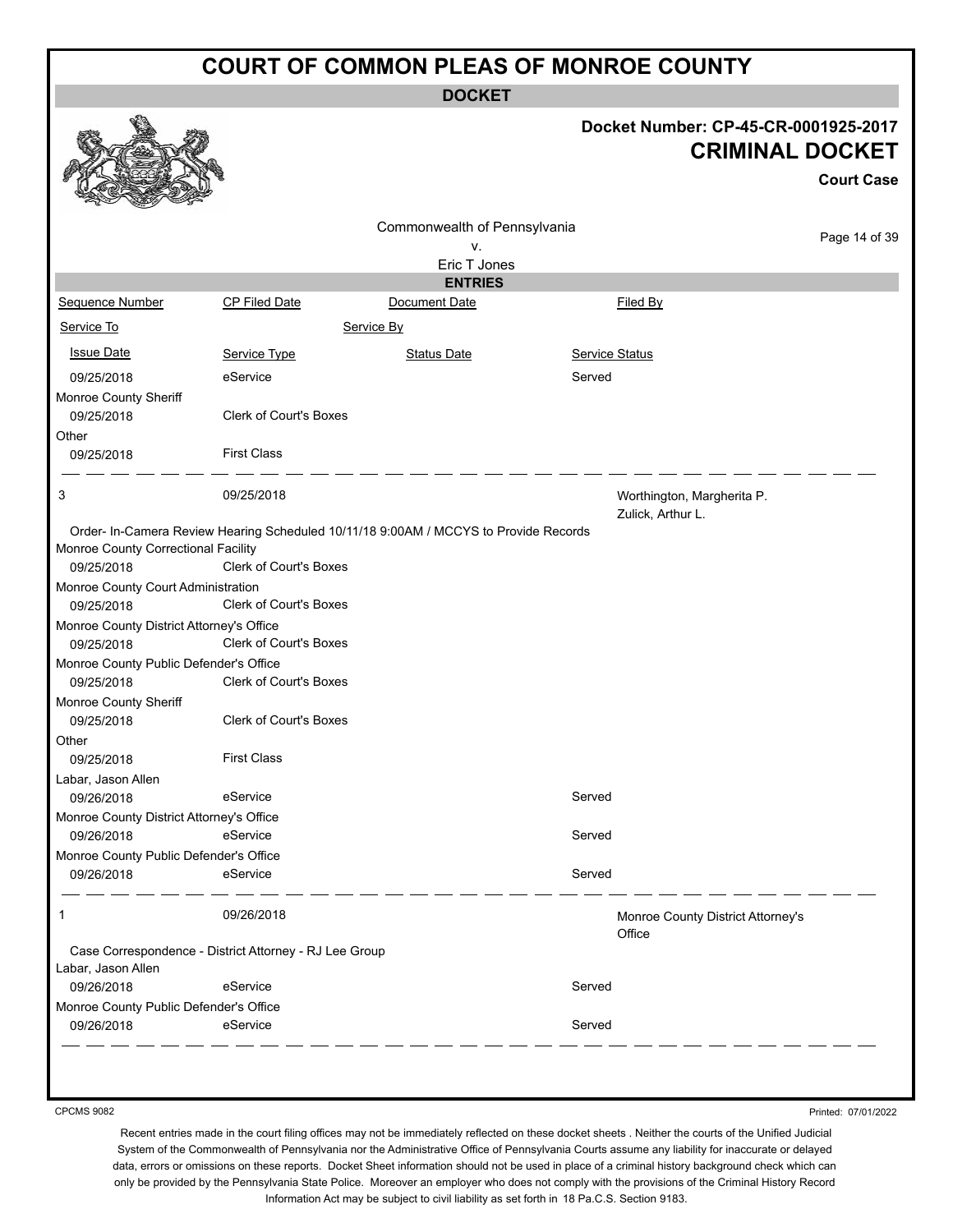**DOCKET**

#### **Docket Number: CP-45-CR-0001925-2017 CRIMINAL DOCKET**

**Court Case**

Printed: 07/01/2022

|                                                           |                               |                              |                                           | <b>Court Case</b> |
|-----------------------------------------------------------|-------------------------------|------------------------------|-------------------------------------------|-------------------|
|                                                           |                               | Commonwealth of Pennsylvania |                                           |                   |
|                                                           |                               | ٧.                           |                                           | Page 15 of 39     |
|                                                           |                               | Eric T Jones                 |                                           |                   |
|                                                           |                               | <b>ENTRIES</b>               |                                           |                   |
| Sequence Number                                           | CP Filed Date                 | Document Date                | Filed By                                  |                   |
| Service To                                                |                               | Service By                   |                                           |                   |
| <b>Issue Date</b>                                         | Service Type                  | <b>Status Date</b>           | Service Status                            |                   |
| 1                                                         | 10/04/2018                    |                              | Monroe County Public Defender's<br>Office |                   |
| Motion to Release Pre-Sentence Report                     |                               |                              |                                           |                   |
| Labar, Jason Allen                                        |                               |                              |                                           |                   |
| 10/04/2018                                                | eNotice                       |                              | Notified                                  |                   |
| Monroe County District Attorney's Office                  |                               |                              |                                           |                   |
| 10/04/2018                                                | eNotice                       |                              | Notified                                  |                   |
| 2                                                         | 10/04/2018                    |                              | Zulick, Arthur L.                         |                   |
| Order Granting Motion to Release Copy of PSI to Attorney  |                               |                              |                                           |                   |
| Labar, Jason Allen                                        |                               |                              |                                           |                   |
| 10/05/2018                                                | eService                      |                              | Served                                    |                   |
| Monroe County District Attorney's Office                  |                               |                              |                                           |                   |
| 10/05/2018                                                | <b>Clerk of Court's Boxes</b> |                              |                                           |                   |
| Monroe County District Attorney's Office                  |                               |                              |                                           |                   |
| 10/05/2018                                                | eService                      |                              | Served                                    |                   |
| Monroe County Probation                                   |                               |                              |                                           |                   |
| 10/05/2018                                                | <b>Clerk of Court's Boxes</b> |                              |                                           |                   |
| Monroe County Public Defender's Office                    |                               |                              |                                           |                   |
| 10/05/2018                                                | <b>Clerk of Court's Boxes</b> |                              |                                           |                   |
| Monroe County Public Defender's Office                    |                               |                              |                                           |                   |
| 10/05/2018                                                | eService                      |                              | Served                                    |                   |
| 1                                                         | 10/10/2018                    |                              | Monroe County Public Defender's<br>Office |                   |
| Motion For Production of Witness Criminal History Reports |                               |                              |                                           |                   |
| Labar, Jason Allen                                        |                               |                              |                                           |                   |
| 10/10/2018                                                | eService                      |                              | Served                                    |                   |
| Monroe County District Attorney's Office                  |                               |                              |                                           |                   |
| 10/10/2018                                                | eService                      |                              | Served                                    |                   |
| 3                                                         | 10/10/2018                    | 10/10/2018                   | Zulick, Arthur L.                         |                   |
| Order-Hearing Scheduled 10/11/18 1:30PM CR#5              |                               |                              |                                           |                   |
| Labar, Jason Allen                                        |                               |                              |                                           |                   |
| 10/10/2018                                                | eService                      |                              | Served                                    |                   |
| Monroe County Correctional Facility                       |                               |                              |                                           |                   |
| 10/10/2018                                                | <b>Clerk of Court's Boxes</b> |                              |                                           |                   |
| Monroe County Court Administration                        |                               |                              |                                           |                   |

CPCMS 9082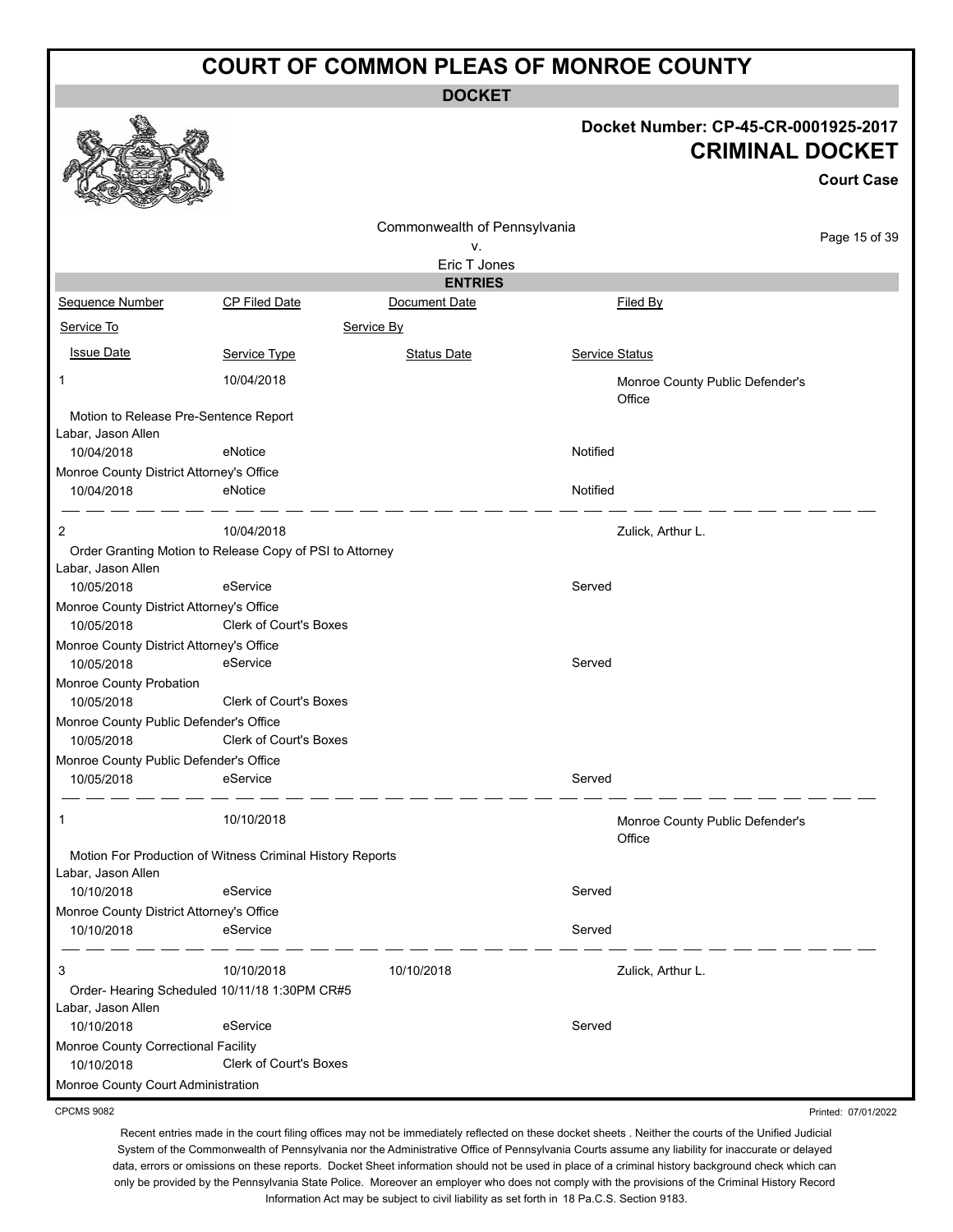**DOCKET**

# **Docket Number: CP-45-CR-0001925-2017**

|                                                        |                                                          |                              | <b>CRIMINAL DOCKET</b><br><b>Court Case</b> |               |  |
|--------------------------------------------------------|----------------------------------------------------------|------------------------------|---------------------------------------------|---------------|--|
|                                                        |                                                          | Commonwealth of Pennsylvania |                                             |               |  |
|                                                        |                                                          | ν.                           |                                             | Page 16 of 39 |  |
|                                                        |                                                          | Eric T Jones                 |                                             |               |  |
|                                                        |                                                          | <b>ENTRIES</b>               |                                             |               |  |
| Sequence Number                                        | CP Filed Date                                            | Document Date                | Filed By                                    |               |  |
| Service To                                             |                                                          | Service By                   |                                             |               |  |
| <b>Issue Date</b>                                      | Service Type                                             | <b>Status Date</b>           | Service Status                              |               |  |
| 10/10/2018                                             | <b>Clerk of Court's Boxes</b>                            |                              |                                             |               |  |
| Monroe County District Attorney's Office<br>10/10/2018 | <b>Clerk of Court's Boxes</b>                            |                              |                                             |               |  |
| Monroe County District Attorney's Office<br>10/10/2018 | eService                                                 |                              | Served                                      |               |  |
| Monroe County Public Defender's Office<br>10/10/2018   | <b>Clerk of Court's Boxes</b>                            |                              |                                             |               |  |
| Monroe County Public Defender's Office<br>10/10/2018   | eService                                                 |                              | Served                                      |               |  |
| Monroe County Sheriff<br>10/10/2018                    | Clerk of Court's Boxes                                   |                              |                                             |               |  |
| 1                                                      | 10/11/2018                                               |                              | Mancuso, Michael                            |               |  |
| Memorandum of Law<br>Labar, Jason Allen                |                                                          |                              |                                             |               |  |
| 10/11/2018                                             | eService                                                 |                              | Served                                      |               |  |
| Monroe County District Attorney's Office               |                                                          |                              |                                             |               |  |
| 10/11/2018                                             | eService                                                 |                              | Served                                      |               |  |
| Monroe County Public Defender's Office<br>10/11/2018   | eService                                                 |                              | Served                                      |               |  |
| 2                                                      | 10/11/2018                                               |                              | Zulick, Arthur L.                           |               |  |
| Labar, Jason Allen                                     | Order Granting Motion for Production of Criminal Records |                              |                                             |               |  |
| 10/15/2018                                             | eService                                                 |                              | Served                                      |               |  |
| Monroe County District Attorney's Office               |                                                          |                              |                                             |               |  |
| 10/15/2018                                             | Clerk of Court's Boxes                                   |                              |                                             |               |  |
| Monroe County District Attorney's Office               |                                                          |                              |                                             |               |  |
| 10/15/2018                                             | eService                                                 |                              | Served                                      |               |  |
| Monroe County Public Defender's Office<br>10/15/2018   | <b>Clerk of Court's Boxes</b>                            |                              |                                             |               |  |
| Monroe County Public Defender's Office                 |                                                          |                              |                                             |               |  |
| 10/15/2018                                             | eService                                                 |                              | Served                                      |               |  |
| 3                                                      | 10/11/2018                                               |                              | Zulick, Arthur L.                           |               |  |
| Labar, Jason Allen                                     | Order Granting in Part & Denying in Part Motion to Quash |                              |                                             |               |  |

CPCMS 9082

 $\mathbb{Q}$ 

وبابن

etha

Printed: 07/01/2022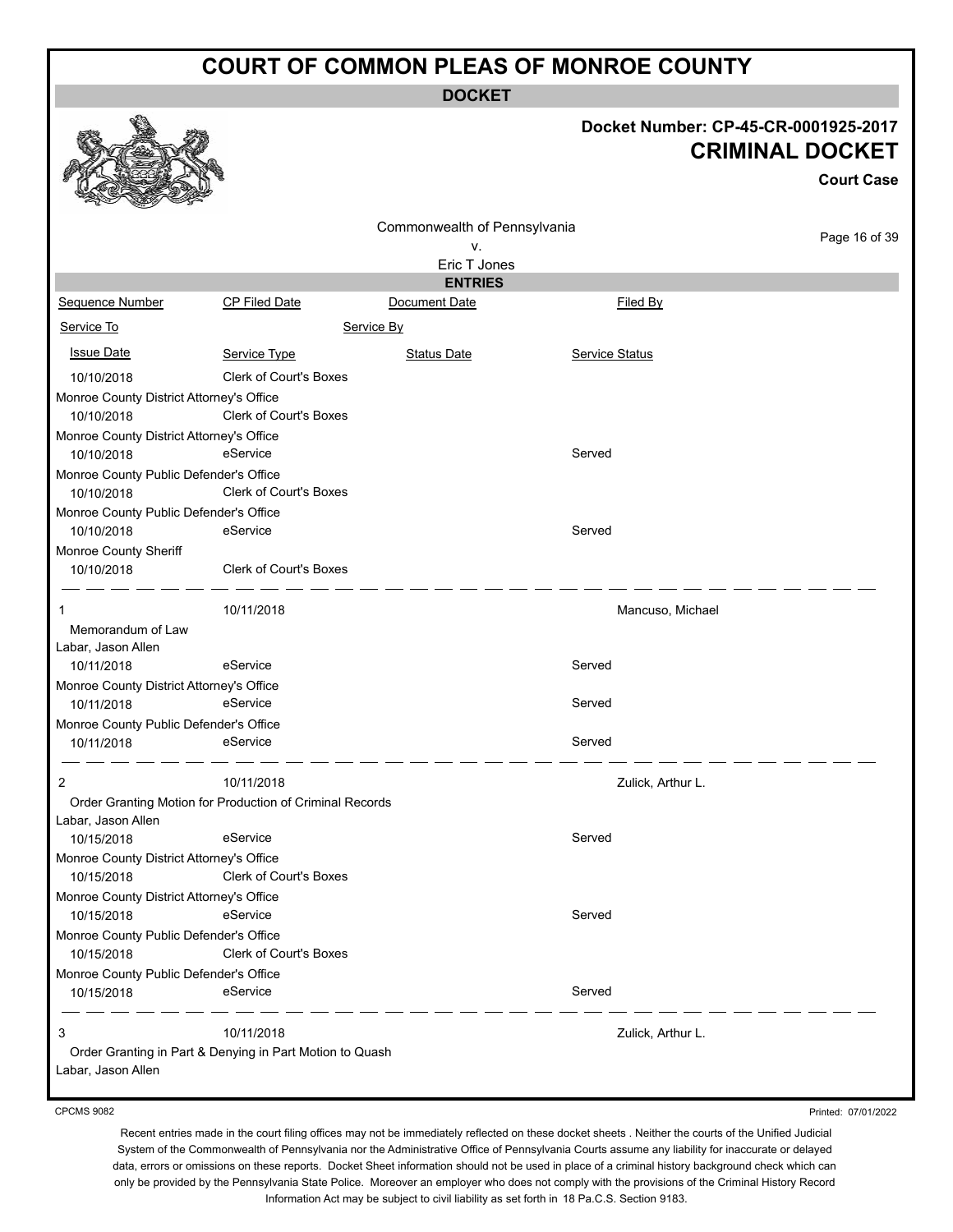**DOCKET**

# **Docket Number: CP-45-CR-0001925-2017**

|                                                        |                                                                                          |                                 |                                           | <b>CRIMINAL DOCKET</b> |
|--------------------------------------------------------|------------------------------------------------------------------------------------------|---------------------------------|-------------------------------------------|------------------------|
|                                                        |                                                                                          |                                 |                                           | <b>Court Case</b>      |
|                                                        |                                                                                          | Commonwealth of Pennsylvania    |                                           |                        |
|                                                        |                                                                                          | ٧.                              |                                           | Page 17 of 39          |
|                                                        |                                                                                          | Eric T Jones                    |                                           |                        |
|                                                        |                                                                                          | <b>ENTRIES</b><br>Document Date |                                           |                        |
| Sequence Number<br>Service To                          | <b>CP Filed Date</b>                                                                     | Service By                      | Filed By                                  |                        |
|                                                        |                                                                                          |                                 |                                           |                        |
| <b>Issue Date</b>                                      | Service Type                                                                             | <b>Status Date</b>              | Service Status                            |                        |
| 10/15/2018                                             | eService                                                                                 |                                 | Served                                    |                        |
| Monroe County Children and Youth<br>Services           |                                                                                          |                                 |                                           |                        |
| 10/15/2018                                             | <b>Clerk of Court's Boxes</b>                                                            |                                 |                                           |                        |
| Monroe County District Attorney's Office<br>10/15/2018 | <b>Clerk of Court's Boxes</b>                                                            |                                 |                                           |                        |
| Monroe County District Attorney's Office<br>10/15/2018 | eService                                                                                 |                                 | Served                                    |                        |
| Monroe County Public Defender's Office<br>10/15/2018   | Clerk of Court's Boxes                                                                   |                                 |                                           |                        |
| Monroe County Public Defender's Office<br>10/15/2018   | eService                                                                                 |                                 | Served                                    |                        |
| Other<br>10/15/2018                                    | <b>First Class</b>                                                                       |                                 |                                           |                        |
| 1                                                      | 10/12/2018                                                                               |                                 | Monroe County Public Defender's<br>Office |                        |
| Labar, Jason Allen                                     | Memorandum of Law Opposing Commonwealth's Motion To Deeermine Unavailability off Witness |                                 |                                           |                        |
| 10/12/2018                                             | eService                                                                                 |                                 | Served                                    |                        |
| Monroe County District Attorney's Office               |                                                                                          |                                 |                                           |                        |
| 10/12/2018                                             | eService                                                                                 |                                 | Served                                    |                        |
| 3                                                      | 10/12/2018                                                                               | 10/11/2018                      | Zulick, Arthur L.                         |                        |
|                                                        | Order Granting Motion for Production of Taped Telephone Calls                            |                                 |                                           |                        |
| Labar, Jason Allen<br>10/15/2018                       |                                                                                          |                                 | Served                                    |                        |
|                                                        | eService                                                                                 |                                 |                                           |                        |
| Monroe County Correctional Facility<br>10/15/2018      | <b>Clerk of Court's Boxes</b>                                                            |                                 |                                           |                        |
| Monroe County Court Administration                     |                                                                                          |                                 |                                           |                        |
| 10/15/2018                                             | <b>Clerk of Court's Boxes</b>                                                            |                                 |                                           |                        |
| Monroe County District Attorney's Office               |                                                                                          |                                 |                                           |                        |
| 10/15/2018                                             | Clerk of Court's Boxes                                                                   |                                 |                                           |                        |
| Monroe County District Attorney's Office               |                                                                                          |                                 |                                           |                        |
| 10/15/2018                                             | eService                                                                                 |                                 | Served                                    |                        |
| Monroe County Probation<br>10/15/2018                  | Clerk of Court's Boxes                                                                   |                                 |                                           |                        |
|                                                        |                                                                                          |                                 |                                           |                        |

Monroe County Public Defender's Office

**B** 

CPCMS 9082

Recent entries made in the court filing offices may not be immediately reflected on these docket sheets . Neither the courts of the Unified Judicial System of the Commonwealth of Pennsylvania nor the Administrative Office of Pennsylvania Courts assume any liability for inaccurate or delayed data, errors or omissions on these reports. Docket Sheet information should not be used in place of a criminal history background check which can only be provided by the Pennsylvania State Police. Moreover an employer who does not comply with the provisions of the Criminal History Record Information Act may be subject to civil liability as set forth in 18 Pa.C.S. Section 9183.

Printed: 07/01/2022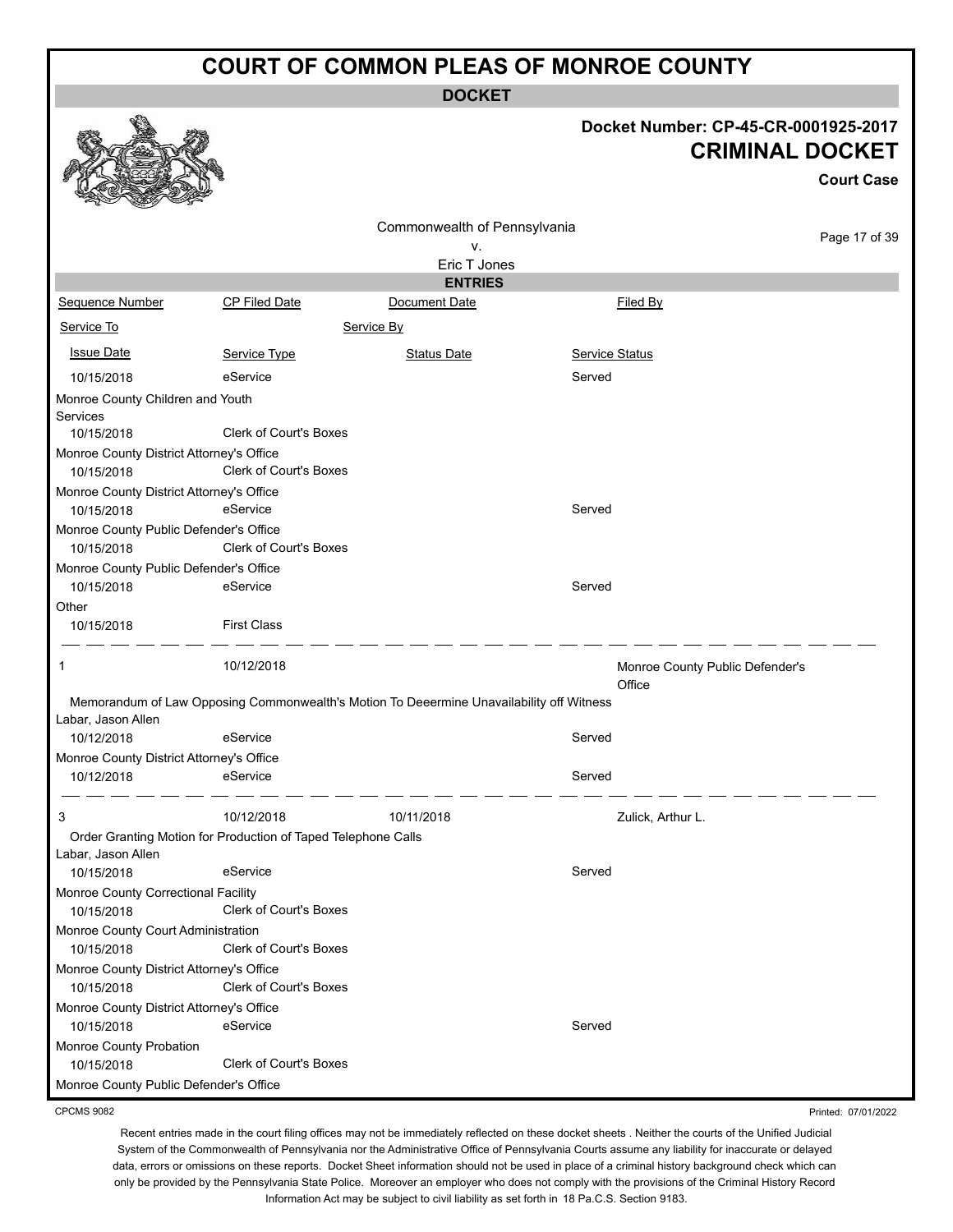**DOCKET**

#### **Docket Number: CP-45-CR-0001925-2017 CRIMINAL DOCKET**

Printed: 07/01/2022

|                                                        |                               |                                    |                |                                             | <b>Court Case</b> |
|--------------------------------------------------------|-------------------------------|------------------------------------|----------------|---------------------------------------------|-------------------|
|                                                        |                               | Commonwealth of Pennsylvania<br>۷. |                |                                             | Page 18 of 39     |
|                                                        |                               | Eric T Jones                       |                |                                             |                   |
|                                                        |                               | <b>ENTRIES</b>                     |                |                                             |                   |
| Sequence Number                                        | CP Filed Date                 | Document Date                      |                | Filed By                                    |                   |
| Service To                                             |                               | Service By                         |                |                                             |                   |
| <b>Issue Date</b>                                      | Service Type                  | <b>Status Date</b>                 | Service Status |                                             |                   |
| 10/15/2018                                             | <b>Clerk of Court's Boxes</b> |                                    |                |                                             |                   |
| Monroe County Public Defender's Office                 |                               |                                    |                |                                             |                   |
| 10/15/2018                                             | eService                      |                                    | Served         |                                             |                   |
| 1                                                      | 10/15/2018                    |                                    |                | Monroe County District Attorney's<br>Office |                   |
| Amended Information                                    |                               |                                    |                |                                             |                   |
| Labar, Jason Allen                                     | eNotice                       |                                    | Notified       |                                             |                   |
| 10/15/2018<br>Monroe County Public Defender's Office   |                               |                                    |                |                                             |                   |
| 10/15/2018                                             | eNotice                       |                                    | Notified       |                                             |                   |
|                                                        |                               |                                    |                |                                             |                   |
| 2                                                      | 10/15/2018                    |                                    |                | Jones, Eric T.<br>Labar, Jason Allen        |                   |
| Written Nolo Contendre Colloquy                        |                               |                                    |                |                                             |                   |
| Monroe County District Attorney's Office               |                               |                                    |                |                                             |                   |
| 10/15/2018                                             | eService                      |                                    | Served         |                                             |                   |
| Monroe County Public Defender's Office                 |                               |                                    |                |                                             |                   |
| 10/15/2018                                             | eService                      |                                    | Served         |                                             |                   |
| 1                                                      | 10/16/2018                    |                                    |                | Zulick, Arthur L.                           |                   |
| Nolo Contendere                                        |                               |                                    |                |                                             |                   |
| Labar, Jason Allen                                     |                               |                                    |                |                                             |                   |
| 10/17/2018                                             | eService                      |                                    | Served         |                                             |                   |
| Monroe County District Attorney's Office<br>10/17/2018 | eService                      |                                    | Served         |                                             |                   |
| Monroe County Public Defender's Office                 |                               |                                    |                |                                             |                   |
| 10/17/2018                                             | eService                      |                                    | Served         |                                             |                   |
| 2                                                      | 10/16/2018                    | 10/15/2018                         |                | Zulick, Arthur L.                           |                   |
| Order - Sentence/Penalty Imposed                       |                               |                                    |                |                                             |                   |
| Monroe County Court Administration<br>10/16/2018       | <b>Clerk of Court's Boxes</b> |                                    |                |                                             |                   |
| Monroe County District Attorney's Office               |                               |                                    |                |                                             |                   |
| 10/16/2018                                             | <b>Clerk of Court's Boxes</b> |                                    |                |                                             |                   |
| Monroe County Probation Department                     |                               |                                    |                |                                             |                   |
| 10/16/2018                                             | Clerk of Court's Boxes        |                                    |                |                                             |                   |
| Monroe County Public Defender's Office                 |                               |                                    |                |                                             |                   |

CPCMS 9082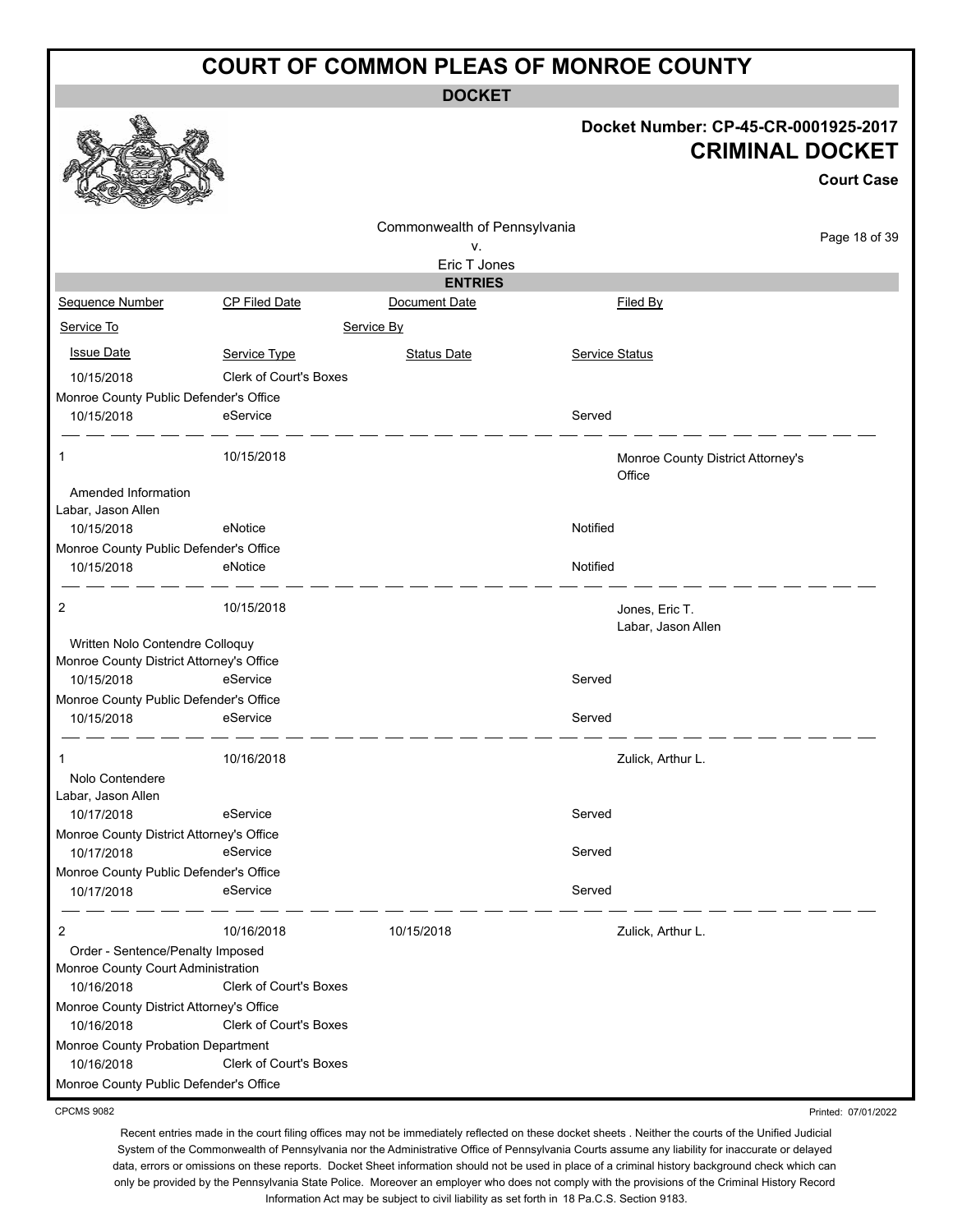**DOCKET**

# **Docket Number: CP-45-CR-0001925-2017**

|                                                  |                                                                                               |                                 |                | DOCKET NUMDER: CP-45-CR-0001925-2017<br><b>CRIMINAL DOCKET</b> |                   |
|--------------------------------------------------|-----------------------------------------------------------------------------------------------|---------------------------------|----------------|----------------------------------------------------------------|-------------------|
|                                                  |                                                                                               |                                 |                |                                                                | <b>Court Case</b> |
|                                                  |                                                                                               | Commonwealth of Pennsylvania    |                |                                                                |                   |
|                                                  |                                                                                               | ٧.                              |                |                                                                | Page 19 of 39     |
|                                                  |                                                                                               | Eric T Jones                    |                |                                                                |                   |
| Sequence Number                                  | CP Filed Date                                                                                 | <b>ENTRIES</b><br>Document Date |                | Filed By                                                       |                   |
| Service To                                       |                                                                                               | Service By                      |                |                                                                |                   |
| <b>Issue Date</b>                                | Service Type                                                                                  | <b>Status Date</b>              | Service Status |                                                                |                   |
|                                                  | <b>Clerk of Court's Boxes</b>                                                                 |                                 |                |                                                                |                   |
| 10/16/2018<br>Monroe County Sheriff's Department |                                                                                               |                                 |                |                                                                |                   |
| 10/16/2018                                       | Clerk of Court's Boxes                                                                        |                                 |                |                                                                |                   |
| Other                                            |                                                                                               |                                 |                |                                                                |                   |
| 10/17/2018                                       | <b>First Class</b>                                                                            |                                 |                |                                                                |                   |
| Labar, Jason Allen                               |                                                                                               |                                 |                |                                                                |                   |
| 10/18/2018                                       | eService                                                                                      |                                 | Served         |                                                                |                   |
| Monroe County District Attorney's Office         |                                                                                               |                                 |                |                                                                |                   |
| 10/18/2018                                       | eService                                                                                      |                                 | Served         |                                                                |                   |
| Monroe County Public Defender's Office           |                                                                                               |                                 |                |                                                                |                   |
| 10/18/2018                                       | eService                                                                                      |                                 | Served         |                                                                |                   |
| 1                                                | 10/17/2018                                                                                    |                                 |                | Warden, George J.                                              |                   |
| DL-21D to be Prepared                            |                                                                                               |                                 |                |                                                                |                   |
| 2                                                | 10/17/2018                                                                                    |                                 |                | Monroe County District Attorney's<br>Office                    |                   |
| Motion for Transcripts                           |                                                                                               |                                 |                |                                                                |                   |
| Labar, Jason Allen<br>10/17/2018                 | eService                                                                                      |                                 | Served         |                                                                |                   |
| Monroe County Public Defender's Office           |                                                                                               |                                 |                |                                                                |                   |
| 10/17/2018                                       | eService                                                                                      |                                 | Served         |                                                                |                   |
|                                                  | 10/18/2018                                                                                    |                                 |                | Court of Common Pleas - Monroe                                 |                   |
|                                                  |                                                                                               |                                 |                | County                                                         |                   |
| <b>Penalty Assessed</b>                          |                                                                                               |                                 |                |                                                                |                   |
| Labar, Jason Allen                               |                                                                                               |                                 |                |                                                                |                   |
| 10/18/2018                                       | eService                                                                                      |                                 | Served         |                                                                |                   |
| Monroe County District Attorney's Office         |                                                                                               |                                 |                |                                                                |                   |
| 10/18/2018                                       | eService                                                                                      |                                 | Served         |                                                                |                   |
| Monroe County Public Defender's Office           |                                                                                               |                                 |                |                                                                |                   |
| 10/18/2018                                       | eService                                                                                      |                                 | Served         |                                                                |                   |
| 2                                                | 10/18/2018                                                                                    |                                 |                | Warden, George J.                                              |                   |
| DL-21D was prepared                              |                                                                                               |                                 |                |                                                                |                   |
| 3                                                | 10/18/2018                                                                                    |                                 |                | Zulick, Arthur L.                                              |                   |
|                                                  | Order- Granting Comm Motion for Transcription of Hearing Held on October 11, 2018 and Provide |                                 |                |                                                                |                   |

CPCMS 9082

♦

Printed: 07/01/2022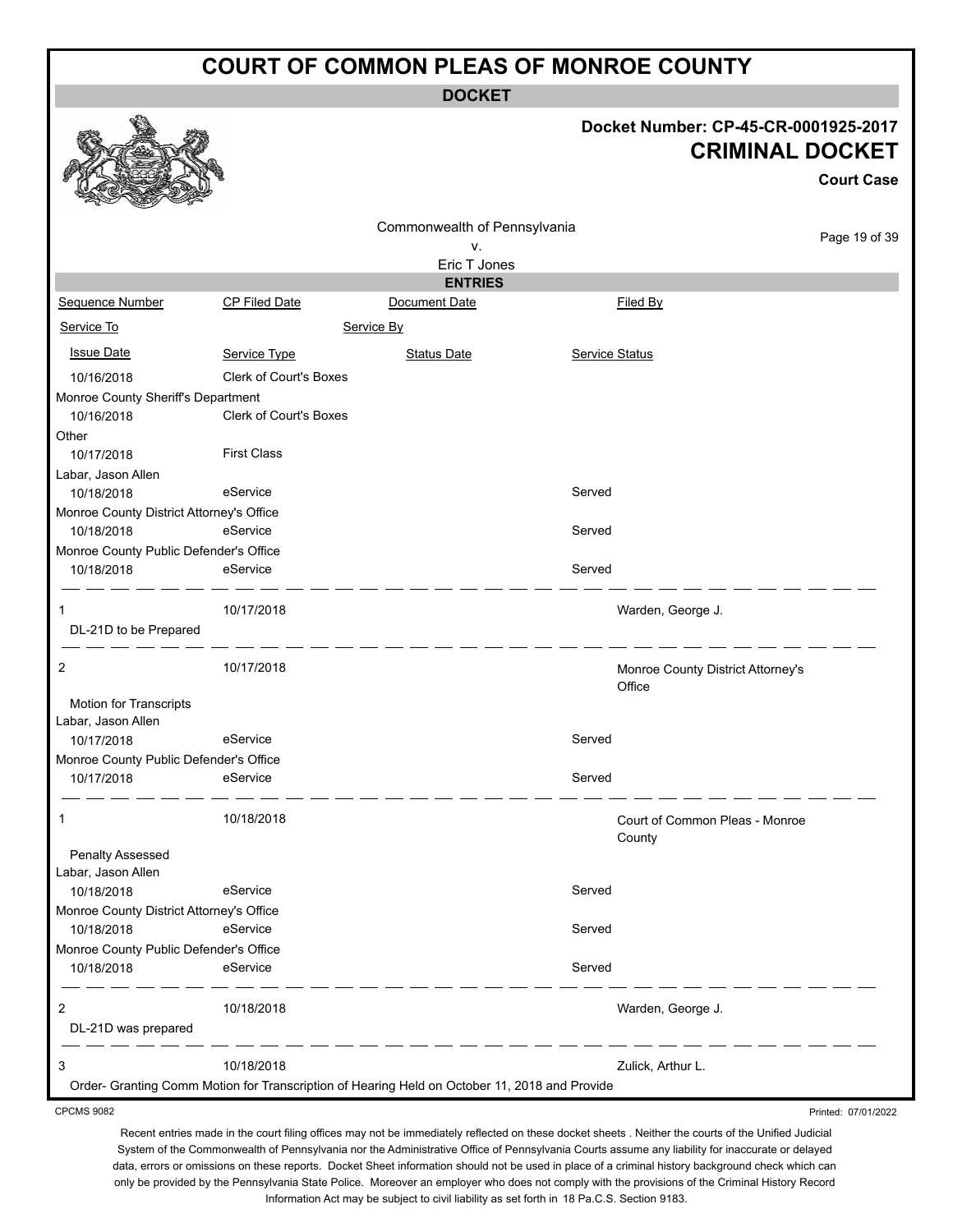**DOCKET**

#### **Docket Number: CP-45-CR-0001925-2017 CRIMINAL DOCKET**

|                                            |                               |                              | <b>CRIMINAL DOCKET</b><br><b>Court Case</b> |               |  |
|--------------------------------------------|-------------------------------|------------------------------|---------------------------------------------|---------------|--|
|                                            |                               |                              |                                             |               |  |
|                                            |                               | Commonwealth of Pennsylvania |                                             | Page 20 of 39 |  |
|                                            |                               | ۷.<br>Eric T Jones           |                                             |               |  |
|                                            |                               | <b>ENTRIES</b>               |                                             |               |  |
| Sequence Number                            | <b>CP Filed Date</b>          | Document Date                | Filed By                                    |               |  |
| Service To                                 |                               | Service By                   |                                             |               |  |
| <b>Issue Date</b>                          | Service Type                  | <b>Status Date</b>           | <b>Service Status</b>                       |               |  |
| Labar, Jason Allen                         |                               |                              |                                             |               |  |
| 10/19/2018                                 | eService                      |                              | Served                                      |               |  |
| Monroe County Court Administration         |                               |                              |                                             |               |  |
| 10/19/2018                                 | Clerk of Court's Boxes        |                              |                                             |               |  |
| Monroe County Court Reporters              |                               |                              |                                             |               |  |
| 10/19/2018                                 | <b>Clerk of Court's Boxes</b> |                              |                                             |               |  |
| Monroe County District Attorney's Office   |                               |                              |                                             |               |  |
| 10/19/2018                                 | Clerk of Court's Boxes        |                              |                                             |               |  |
| Monroe County District Attorney's Office   |                               |                              |                                             |               |  |
| 10/19/2018                                 | eService                      |                              | Served                                      |               |  |
| Monroe County Public Defender's Office     |                               |                              |                                             |               |  |
| 10/19/2018                                 | Clerk of Court's Boxes        |                              |                                             |               |  |
| Monroe County Public Defender's Office     |                               |                              |                                             |               |  |
| 10/19/2018                                 | eService                      |                              | Served                                      |               |  |
| Other                                      |                               |                              |                                             |               |  |
| 10/19/2018                                 | <b>First Class</b>            |                              |                                             |               |  |
| 1                                          | 10/19/2018                    |                              | Unknown Filer                               |               |  |
| DL-21D Sent to PennDOT                     |                               |                              |                                             |               |  |
| 1                                          | 10/25/2018                    |                              | Monroe County Probation Department          |               |  |
| Guideline Sentence Form                    |                               |                              |                                             |               |  |
| Labar, Jason Allen                         |                               |                              |                                             |               |  |
| 10/29/2018                                 | eService                      |                              | Served                                      |               |  |
| Monroe County District Attorney's Office   |                               |                              |                                             |               |  |
| 10/29/2018                                 | eService                      |                              | Served                                      |               |  |
| Monroe County Public Defender's Office     |                               |                              |                                             |               |  |
| 10/29/2018                                 | eService                      |                              | Served                                      |               |  |
| 1                                          | 11/01/2018                    |                              | Monroe County Court Reporters               |               |  |
| Form A: Notice of Completion of Transcript |                               |                              |                                             |               |  |
| Labar, Jason Allen                         |                               |                              |                                             |               |  |
| 11/01/2018                                 | eService                      |                              | Served                                      |               |  |
| Monroe County District Attorney's Office   |                               |                              |                                             |               |  |
| 11/01/2018                                 | eService                      |                              | Served                                      |               |  |
| Monroe County Public Defender's Office     |                               |                              |                                             |               |  |
| 11/01/2018                                 | eService                      |                              | Served                                      |               |  |

CPCMS 9082

Printed: 07/01/2022

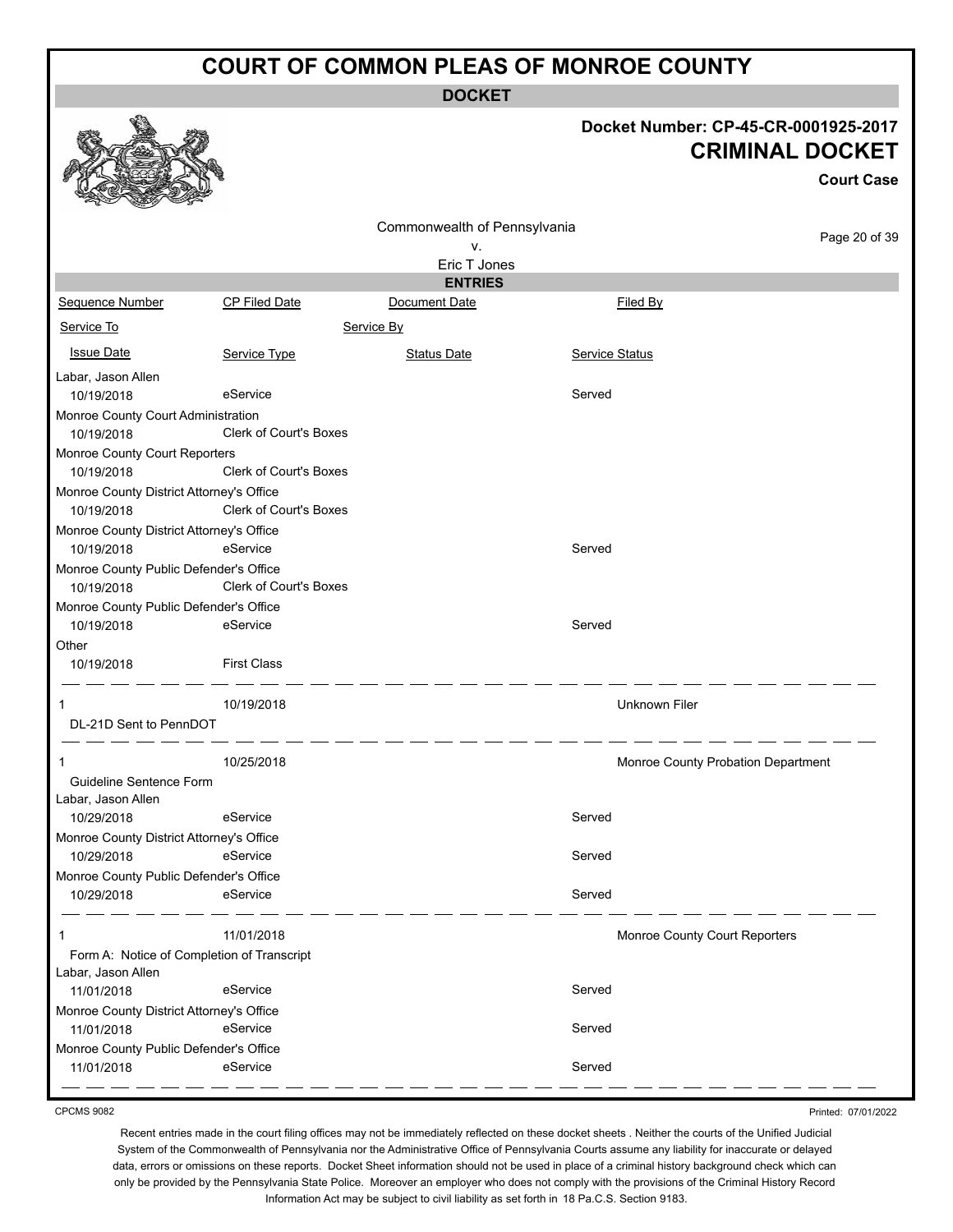**DOCKET**

#### **Docket Number: CP-45-CR-0001925-2017 CRIMINAL DOCKET**

**Court Case**

|               | Commonwealth of Pennsylvania<br>٧.<br>Eric T Jones                                                                                                                                                                                                                                                                                                                                                                                                                                                                                         |                | Page 21 of 39                 |
|---------------|--------------------------------------------------------------------------------------------------------------------------------------------------------------------------------------------------------------------------------------------------------------------------------------------------------------------------------------------------------------------------------------------------------------------------------------------------------------------------------------------------------------------------------------------|----------------|-------------------------------|
|               |                                                                                                                                                                                                                                                                                                                                                                                                                                                                                                                                            |                |                               |
|               |                                                                                                                                                                                                                                                                                                                                                                                                                                                                                                                                            |                |                               |
|               |                                                                                                                                                                                                                                                                                                                                                                                                                                                                                                                                            |                |                               |
|               | <b>ENTRIES</b>                                                                                                                                                                                                                                                                                                                                                                                                                                                                                                                             |                |                               |
| CP Filed Date | Document Date                                                                                                                                                                                                                                                                                                                                                                                                                                                                                                                              | Filed By       |                               |
|               | Service By                                                                                                                                                                                                                                                                                                                                                                                                                                                                                                                                 |                |                               |
| Service Type  | <b>Status Date</b>                                                                                                                                                                                                                                                                                                                                                                                                                                                                                                                         | Service Status |                               |
| 11/01/2018    | 10/11/2018                                                                                                                                                                                                                                                                                                                                                                                                                                                                                                                                 |                | Monroe County Court Reporters |
|               |                                                                                                                                                                                                                                                                                                                                                                                                                                                                                                                                            |                |                               |
|               |                                                                                                                                                                                                                                                                                                                                                                                                                                                                                                                                            |                |                               |
| eService      |                                                                                                                                                                                                                                                                                                                                                                                                                                                                                                                                            | Served         |                               |
|               |                                                                                                                                                                                                                                                                                                                                                                                                                                                                                                                                            |                |                               |
| eService      |                                                                                                                                                                                                                                                                                                                                                                                                                                                                                                                                            | Served         |                               |
|               |                                                                                                                                                                                                                                                                                                                                                                                                                                                                                                                                            |                |                               |
| eService      |                                                                                                                                                                                                                                                                                                                                                                                                                                                                                                                                            | Served         |                               |
| 12/21/2018    |                                                                                                                                                                                                                                                                                                                                                                                                                                                                                                                                            |                | Jones, Eric T.                |
|               |                                                                                                                                                                                                                                                                                                                                                                                                                                                                                                                                            |                |                               |
|               |                                                                                                                                                                                                                                                                                                                                                                                                                                                                                                                                            |                |                               |
| eService      |                                                                                                                                                                                                                                                                                                                                                                                                                                                                                                                                            | Served         |                               |
|               |                                                                                                                                                                                                                                                                                                                                                                                                                                                                                                                                            |                |                               |
| eService      |                                                                                                                                                                                                                                                                                                                                                                                                                                                                                                                                            | Served         |                               |
|               |                                                                                                                                                                                                                                                                                                                                                                                                                                                                                                                                            |                |                               |
| eService      |                                                                                                                                                                                                                                                                                                                                                                                                                                                                                                                                            | Served         |                               |
| 02/01/2019    |                                                                                                                                                                                                                                                                                                                                                                                                                                                                                                                                            |                | Warden, George J.             |
|               |                                                                                                                                                                                                                                                                                                                                                                                                                                                                                                                                            |                |                               |
|               |                                                                                                                                                                                                                                                                                                                                                                                                                                                                                                                                            |                |                               |
| eService      |                                                                                                                                                                                                                                                                                                                                                                                                                                                                                                                                            | Served         |                               |
|               |                                                                                                                                                                                                                                                                                                                                                                                                                                                                                                                                            |                |                               |
| eService      |                                                                                                                                                                                                                                                                                                                                                                                                                                                                                                                                            | Served         |                               |
|               |                                                                                                                                                                                                                                                                                                                                                                                                                                                                                                                                            |                |                               |
| eService      |                                                                                                                                                                                                                                                                                                                                                                                                                                                                                                                                            | Served         |                               |
| 05/29/2019    |                                                                                                                                                                                                                                                                                                                                                                                                                                                                                                                                            |                | Warden, George J.             |
|               |                                                                                                                                                                                                                                                                                                                                                                                                                                                                                                                                            |                |                               |
|               |                                                                                                                                                                                                                                                                                                                                                                                                                                                                                                                                            |                |                               |
| eService      |                                                                                                                                                                                                                                                                                                                                                                                                                                                                                                                                            | Served         |                               |
|               |                                                                                                                                                                                                                                                                                                                                                                                                                                                                                                                                            |                |                               |
| eService      |                                                                                                                                                                                                                                                                                                                                                                                                                                                                                                                                            | Served         |                               |
|               |                                                                                                                                                                                                                                                                                                                                                                                                                                                                                                                                            |                |                               |
| eService      |                                                                                                                                                                                                                                                                                                                                                                                                                                                                                                                                            | Served         |                               |
|               | <b>Transcript of Proceedings Filed</b><br>Monroe County District Attorney's Office<br>Monroe County Public Defender's Office<br>Letter from / to def req docs<br>Monroe County District Attorney's Office<br>Monroe County Public Defender's Office<br>Case Correspondence - Letter forwarded to attorney<br>Monroe County District Attorney's Office<br>Monroe County Public Defender's Office<br>Letter explaining why returning unsigned Petition<br>Monroe County District Attorney's Office<br>Monroe County Public Defender's Office |                |                               |

CPCMS 9082

Printed: 07/01/2022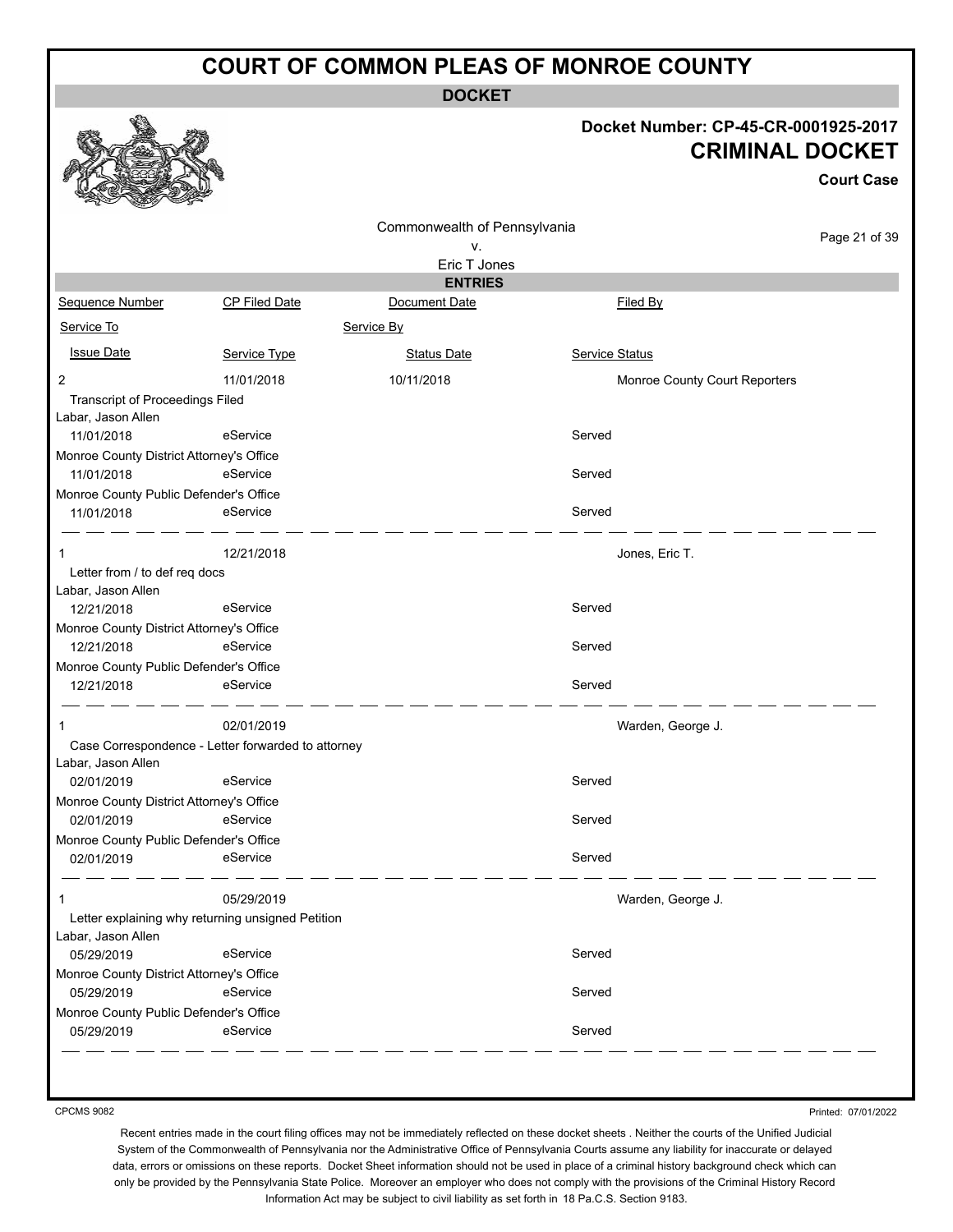**DOCKET**

#### **Docket Number: CP-45-CR-0001925-2017 CRIMINAL DOCKET**

**Court Case**

|                                           |                        |                                                                                |                       | <b>Court Case</b> |
|-------------------------------------------|------------------------|--------------------------------------------------------------------------------|-----------------------|-------------------|
|                                           |                        | Commonwealth of Pennsylvania                                                   |                       |                   |
|                                           |                        | ٧.                                                                             |                       | Page 22 of 39     |
|                                           |                        | Eric T Jones                                                                   |                       |                   |
|                                           |                        | <b>ENTRIES</b>                                                                 |                       |                   |
| Sequence Number                           | <b>CP Filed Date</b>   | Document Date                                                                  | <b>Filed By</b>       |                   |
| Service To                                |                        | Service By                                                                     |                       |                   |
| <b>Issue Date</b>                         | Service Type           | <b>Status Date</b>                                                             | <b>Service Status</b> |                   |
| $\mathbf 1$                               | 06/17/2019             |                                                                                | Jones, Eric T.        |                   |
| Entry of Appearance<br>Labar, Jason Allen |                        |                                                                                |                       |                   |
| 06/17/2019                                | eService               |                                                                                | Served                |                   |
| Monroe County District Attorney's Office  |                        |                                                                                |                       |                   |
| 06/17/2019                                | eService               |                                                                                | Served                |                   |
| Monroe County Public Defender's Office    |                        |                                                                                |                       |                   |
| 06/17/2019                                | eService               |                                                                                | Served                |                   |
| 2                                         | 06/17/2019             |                                                                                | Jones, Eric T.        |                   |
| Labar, Jason Allen                        |                        | Application Seeking Leave to Proceed In Forma Pauperis w/ Supporting Affidavit |                       |                   |
| 06/17/2019                                | eService               |                                                                                | Served                |                   |
| Monroe County District Attorney's Office  |                        |                                                                                |                       |                   |
| 06/17/2019                                | eService               |                                                                                | Served                |                   |
| Monroe County Public Defender's Office    |                        |                                                                                |                       |                   |
| 06/17/2019                                | eService               |                                                                                | Served                |                   |
| 3                                         | 06/17/2019             |                                                                                |                       |                   |
| Petition for Post-Conviction Relief       |                        |                                                                                | Jones, Eric T.        |                   |
| Labar, Jason Allen                        |                        |                                                                                |                       |                   |
| 06/17/2019                                | eService               |                                                                                | Served                |                   |
| Monroe County District Attorney's Office  |                        |                                                                                |                       |                   |
| 06/17/2019                                | eService               |                                                                                | Served                |                   |
| Monroe County Public Defender's Office    |                        |                                                                                |                       |                   |
| 06/17/2019                                | eService               |                                                                                | Served                |                   |
| 1                                         | 06/19/2019             |                                                                                | Zulick, Arthur L.     |                   |
|                                           |                        | Order Granting PCRA Counsel Leave to File Amended Petition to cure any defects |                       |                   |
| Jones, Eric T.                            |                        |                                                                                |                       |                   |
| 06/19/2019                                | <b>First Class</b>     |                                                                                |                       |                   |
| Monroe County District Attorney's Office  |                        |                                                                                |                       |                   |
| 06/19/2019                                | Clerk of Court's Boxes |                                                                                |                       |                   |
| Monroe County Public Defender's Office    |                        |                                                                                |                       |                   |
| 06/19/2019                                | Clerk of Court's Boxes |                                                                                |                       |                   |
| Other                                     |                        |                                                                                |                       |                   |
| 06/19/2019                                | <b>Attorney Box</b>    |                                                                                |                       |                   |

CPCMS 9082

Printed: 07/01/2022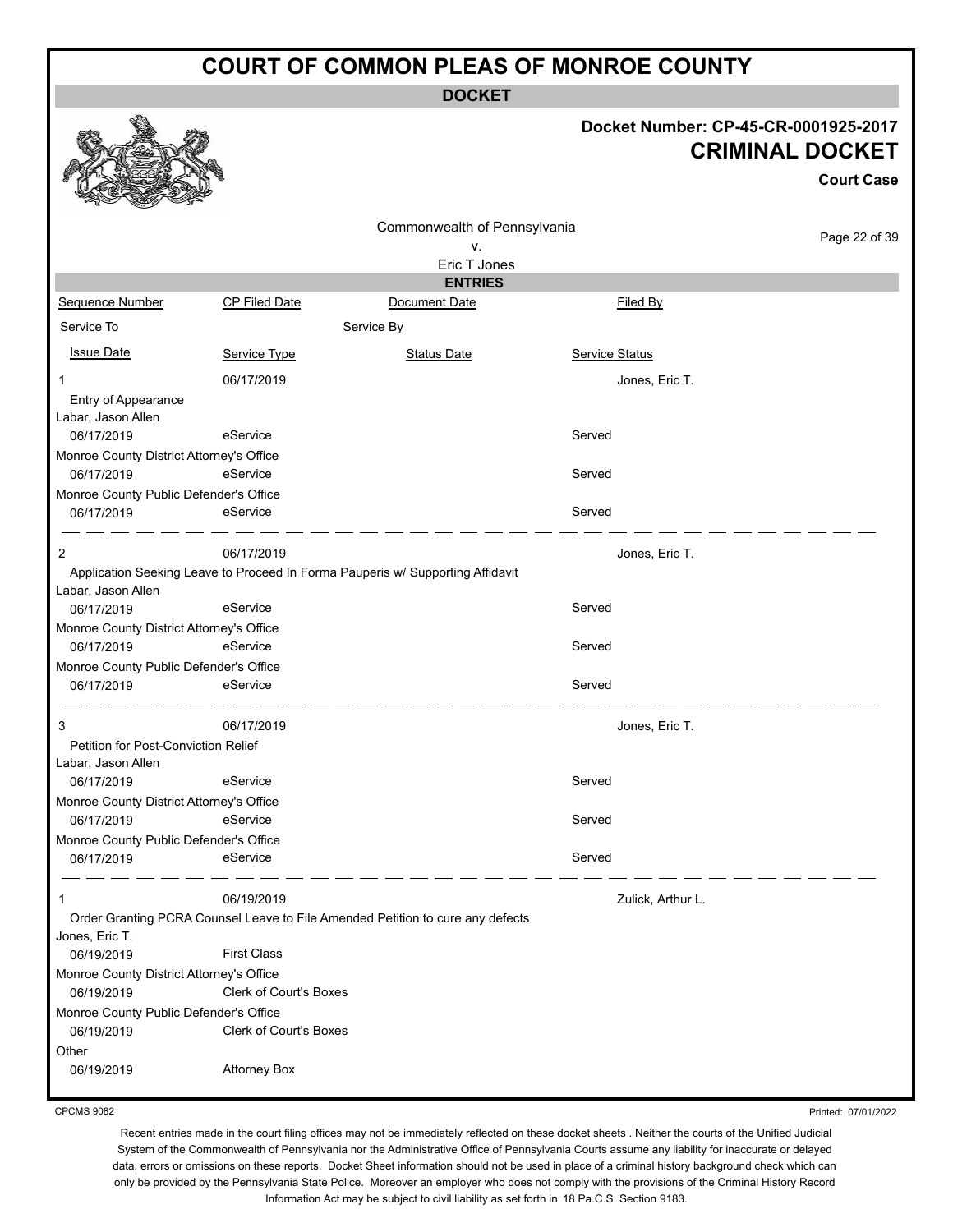**DOCKET**

#### **Docket Number: CP-45-CR-0001925-2017 CRIMINAL DOCKET**

|                                                                                 |                               |                                    |                       | <b>Court Case</b> |
|---------------------------------------------------------------------------------|-------------------------------|------------------------------------|-----------------------|-------------------|
|                                                                                 |                               | Commonwealth of Pennsylvania<br>٧. |                       | Page 23 of 39     |
|                                                                                 |                               | Eric T Jones<br><b>ENTRIES</b>     |                       |                   |
| Sequence Number                                                                 | CP Filed Date                 | Document Date                      | Filed By              |                   |
| Service To                                                                      |                               | Service By                         |                       |                   |
| <b>Issue Date</b>                                                               | Service Type                  | <b>Status Date</b>                 | <b>Service Status</b> |                   |
| Labar, Jason Allen<br>06/24/2019                                                | eService                      |                                    | Served                |                   |
| Monroe County District Attorney's Office<br>06/24/2019                          | eService                      |                                    | Served                |                   |
| Monroe County Public Defender's Office<br>06/24/2019                            | eService                      |                                    | Served                |                   |
| 1<br>Motion to Extend Time Within Which to File Amended PCRA Petition and Brief | 08/02/2019                    |                                    | Gaglione, Brian Scott |                   |
| Labar, Jason Allen<br>08/02/2019                                                | eService                      |                                    | Served                |                   |
| Monroe County District Attorney's Office                                        |                               |                                    |                       |                   |
| 08/02/2019                                                                      | eService                      |                                    | Served                |                   |
| 1                                                                               | 08/06/2019                    |                                    | Zulick, Arthur L.     |                   |
| Order Granting Motion to File an Amended Petition<br>Gaglione, Brian Scott      |                               |                                    |                       |                   |
| 08/06/2019<br>Jones, Eric T.                                                    | <b>Attorney Box</b>           |                                    |                       |                   |
| 08/06/2019<br>Monroe County District Attorney's Office                          | <b>First Class</b>            |                                    |                       |                   |
| 08/06/2019<br>Labar, Jason Allen                                                | <b>Clerk of Court's Boxes</b> |                                    |                       |                   |
| 08/07/2019                                                                      | eService                      |                                    | Served                |                   |
| Monroe County District Attorney's Office                                        |                               |                                    |                       |                   |
| 08/07/2019                                                                      | eService                      |                                    | Served                |                   |
| 1<br>Motion for Hearing                                                         | 10/25/2019                    |                                    | Gaglione, Brian Scott |                   |
| Labar, Jason Allen<br>10/25/2019                                                | eService                      |                                    | Served                |                   |
| Monroe County District Attorney's Office                                        |                               |                                    |                       |                   |
| 10/25/2019                                                                      | eService                      |                                    | Served                |                   |
| Order Scheduling Hearing<br>Gaglione, Brian Scott                               | 10/31/2019                    |                                    | Zulick, Arthur L.     |                   |

CPCMS 9082

Printed: 07/01/2022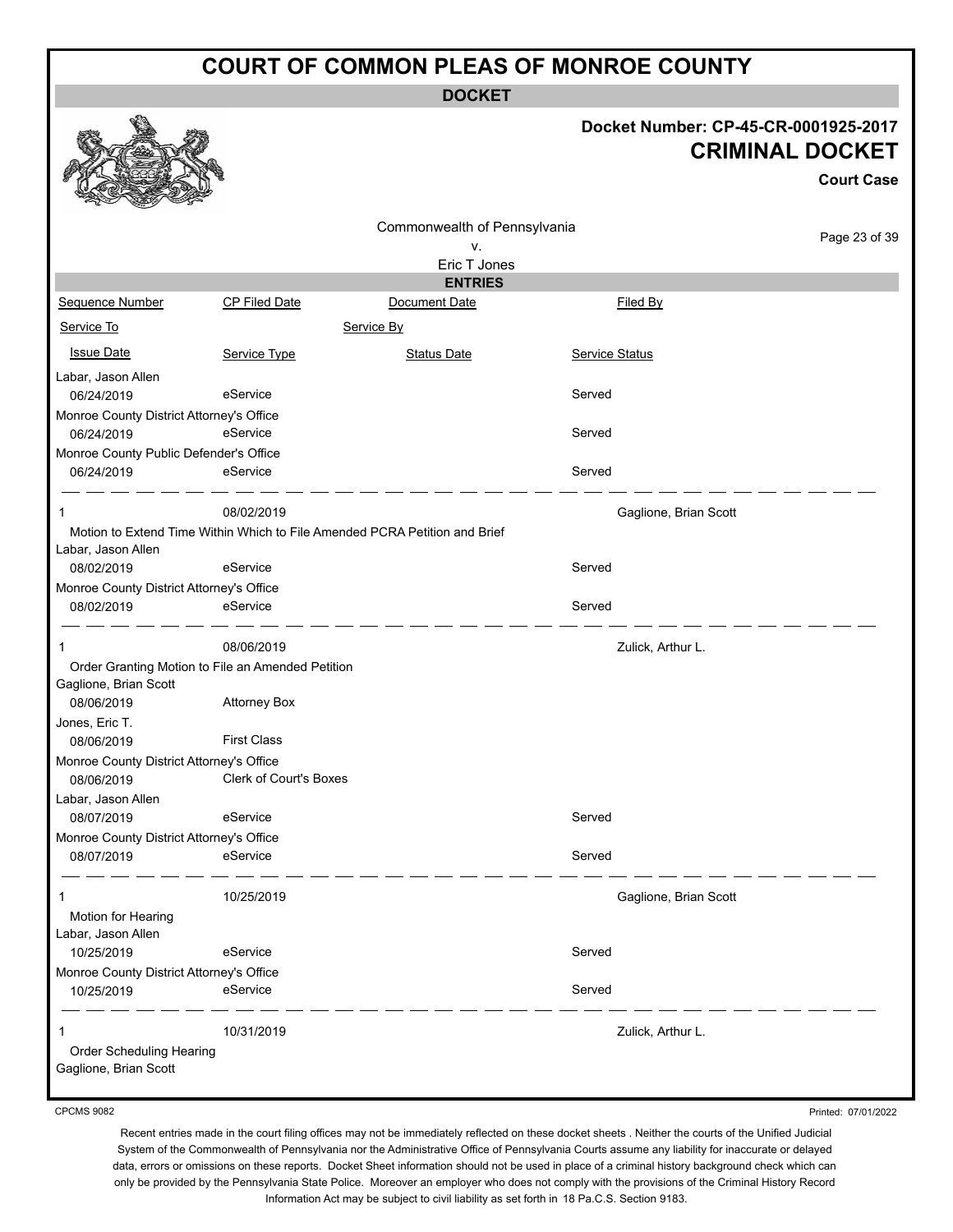**DOCKET**

#### **Docket Number: CP-45-CR-0001925-2017 CRIMINAL DOCKET**

**Court Case**

Printed: 07/01/2022

|                                                        |                               | Commonwealth of Pennsylvania    |          |                                             |               |
|--------------------------------------------------------|-------------------------------|---------------------------------|----------|---------------------------------------------|---------------|
|                                                        |                               | ν.                              |          |                                             | Page 24 of 39 |
|                                                        |                               | Eric T Jones                    |          |                                             |               |
| Sequence Number                                        | CP Filed Date                 | <b>ENTRIES</b><br>Document Date |          | Filed By                                    |               |
| Service To                                             |                               | Service By                      |          |                                             |               |
|                                                        |                               |                                 |          |                                             |               |
| <b>Issue Date</b>                                      | Service Type                  | <b>Status Date</b>              |          | <b>Service Status</b>                       |               |
| 10/31/2019                                             | <b>Attorney Box</b>           |                                 |          |                                             |               |
| Labar, Jason Allen<br>10/31/2019                       | eService                      |                                 | Served   |                                             |               |
| Monroe County Court Administration                     |                               |                                 |          |                                             |               |
| 10/31/2019                                             | <b>Clerk of Court's Boxes</b> |                                 |          |                                             |               |
| Monroe County District Attorney's Office               |                               |                                 |          |                                             |               |
| 10/31/2019                                             | <b>Clerk of Court's Boxes</b> |                                 |          |                                             |               |
| Monroe County District Attorney's Office<br>10/31/2019 | eService                      |                                 | Served   |                                             |               |
|                                                        |                               |                                 |          |                                             |               |
| -1                                                     | 11/04/2019                    |                                 |          | Monroe County District Attorney's<br>Office |               |
| Motion for Transcripts                                 |                               |                                 |          |                                             |               |
| Labar, Jason Allen                                     | eNotice                       |                                 | Notified |                                             |               |
| 11/04/2019                                             |                               |                                 |          |                                             |               |
| $\mathbf{1}$                                           | 11/05/2019                    |                                 |          | Zulick, Arthur L.                           |               |
| Order Granting Motion for Transcripts                  |                               |                                 |          |                                             |               |
| Gaglione, Brian Scott<br>11/05/2019                    | <b>Attorney Box</b>           |                                 |          |                                             |               |
| Labar, Jason Allen                                     |                               |                                 |          |                                             |               |
| 11/05/2019                                             | eService                      |                                 | Served   |                                             |               |
| Mancuso, Michael                                       |                               |                                 |          |                                             |               |
| 11/05/2019                                             | <b>Clerk of Court's Boxes</b> |                                 |          |                                             |               |
| Monroe County Court Administration                     | <b>Clerk of Court's Boxes</b> |                                 |          |                                             |               |
| 11/05/2019<br>Monroe County Court Reporters            |                               |                                 |          |                                             |               |
| 11/05/2019                                             | Clerk of Court's Boxes        |                                 |          |                                             |               |
| Monroe County District Attorney's Office               |                               |                                 |          |                                             |               |
| 11/05/2019                                             | <b>Clerk of Court's Boxes</b> |                                 |          |                                             |               |
| Monroe County District Attorney's Office               |                               |                                 |          |                                             |               |
| 11/05/2019                                             | eService                      |                                 | Served   |                                             |               |
| 1                                                      | 11/19/2019                    |                                 |          | Monroe County Court Reporters               |               |
| Form A: Notice of Completion of Transcript             |                               |                                 |          |                                             |               |
| Labar, Jason Allen                                     |                               |                                 |          |                                             |               |
| 11/19/2019                                             | eService                      |                                 | Served   |                                             |               |
| Monroe County District Attorney's Office               |                               |                                 |          |                                             |               |

CPCMS 9082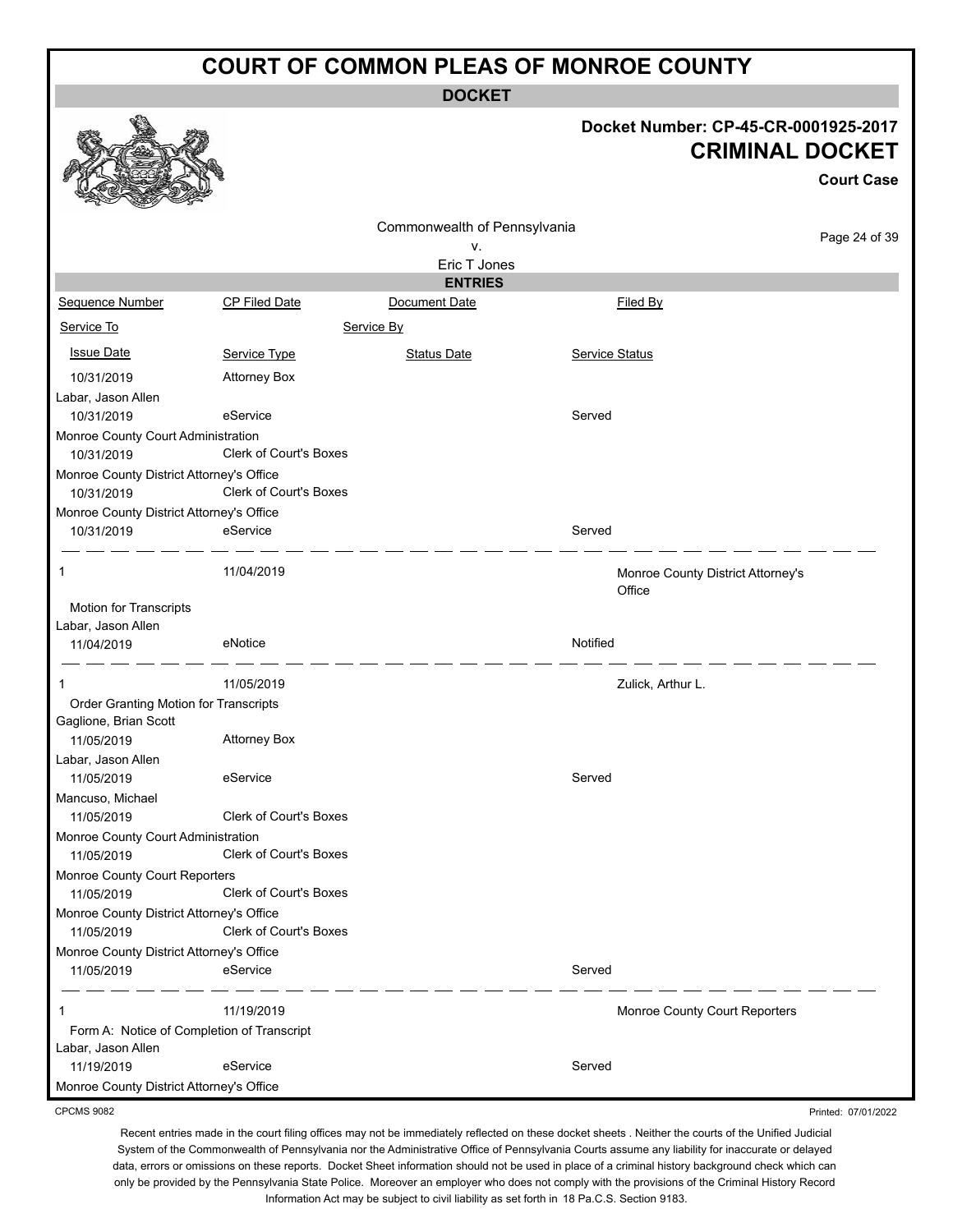**DOCKET**

#### **Docket Number: CP-45-CR-0001925-2017 CRIMINAL DOCKET**

**Court Case**

|                                          |                                               | Commonwealth of Pennsylvania |                |                                             |               |
|------------------------------------------|-----------------------------------------------|------------------------------|----------------|---------------------------------------------|---------------|
|                                          |                                               | ν.                           |                |                                             | Page 25 of 39 |
|                                          |                                               | Eric T Jones                 |                |                                             |               |
|                                          |                                               | <b>ENTRIES</b>               |                |                                             |               |
| Sequence Number                          | <b>CP Filed Date</b>                          | Document Date                |                | Filed By                                    |               |
| Service To                               |                                               | Service By                   |                |                                             |               |
| <b>Issue Date</b>                        | Service Type                                  | <b>Status Date</b>           | Service Status |                                             |               |
| 11/19/2019                               | eService                                      |                              | Served         |                                             |               |
| 2                                        | 11/19/2019                                    | 10/15/2018                   |                | Monroe County Court Reporters               |               |
| <b>Transcript of Proceedings Filed</b>   |                                               |                              |                |                                             |               |
| Labar, Jason Allen                       |                                               |                              |                |                                             |               |
| 11/19/2019                               | eService                                      |                              | Served         |                                             |               |
| Monroe County District Attorney's Office |                                               |                              |                |                                             |               |
| 11/19/2019                               | eService                                      |                              | Served         |                                             |               |
| 1                                        | 12/17/2019                                    |                              |                | Gaglione, Brian Scott                       |               |
| Motion to Continue                       |                                               |                              |                |                                             |               |
| Labar, Jason Allen                       |                                               |                              |                |                                             |               |
| 12/18/2019                               | eService                                      |                              | Served         |                                             |               |
| Monroe County District Attorney's Office |                                               |                              |                |                                             |               |
| 12/18/2019                               | eService                                      |                              | Served         |                                             |               |
| 2                                        | 12/17/2019                                    |                              |                | Monroe County District Attorney's<br>Office |               |
|                                          | Answer to Petition for Post-Conviction Relief |                              |                |                                             |               |
| Labar, Jason Allen                       |                                               |                              |                |                                             |               |
| 12/18/2019                               | eNotice                                       |                              | Notified       |                                             |               |
| $\mathbf{1}$                             | 12/18/2019                                    |                              |                | Zulick, Arthur L.                           |               |
| Order Denying Motion for Continuance     |                                               |                              |                |                                             |               |
| Gaglione, Brian Scott                    |                                               |                              |                |                                             |               |
| 12/18/2019                               | Fax                                           |                              |                |                                             |               |
| Jones, Eric T.                           |                                               |                              |                |                                             |               |
| 12/18/2019                               | <b>First Class</b>                            |                              |                |                                             |               |
| Labar, Jason Allen                       |                                               |                              |                |                                             |               |
| 12/18/2019                               | eService                                      |                              | Served         |                                             |               |
| Monroe County Court Administration       |                                               |                              |                |                                             |               |
| 12/18/2019                               | Clerk of Court's Boxes                        |                              |                |                                             |               |
| Monroe County District Attorney's Office |                                               |                              |                |                                             |               |
| 12/18/2019                               | eService                                      |                              | Served         |                                             |               |
| Monroe County Sheriff's Department       |                                               |                              |                |                                             |               |
| 12/18/2019                               | <b>Clerk of Court's Boxes</b>                 |                              |                |                                             |               |

CPCMS 9082

Printed: 07/01/2022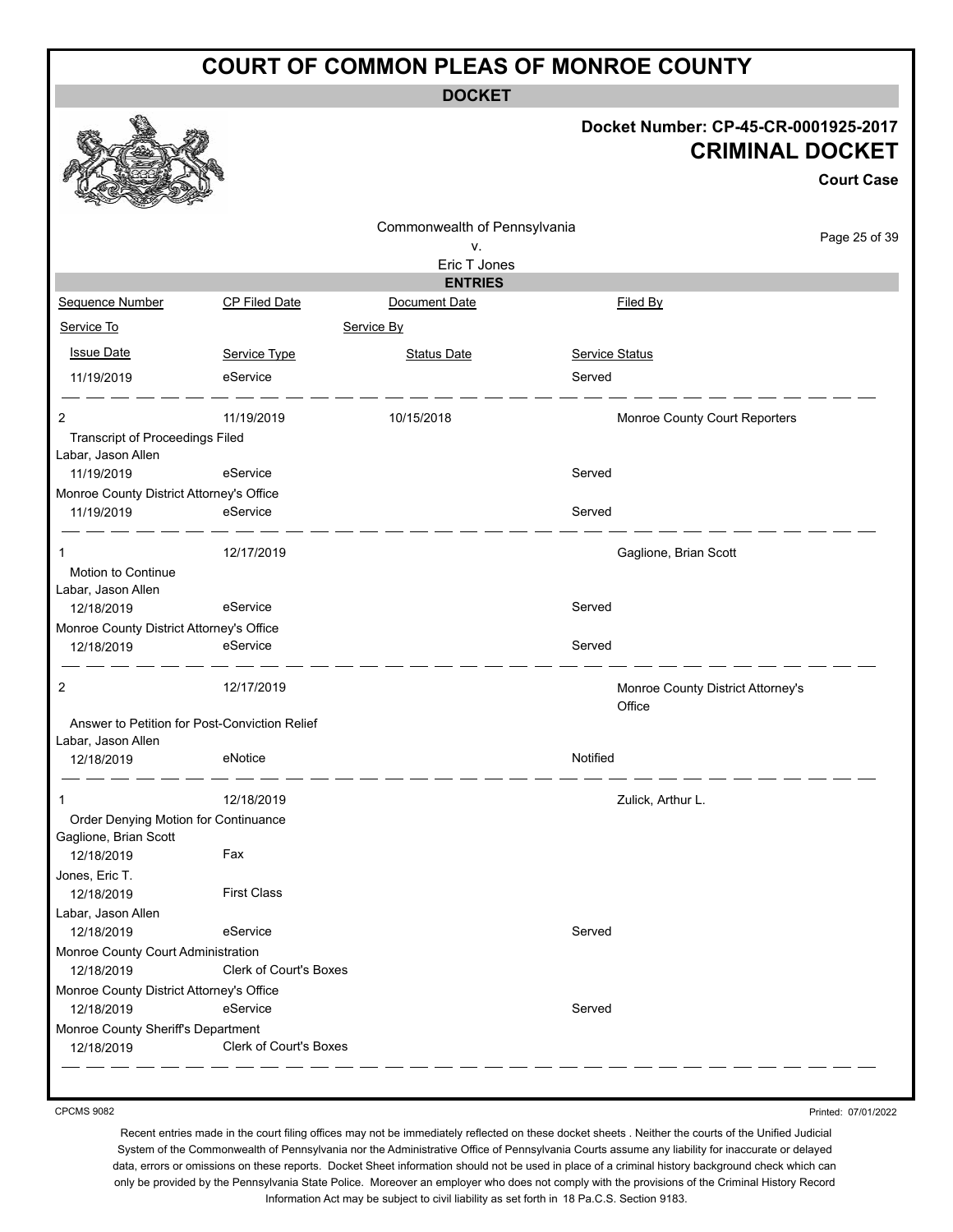**DOCKET**

#### **Docket Number: CP-45-CR-0001925-2017 CRIMINAL DOCKET**

|                                                        |                                             |                              |                |                            | <b>Court Case</b> |
|--------------------------------------------------------|---------------------------------------------|------------------------------|----------------|----------------------------|-------------------|
|                                                        |                                             | Commonwealth of Pennsylvania |                |                            |                   |
|                                                        |                                             | ٧.                           |                |                            | Page 26 of 39     |
|                                                        |                                             | Eric T Jones                 |                |                            |                   |
|                                                        |                                             | <b>ENTRIES</b>               |                |                            |                   |
| Sequence Number                                        | <b>CP Filed Date</b>                        | Document Date                |                | Filed By                   |                   |
| Service To                                             |                                             | Service By                   |                |                            |                   |
| <b>Issue Date</b>                                      | Service Type                                | <b>Status Date</b>           | Service Status |                            |                   |
| 1                                                      | 12/30/2019                                  | 12/19/2019                   |                | Zulick, Arthur L.          |                   |
| Order Rescheduling Hearing                             |                                             |                              |                |                            |                   |
| Gaglione, Brian Scott                                  |                                             |                              |                |                            |                   |
| 12/30/2019                                             | <b>Attorney Box</b>                         |                              |                |                            |                   |
| Labar, Jason Allen<br>12/30/2019                       | eService                                    |                              | Served         |                            |                   |
| Monroe County Court Administration                     |                                             |                              |                |                            |                   |
| 12/30/2019                                             | <b>Clerk of Court's Boxes</b>               |                              |                |                            |                   |
| Monroe County District Attorney's Office<br>12/30/2019 | eService                                    |                              | Served         |                            |                   |
| Monroe County Sheriff's Department<br>12/30/2019       | <b>Clerk of Court's Boxes</b>               |                              |                |                            |                   |
| Other<br>12/30/2019                                    | <b>First Class</b>                          |                              |                |                            |                   |
| 1                                                      | 01/06/2020                                  |                              |                | Gaglione, Brian Scott      |                   |
| Motion To Substitute Conflict Counsel                  |                                             |                              |                |                            |                   |
| Labar, Jason Allen                                     |                                             |                              |                |                            |                   |
| 01/06/2020<br>Monroe County District Attorney's Office | eService                                    |                              | Served         |                            |                   |
| 01/06/2020                                             | eService                                    |                              | Served         |                            |                   |
| 1                                                      | 01/09/2020                                  |                              |                | Worthington, Margherita P. |                   |
|                                                        | Order Granting Motion for Change of Counsel |                              |                |                            |                   |
| Gaglione, Brian Scott<br>01/09/2020                    | Fax                                         |                              |                |                            |                   |
| Gaglione, Brian Scott<br>01/09/2020                    | <b>Attorney Box</b>                         |                              |                |                            |                   |
| Jones, Eric T.<br>01/09/2020                           | <b>First Class</b>                          |                              |                |                            |                   |
| Labar, Jason Allen<br>01/09/2020                       | eService                                    |                              | Served         |                            |                   |
| Monroe County Court Administration                     |                                             |                              |                |                            |                   |
| 01/09/2020                                             | <b>Clerk of Court's Boxes</b>               |                              |                |                            |                   |
| Monroe County District Attorney's Office               |                                             |                              |                |                            |                   |
| 01/09/2020                                             | eService                                    |                              | Served         |                            |                   |
| Monroe County Probation Department                     |                                             |                              |                |                            |                   |

CPCMS 9082

Printed: 07/01/2022

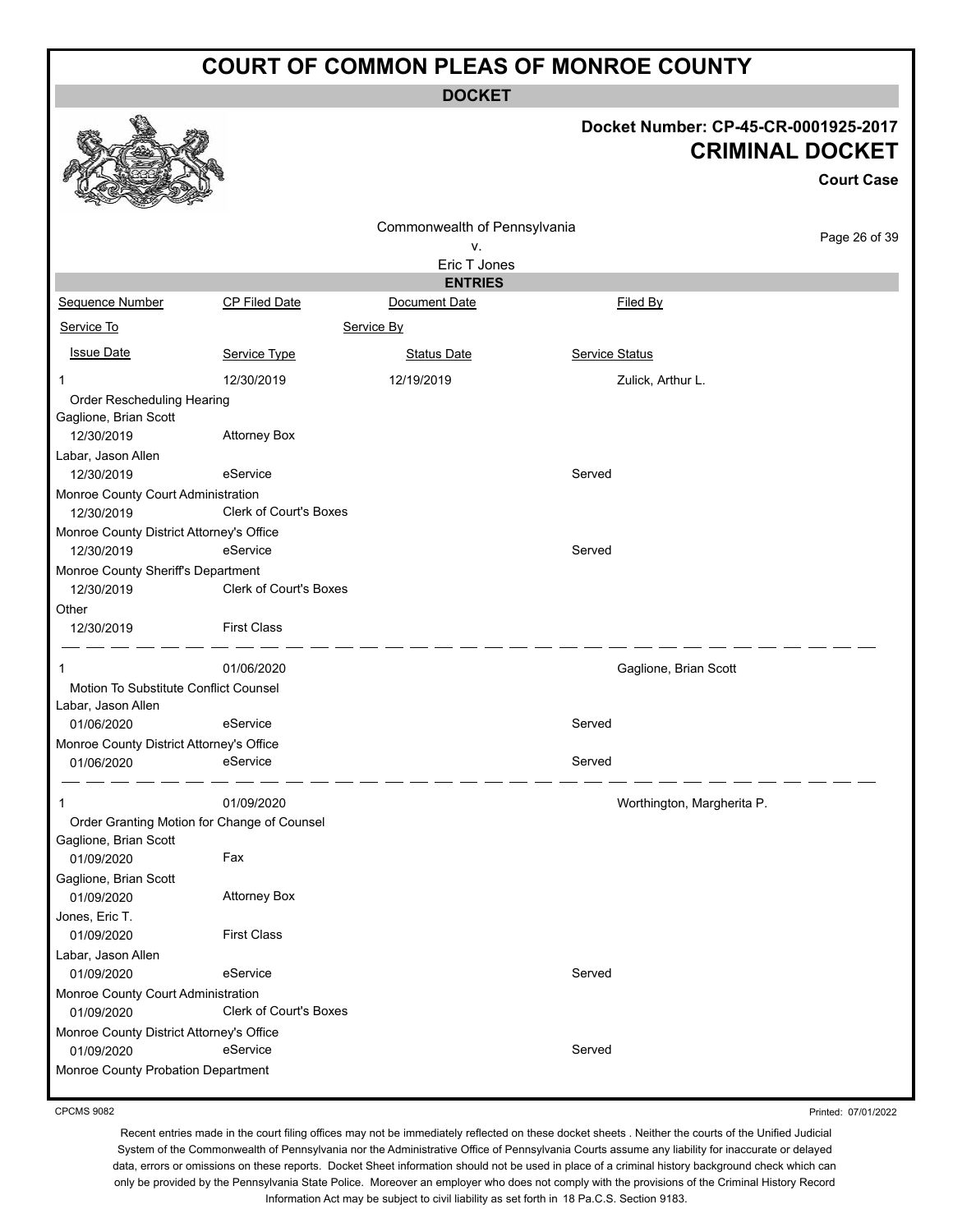**DOCKET**

#### **Docket Number: CP-45-CR-0001925-2017 CRIMINAL DOCKET**

|                                                          |                               |                                    |                       | <b>CRIMINAL DOCKET</b>                      | <b>Court Case</b> |
|----------------------------------------------------------|-------------------------------|------------------------------------|-----------------------|---------------------------------------------|-------------------|
|                                                          |                               | Commonwealth of Pennsylvania<br>ν. |                       |                                             | Page 27 of 39     |
|                                                          |                               | Eric T Jones<br><b>ENTRIES</b>     |                       |                                             |                   |
| Sequence Number                                          | CP Filed Date                 | Document Date                      |                       | Filed By                                    |                   |
|                                                          |                               |                                    |                       |                                             |                   |
| Service To                                               |                               | Service By                         |                       |                                             |                   |
| <b>Issue Date</b>                                        | Service Type                  | <b>Status Date</b>                 | <b>Service Status</b> |                                             |                   |
| 01/09/2020                                               | <b>Clerk of Court's Boxes</b> |                                    |                       |                                             |                   |
| Monroe County Sheriff's Department                       |                               |                                    |                       |                                             |                   |
| 01/09/2020                                               | <b>Clerk of Court's Boxes</b> |                                    |                       |                                             |                   |
| Saurman, Robert Allen<br>01/09/2020                      | E-Mail                        |                                    |                       |                                             |                   |
| Saurman, Robert Allen<br>01/09/2020                      | eService                      |                                    | Served                |                                             |                   |
|                                                          | 01/27/2020                    |                                    |                       | Zulick, Arthur L.                           |                   |
| Order Directing Briefs to be filed<br>Labar, Jason Allen |                               |                                    |                       |                                             |                   |
| 01/27/2020<br>Mancuso, Michael                           | eService                      |                                    | Served                |                                             |                   |
| 01/27/2020                                               | eService                      |                                    | Served                |                                             |                   |
| Monroe County District Attorney's Office                 |                               |                                    |                       |                                             |                   |
| 01/27/2020                                               | eService                      |                                    | Served                |                                             |                   |
| Saurman, Robert Allen                                    |                               |                                    |                       |                                             |                   |
| 01/27/2020                                               | eService                      |                                    | Served                |                                             |                   |
| 2                                                        | 01/27/2020                    |                                    |                       | Monroe County District Attorney's<br>Office |                   |
| Motion for Transcripts<br>Labar, Jason Allen             |                               |                                    |                       |                                             |                   |
| 01/27/2020                                               | eNotice                       |                                    | Notified              |                                             |                   |
| Mancuso, Michael                                         |                               |                                    |                       |                                             |                   |
| 01/27/2020                                               | eService                      |                                    | Served                |                                             |                   |
| Saurman, Robert Allen                                    |                               |                                    |                       |                                             |                   |
| 01/27/2020                                               | eNotice                       |                                    | Notified              |                                             |                   |
|                                                          | 01/29/2020                    |                                    |                       | Saurman, Robert Allen                       |                   |
| Motion for Transcripts                                   |                               |                                    |                       |                                             |                   |
| Labar, Jason Allen                                       |                               |                                    |                       |                                             |                   |
| 01/29/2020                                               | eService                      |                                    | Served                |                                             |                   |
| Mancuso, Michael                                         | eNotice                       |                                    | Notified              |                                             |                   |
| 01/29/2020<br>Monroe County District Attorney's Office   |                               |                                    |                       |                                             |                   |
| 01/29/2020                                               | eNotice                       |                                    | Notified              |                                             |                   |
|                                                          |                               |                                    |                       |                                             |                   |

CPCMS 9082

a An

Printed: 07/01/2022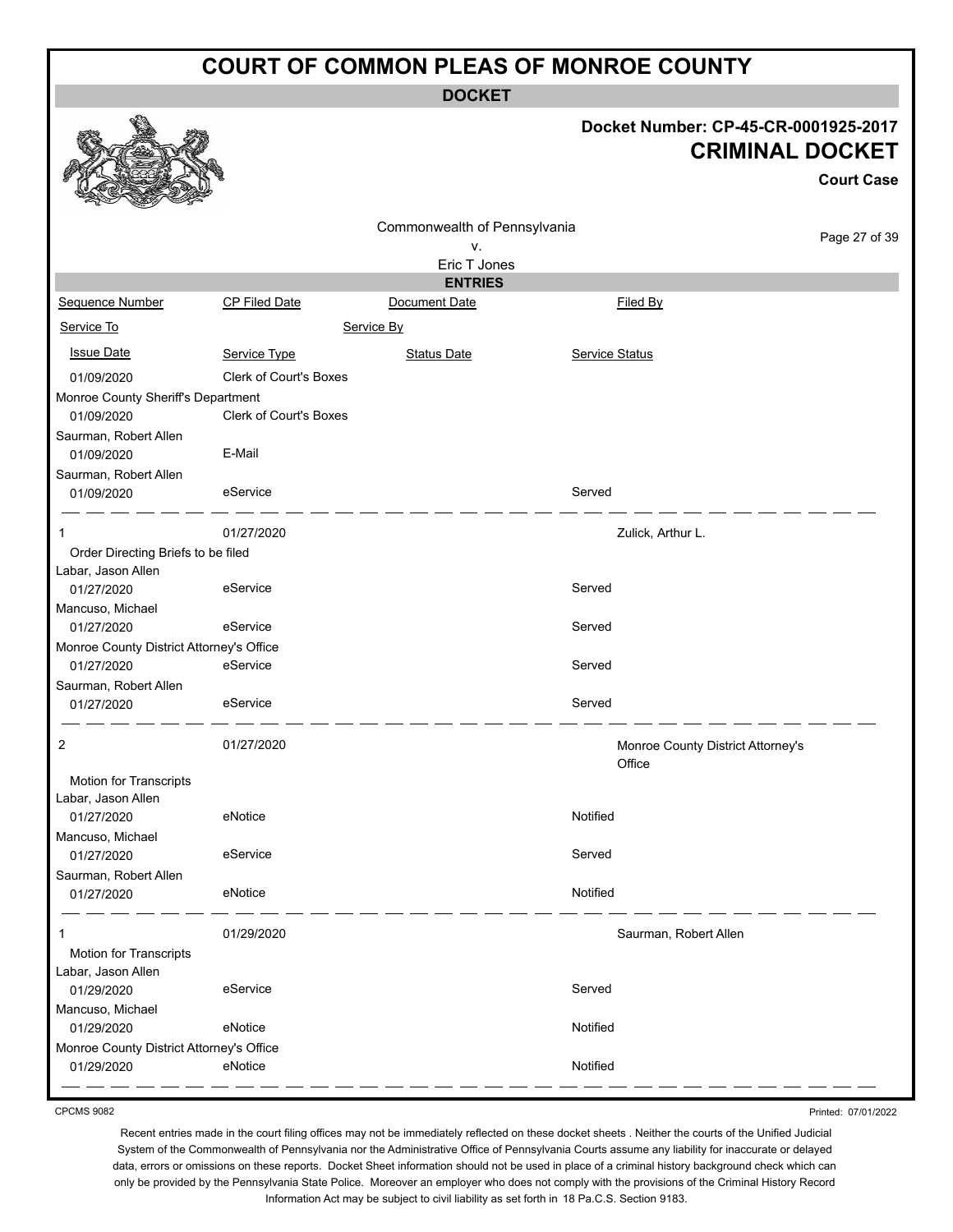**DOCKET**

#### **Docket Number: CP-45-CR-0001925-2017 CRIMINAL DOCKET**

**Court Case**

|                                               |                               |                              |                               | ovun vast     |
|-----------------------------------------------|-------------------------------|------------------------------|-------------------------------|---------------|
|                                               |                               | Commonwealth of Pennsylvania |                               |               |
|                                               |                               | ۷.                           |                               | Page 28 of 39 |
|                                               |                               | Eric T Jones                 |                               |               |
|                                               |                               | <b>ENTRIES</b>               |                               |               |
| <b>Sequence Number</b>                        | <b>CP Filed Date</b>          | Document Date                | Filed By                      |               |
| Service To                                    |                               | Service By                   |                               |               |
| <b>Issue Date</b>                             | Service Type                  | Status Date                  | Service Status                |               |
| $\overline{c}$                                | 01/29/2020                    |                              | Zulick, Arthur L.             |               |
| Order Granting Motion for PCRA Transcripts    |                               |                              |                               |               |
| Labar, Jason Allen                            |                               |                              |                               |               |
| 01/30/2020                                    | eService                      |                              | Served                        |               |
| Mancuso, Michael                              |                               |                              |                               |               |
| 01/30/2020                                    | eService                      |                              | Served                        |               |
| Monroe County Court Administration            |                               |                              |                               |               |
| 01/30/2020                                    | <b>Clerk of Court's Boxes</b> |                              |                               |               |
| Monroe County Court Reporters                 |                               |                              |                               |               |
| 01/30/2020                                    | <b>Clerk of Court's Boxes</b> |                              |                               |               |
| Monroe County District Attorney's Office      |                               |                              |                               |               |
| 01/30/2020                                    | eService                      |                              | Served                        |               |
| Saurman, Robert Allen                         |                               |                              |                               |               |
| 01/30/2020                                    | eService                      |                              | Served                        |               |
| 3                                             | 01/29/2020                    |                              | Zulick, Arthur L.             |               |
| Order Granting Motion for 1/24/20 Transcripts |                               |                              |                               |               |
| Labar, Jason Allen                            |                               |                              |                               |               |
| 01/30/2020                                    | eService                      |                              | Served                        |               |
| Mancuso, Michael                              |                               |                              |                               |               |
| 01/30/2020                                    | eService                      |                              | Served                        |               |
| Monroe County Court Administration            |                               |                              |                               |               |
| 01/30/2020                                    | <b>Clerk of Court's Boxes</b> |                              |                               |               |
| Monroe County Court Reporters                 |                               |                              |                               |               |
| 01/30/2020                                    | Clerk of Court's Boxes        |                              |                               |               |
| Monroe County District Attorney's Office      |                               |                              |                               |               |
| 01/30/2020                                    | eService                      |                              | Served                        |               |
| Saurman, Robert Allen                         |                               |                              |                               |               |
| 01/30/2020                                    | eService                      |                              | Served                        |               |
| 1                                             | 02/14/2020                    |                              | Monroe County Court Reporters |               |
| Notice of Completion of Transcript            |                               |                              |                               |               |
| Labar, Jason Allen                            |                               |                              |                               |               |
| 02/14/2020                                    | eService                      |                              | Served                        |               |
| Mancuso, Michael                              |                               |                              |                               |               |
| 02/14/2020                                    | eService                      |                              | Served                        |               |
| Monroe County District Attorney's Office      |                               |                              |                               |               |
|                                               |                               |                              |                               |               |

CPCMS 9082

Printed: 07/01/2022

Recent entries made in the court filing offices may not be immediately reflected on these docket sheets . Neither the courts of the Unified Judicial System of the Commonwealth of Pennsylvania nor the Administrative Office of Pennsylvania Courts assume any liability for inaccurate or delayed data, errors or omissions on these reports. Docket Sheet information should not be used in place of a criminal history background check which can only be provided by the Pennsylvania State Police. Moreover an employer who does not comply with the provisions of the Criminal History Record Information Act may be subject to civil liability as set forth in 18 Pa.C.S. Section 9183.

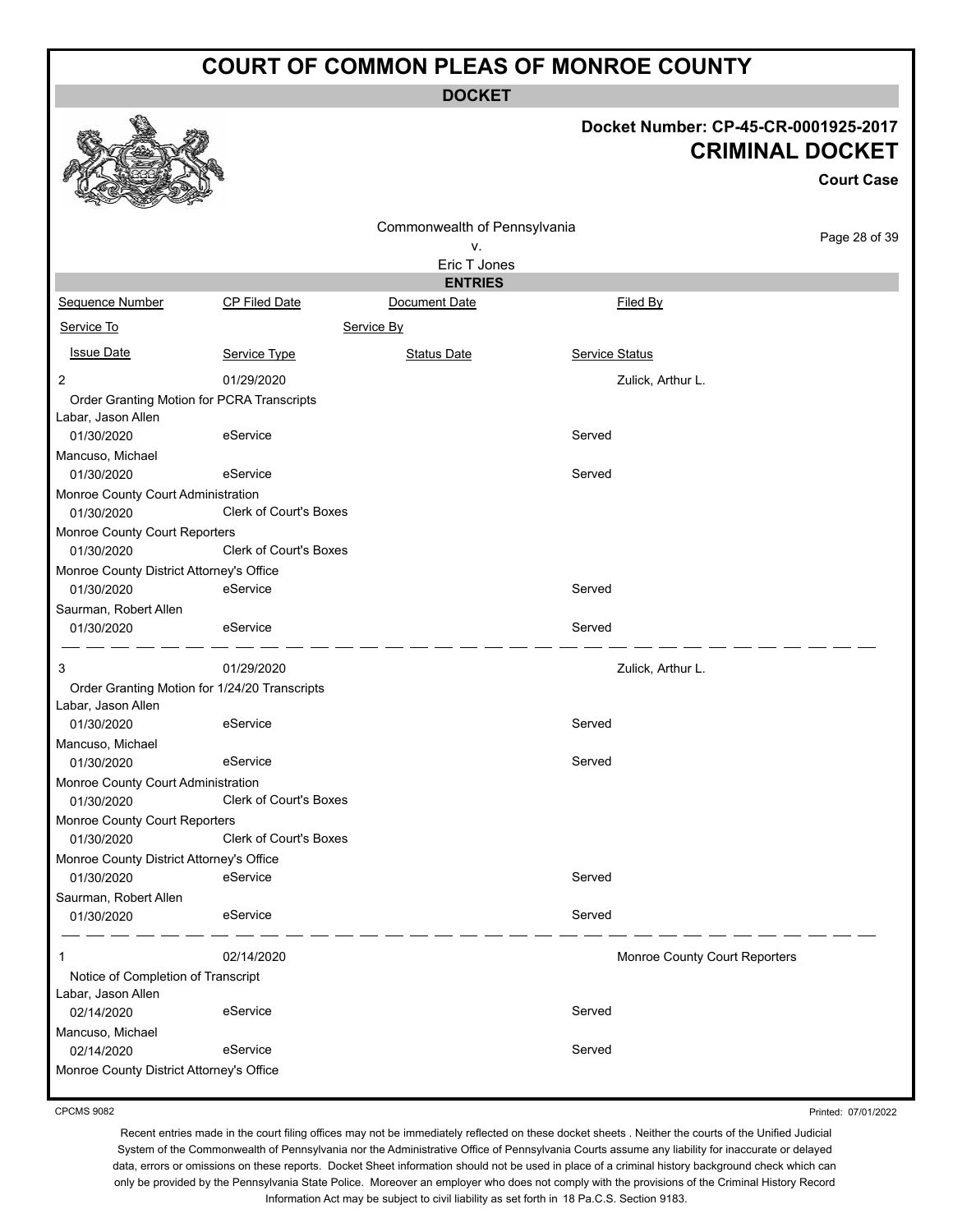**DOCKET**

#### **Docket Number: CP-45-CR-0001925-2017 CRIMINAL DOCKET**

**Court Case**

|                                                        |                                                                     | Commonwealth of Pennsylvania                                                   |                                             | Page 29 of 39 |
|--------------------------------------------------------|---------------------------------------------------------------------|--------------------------------------------------------------------------------|---------------------------------------------|---------------|
|                                                        |                                                                     | v.                                                                             |                                             |               |
|                                                        |                                                                     | Eric T Jones                                                                   |                                             |               |
| Sequence Number                                        | <b>CP Filed Date</b>                                                | <b>ENTRIES</b><br>Document Date                                                | Filed By                                    |               |
|                                                        |                                                                     |                                                                                |                                             |               |
| Service To                                             |                                                                     | Service By                                                                     |                                             |               |
| <b>Issue Date</b>                                      | Service Type                                                        | <b>Status Date</b>                                                             | Service Status                              |               |
| 02/14/2020                                             | eService                                                            |                                                                                | Served                                      |               |
| Saurman, Robert Allen                                  |                                                                     |                                                                                |                                             |               |
| 02/14/2020                                             | eService                                                            |                                                                                | Served                                      |               |
| 2                                                      | 02/14/2020                                                          |                                                                                | Monroe County Court Reporters               |               |
| <b>Transcripts of Proceedings</b>                      |                                                                     |                                                                                |                                             |               |
| Labar, Jason Allen                                     |                                                                     |                                                                                |                                             |               |
| 02/14/2020                                             | eService                                                            |                                                                                | Served                                      |               |
| Mancuso, Michael                                       |                                                                     |                                                                                |                                             |               |
| 02/14/2020                                             | eService                                                            |                                                                                | Served                                      |               |
| Monroe County District Attorney's Office<br>02/14/2020 | eService                                                            |                                                                                | Served                                      |               |
| Saurman, Robert Allen                                  |                                                                     |                                                                                |                                             |               |
| 02/14/2020                                             | eService                                                            |                                                                                | Served                                      |               |
|                                                        |                                                                     |                                                                                |                                             |               |
| 1                                                      | 03/05/2020                                                          |                                                                                | Saurman, Robert Allen                       |               |
| Labar, Jason Allen                                     | Brief in Support of Defendant's Petition for Post Conviction Relief |                                                                                |                                             |               |
| 03/05/2020                                             | eService                                                            |                                                                                | Served                                      |               |
| Mancuso, Michael                                       |                                                                     |                                                                                |                                             |               |
| 03/05/2020                                             | eNotice                                                             |                                                                                | Notified                                    |               |
| Monroe County District Attorney's Office               |                                                                     |                                                                                |                                             |               |
| 03/05/2020                                             | eNotice                                                             |                                                                                | Notified                                    |               |
| 1                                                      | 03/19/2020                                                          |                                                                                |                                             |               |
|                                                        |                                                                     |                                                                                | Monroe County District Attorney's<br>Office |               |
|                                                        |                                                                     | Commonwealth's Petition to Reopen the Record to Present Testimony and Evidence |                                             |               |
| Labar, Jason Allen                                     |                                                                     |                                                                                |                                             |               |
| 03/19/2020                                             | eService                                                            |                                                                                | Served                                      |               |
| Mancuso, Michael                                       |                                                                     |                                                                                |                                             |               |
| 03/19/2020<br>Saurman, Robert Allen                    | eService                                                            |                                                                                | Served                                      |               |
| 03/19/2020                                             | eNotice                                                             |                                                                                | Notified                                    |               |
|                                                        |                                                                     |                                                                                |                                             |               |
| 2                                                      | 04/06/2020                                                          | 04/06/2020                                                                     | Zulick, Arthur L.                           |               |
| Order Scheduling PCRA Hearing                          |                                                                     |                                                                                |                                             |               |
| Labar, Jason Allen                                     |                                                                     |                                                                                |                                             |               |
|                                                        |                                                                     |                                                                                |                                             |               |

CPCMS 9082

Printed: 07/01/2022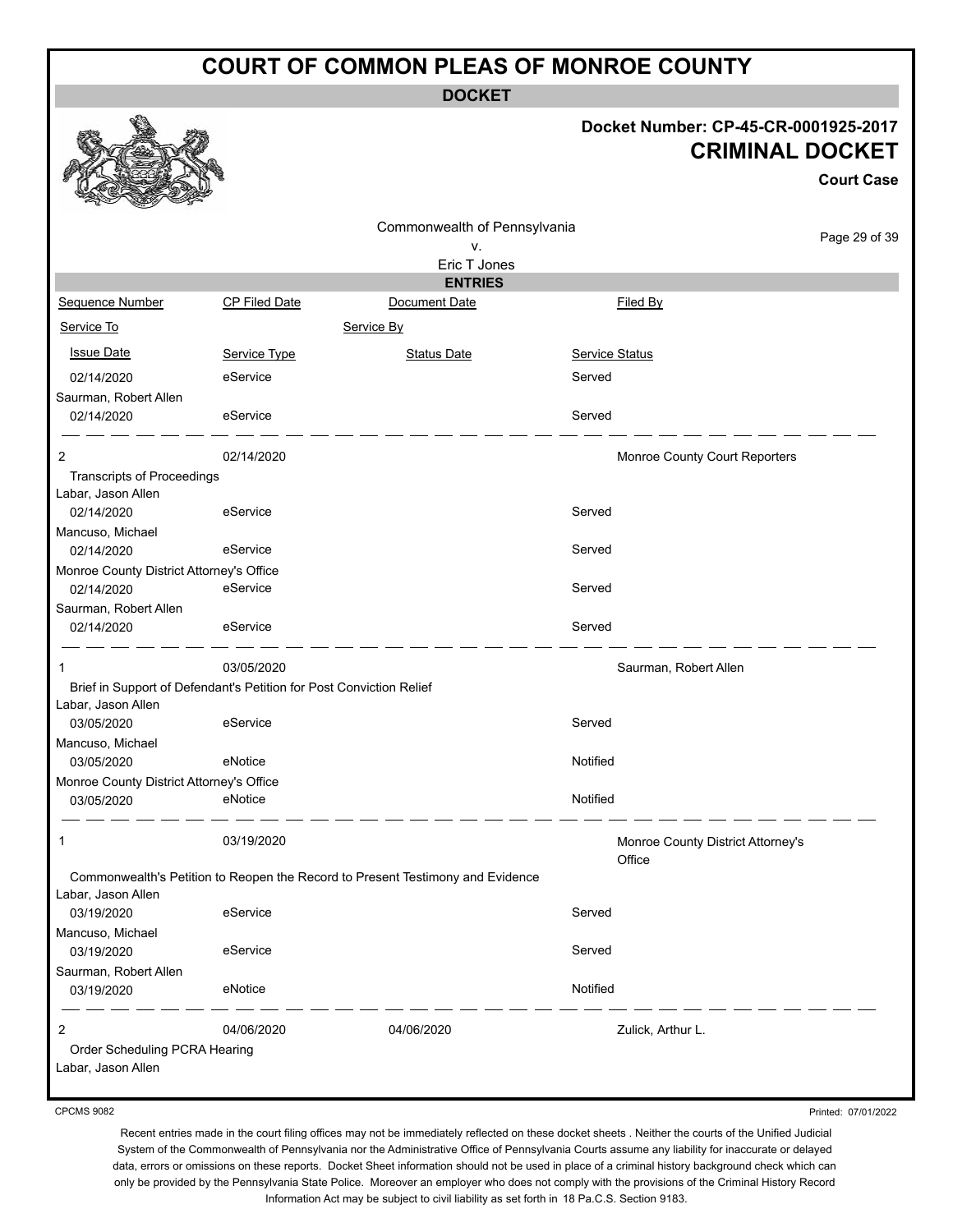**DOCKET**

#### **Docket Number: CP-45-CR-0001925-2017 CRIMINAL DOCKET**

**Court Case**

|                                          |                                                         |                                 |                            | <b>Court Case</b> |
|------------------------------------------|---------------------------------------------------------|---------------------------------|----------------------------|-------------------|
|                                          |                                                         | Commonwealth of Pennsylvania    |                            | Page 30 of 39     |
|                                          |                                                         | ۷.                              |                            |                   |
|                                          |                                                         | Eric T Jones                    |                            |                   |
| <b>Sequence Number</b>                   | <b>CP Filed Date</b>                                    | <b>ENTRIES</b><br>Document Date |                            |                   |
|                                          |                                                         |                                 | Filed By                   |                   |
| Service To                               |                                                         | Service By                      |                            |                   |
| <b>Issue Date</b>                        | Service Type                                            | <b>Status Date</b>              | <b>Service Status</b>      |                   |
| 04/06/2020                               | eService                                                |                                 | Served                     |                   |
| Mancuso, Michael                         |                                                         |                                 |                            |                   |
| 04/06/2020                               | eService                                                |                                 | Served                     |                   |
| Monroe County Court Administration       |                                                         |                                 |                            |                   |
| 04/06/2020                               | <b>Clerk of Court's Boxes</b>                           |                                 |                            |                   |
| Monroe County District Attorney's Office |                                                         |                                 |                            |                   |
| 04/06/2020                               | eService                                                |                                 | Served                     |                   |
| Monroe County Sheriff                    |                                                         |                                 |                            |                   |
| 04/06/2020                               | <b>Clerk of Court's Boxes</b>                           |                                 |                            |                   |
| Saurman, Robert Allen                    |                                                         |                                 |                            |                   |
| 04/06/2020                               | eService                                                |                                 | Served                     |                   |
| 1                                        | 05/21/2020                                              |                                 | Pirolli, Catherine Theresa |                   |
|                                          | Commonwealth's Motion to Compel Production of Documents |                                 |                            |                   |
| Labar, Jason Allen                       |                                                         |                                 |                            |                   |
| 05/21/2020                               | eService                                                |                                 | Served                     |                   |
| Mancuso, Michael                         |                                                         |                                 |                            |                   |
| 05/21/2020                               | eService                                                |                                 | Served                     |                   |
| Monroe County District Attorney's Office |                                                         |                                 |                            |                   |
| 05/21/2020                               | eNotice                                                 |                                 | Notified                   |                   |
| Saurman, Robert Allen                    |                                                         |                                 |                            |                   |
| 05/21/2020                               | eNotice                                                 |                                 | Notified                   |                   |
| 1                                        | 06/04/2020                                              |                                 | Zulick, Arthur L.          |                   |
|                                          | Order Granting Motion to Compel Production of Documents |                                 |                            |                   |
| Labar, Jason Allen                       |                                                         |                                 |                            |                   |
| 06/05/2020                               | eService                                                |                                 | Served                     |                   |
| Mancuso, Michael                         |                                                         |                                 |                            |                   |
| 06/05/2020                               | eService                                                |                                 | Served                     |                   |
| Monroe County District Attorney's Office |                                                         |                                 |                            |                   |
| 06/05/2020                               | eService                                                |                                 | Served                     |                   |
| Pirolli, Catherine Theresa               | eService                                                |                                 | Served                     |                   |
| 06/05/2020                               |                                                         |                                 |                            |                   |
| Saurman, Robert Allen<br>06/05/2020      | eService                                                |                                 | Served                     |                   |
|                                          |                                                         |                                 |                            |                   |

CPCMS 9082

Printed: 07/01/2022

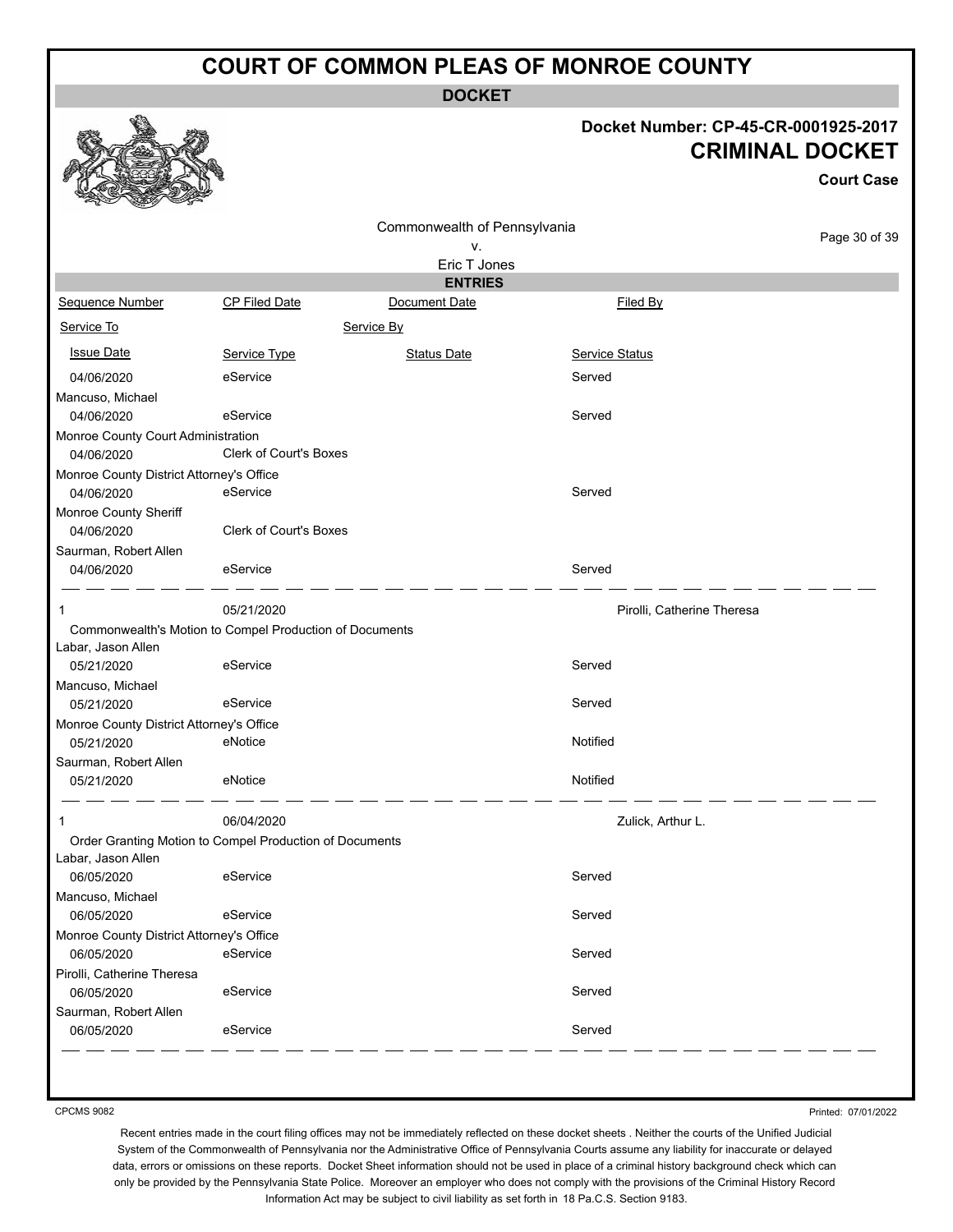**DOCKET**

#### **Docket Number: CP-45-CR-0001925-2017 CRIMINAL DOCKET**

**Court Case**

| Commonwealth of Pennsylvania             |                                                       | Page 31 of 39                  |                    |  |
|------------------------------------------|-------------------------------------------------------|--------------------------------|--------------------|--|
|                                          |                                                       | ٧.                             |                    |  |
|                                          |                                                       | Eric T Jones<br><b>ENTRIES</b> |                    |  |
| Sequence Number                          | <b>CP Filed Date</b>                                  | Document Date                  | Filed By           |  |
|                                          |                                                       |                                |                    |  |
| Service To                               |                                                       | Service By                     |                    |  |
| <b>Issue Date</b>                        | Service Type                                          | <b>Status Date</b>             | Service Status     |  |
| 1                                        | 06/08/2020                                            |                                | Labar, Jason Allen |  |
| Motion for Reconsideration               |                                                       |                                |                    |  |
| Mancuso, Michael                         |                                                       |                                |                    |  |
| 06/08/2020                               | eNotice                                               |                                | Notified           |  |
| Monroe County District Attorney's Office |                                                       |                                |                    |  |
| 06/08/2020                               | eNotice                                               |                                | Notified           |  |
| Pirolli, Catherine Theresa<br>06/08/2020 | eNotice                                               |                                | Notified           |  |
| Saurman, Robert Allen                    |                                                       |                                |                    |  |
| 06/08/2020                               | eNotice                                               |                                | Notified           |  |
|                                          |                                                       |                                |                    |  |
|                                          | 06/19/2020                                            |                                | Zulick, Arthur L.  |  |
|                                          | Order Denying Motion ro Protect Attorney Work Product |                                |                    |  |
| Labar, Jason Allen                       |                                                       |                                |                    |  |
| 06/22/2020                               | eService                                              |                                | Served             |  |
| Mancuso, Michael                         |                                                       |                                |                    |  |
| 06/22/2020                               | eService                                              |                                | Served             |  |
| Monroe County District Attorney's Office |                                                       |                                |                    |  |
| 06/22/2020                               | eService                                              |                                | Served             |  |
| Monroe County Probation Department       |                                                       |                                |                    |  |
| 06/22/2020                               | <b>Clerk of Court's Boxes</b>                         |                                |                    |  |
| Pirolli, Catherine Theresa<br>06/22/2020 | eService                                              |                                | Served             |  |
| Saurman, Robert Allen                    |                                                       |                                |                    |  |
| 06/22/2020                               | eService                                              |                                | Served             |  |
|                                          |                                                       |                                |                    |  |
| 2                                        | 06/19/2020                                            |                                | Zulick, Arthur L.  |  |
| Order Directing Briefs to be filed       |                                                       |                                |                    |  |
| Labar, Jason Allen                       |                                                       |                                |                    |  |
| 06/22/2020                               | eService                                              |                                | Served             |  |
| Mancuso, Michael                         |                                                       |                                |                    |  |
| 06/22/2020                               | eService                                              |                                | Served             |  |
| Monroe County District Attorney's Office |                                                       |                                |                    |  |
| 06/22/2020                               | eService                                              |                                | Served             |  |
| Monroe County Probation Department       |                                                       |                                |                    |  |
| 06/22/2020                               | Clerk of Court's Boxes                                |                                |                    |  |
| Monroe County Public Defender's Office   |                                                       |                                |                    |  |

CPCMS 9082

Printed: 07/01/2022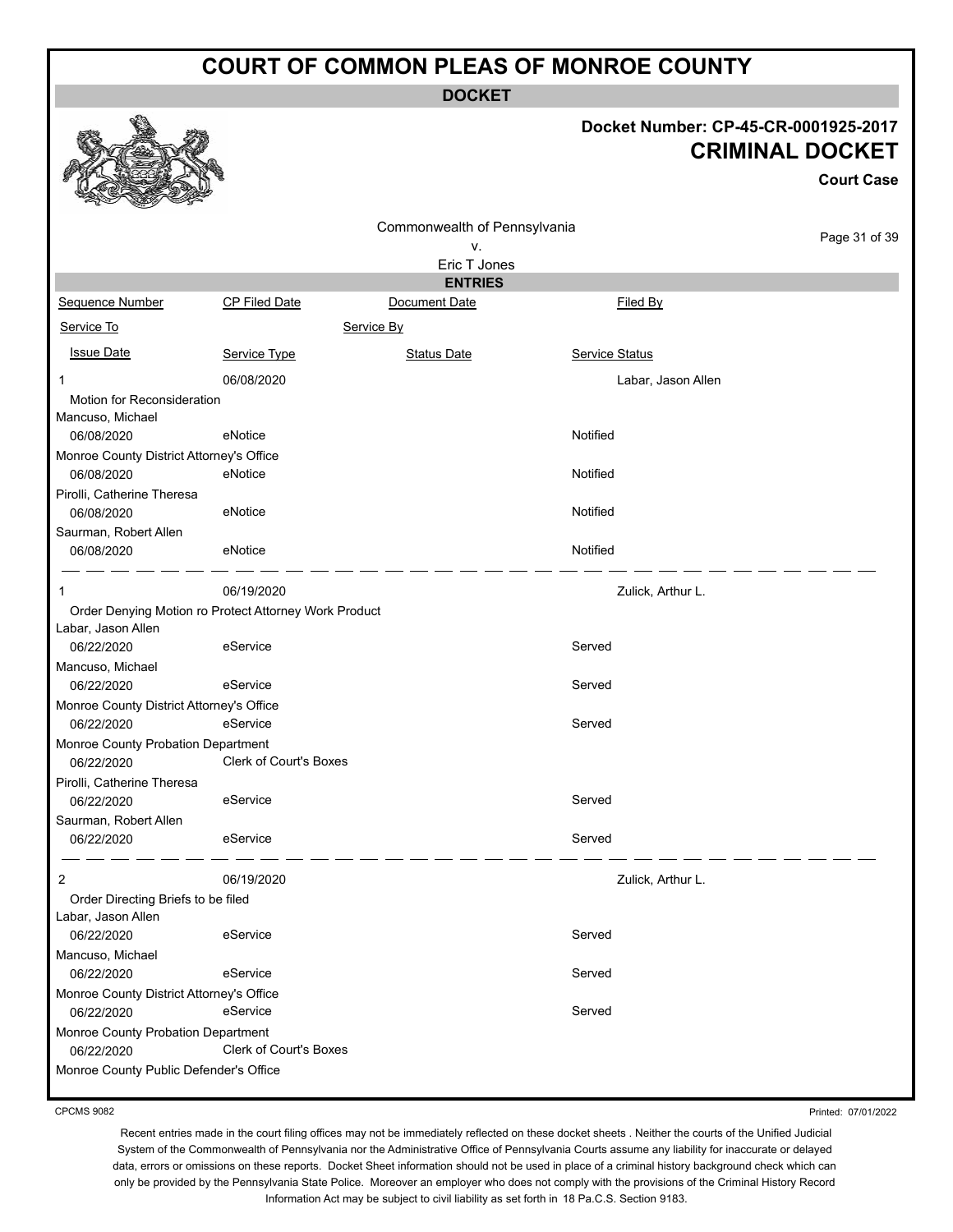**DOCKET**

#### **Docket Number: CP-45-CR-0001925-2017 CRIMINAL DOCKET**

**Court Case**

|                                             |                               | Commonwealth of Pennsylvania |                |                                   |               |
|---------------------------------------------|-------------------------------|------------------------------|----------------|-----------------------------------|---------------|
|                                             |                               | ν.                           |                |                                   | Page 32 of 39 |
|                                             |                               | Eric T Jones                 |                |                                   |               |
|                                             |                               | <b>ENTRIES</b>               |                |                                   |               |
| Sequence Number                             | CP Filed Date                 | Document Date                |                | Filed By                          |               |
| Service To                                  |                               | Service By                   |                |                                   |               |
| <b>Issue Date</b>                           | Service Type                  | <b>Status Date</b>           | Service Status |                                   |               |
| 06/22/2020                                  | <b>Clerk of Court's Boxes</b> |                              |                |                                   |               |
| Pirolli, Catherine Theresa                  |                               |                              |                |                                   |               |
| 06/22/2020                                  | eService                      |                              | Served         |                                   |               |
| Saurman, Robert Allen                       |                               |                              |                |                                   |               |
| 06/22/2020                                  | eService                      |                              | Served         |                                   |               |
| 1                                           | 06/22/2020                    |                              |                | Monroe County District Attorney's |               |
|                                             |                               |                              |                | Office                            |               |
| Motion for Transcripts<br>Mancuso, Michael  |                               |                              |                |                                   |               |
| 06/22/2020                                  | eService                      |                              | Served         |                                   |               |
| Pirolli, Catherine Theresa                  |                               |                              |                |                                   |               |
| 06/22/2020                                  | eService                      |                              | Served         |                                   |               |
| Saurman, Robert Allen                       |                               |                              |                |                                   |               |
| 06/22/2020                                  | eNotice                       |                              | Notified       |                                   |               |
|                                             |                               |                              |                |                                   |               |
| 1                                           | 06/29/2020                    |                              |                | Zulick, Arthur L.                 |               |
| Order Granting Motion for Transcripts       |                               |                              |                |                                   |               |
| Mancuso, Michael                            |                               |                              |                |                                   |               |
| 06/29/2020                                  | eService                      |                              | Served         |                                   |               |
| Monroe County Court Administration          | Clerk of Court's Boxes        |                              |                |                                   |               |
| 06/29/2020                                  |                               |                              |                |                                   |               |
| Monroe County Court Reporters<br>06/29/2020 | <b>Clerk of Court's Boxes</b> |                              |                |                                   |               |
| Monroe County District Attorney's Office    |                               |                              |                |                                   |               |
| 06/29/2020                                  | eService                      |                              | Served         |                                   |               |
| Pirolli, Catherine Theresa                  |                               |                              |                |                                   |               |
| 06/29/2020                                  | eService                      |                              | Served         |                                   |               |
| Saurman, Robert Allen                       |                               |                              |                |                                   |               |
| 06/29/2020                                  | eService                      |                              | Served         |                                   |               |
|                                             | 07/06/2020                    |                              |                | Saurman, Robert Allen             |               |
| Motion for Transcripts                      |                               |                              |                |                                   |               |
| Mancuso, Michael                            |                               |                              |                |                                   |               |
| 07/06/2020                                  | eService                      |                              | Served         |                                   |               |
| Monroe County District Attorney's Office    |                               |                              |                |                                   |               |
| 07/06/2020                                  | eNotice                       |                              | Notified       |                                   |               |
| Pirolli, Catherine Theresa                  |                               |                              |                |                                   |               |

CPCMS 9082

Printed: 07/01/2022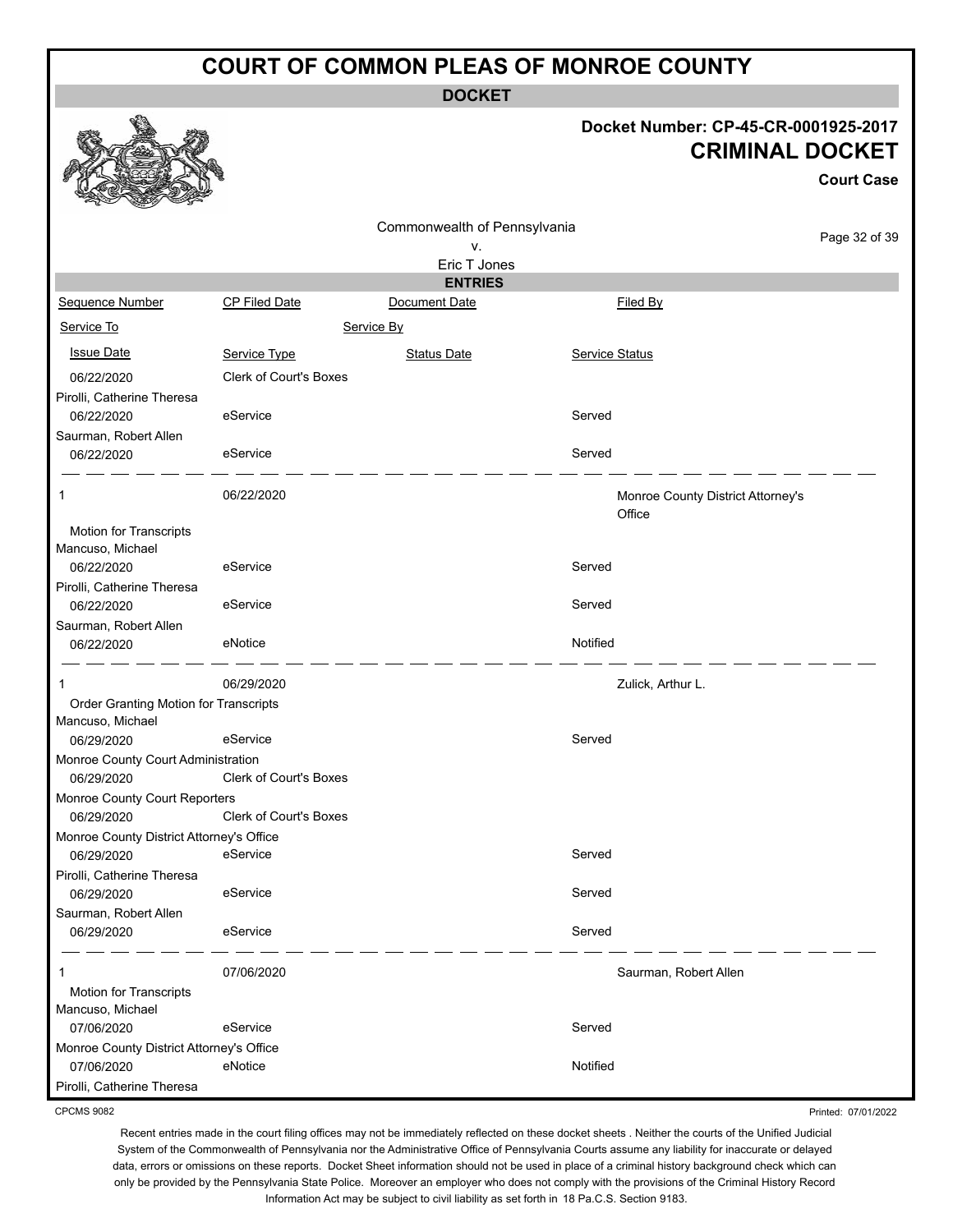**DOCKET**

#### **Docket Number: CP-45-CR-0001925-2017 CRIMINAL DOCKET**

|                                                            |                               |                              |                               | <b>Court Case</b> |
|------------------------------------------------------------|-------------------------------|------------------------------|-------------------------------|-------------------|
|                                                            |                               | Commonwealth of Pennsylvania |                               |                   |
|                                                            |                               | ۷.                           |                               | Page 33 of 39     |
|                                                            |                               | Eric T Jones                 |                               |                   |
|                                                            |                               | <b>ENTRIES</b>               |                               |                   |
| Sequence Number                                            | <b>CP Filed Date</b>          | Document Date                | Filed By                      |                   |
| Service To                                                 |                               | Service By                   |                               |                   |
| <b>Issue Date</b>                                          | Service Type                  | <b>Status Date</b>           | <b>Service Status</b>         |                   |
| 07/06/2020                                                 | eService                      |                              | Served                        |                   |
| 1                                                          | 07/07/2020                    |                              | Zulick, Arthur L.             |                   |
| Order Granting Motion for Transcripts<br>Mancuso, Michael  |                               |                              |                               |                   |
| 07/07/2020                                                 | eService                      |                              | Served                        |                   |
| Monroe County Correctional Facility<br>07/07/2020          | <b>Clerk of Court's Boxes</b> |                              |                               |                   |
| Monroe County Court Administration                         |                               |                              |                               |                   |
| 07/07/2020                                                 | Clerk of Court's Boxes        |                              |                               |                   |
| Monroe County Court Reporters                              |                               |                              |                               |                   |
| 07/07/2020                                                 | <b>Clerk of Court's Boxes</b> |                              |                               |                   |
| Monroe County District Attorney's Office                   |                               |                              |                               |                   |
| 07/07/2020                                                 | eService                      |                              | Served                        |                   |
| Pirolli, Catherine Theresa                                 |                               |                              |                               |                   |
| 07/07/2020                                                 | eService                      |                              | Served                        |                   |
| Saurman, Robert Allen                                      |                               |                              |                               |                   |
| 07/07/2020                                                 | eService                      |                              | Served                        |                   |
| 1                                                          | 07/13/2020                    |                              | Monroe County Court Reporters |                   |
| Form A: Notice of Completion of Transcript                 |                               |                              |                               |                   |
| Mancuso, Michael                                           | eService                      |                              |                               |                   |
| 07/13/2020                                                 |                               |                              | Served                        |                   |
| Monroe County District Attorney's Office<br>07/13/2020     | eService                      |                              | Served                        |                   |
| Pirolli, Catherine Theresa                                 |                               |                              |                               |                   |
| 07/13/2020                                                 | eService                      |                              | Served                        |                   |
| Saurman, Robert Allen                                      |                               |                              |                               |                   |
| 07/13/2020                                                 | eService                      |                              | Served                        |                   |
| $\overline{2}$                                             | 07/13/2020                    |                              | Monroe County Court Reporters |                   |
| <b>Transcript of Proceedings Filed</b><br>Mancuso, Michael |                               |                              |                               |                   |
| 07/13/2020                                                 | eService                      |                              | Served                        |                   |
| Monroe County District Attorney's Office                   |                               |                              |                               |                   |
| 07/13/2020                                                 | eService                      |                              | Served                        |                   |
| Pirolli, Catherine Theresa                                 |                               |                              |                               |                   |

CPCMS 9082

**BA** 

Printed: 07/01/2022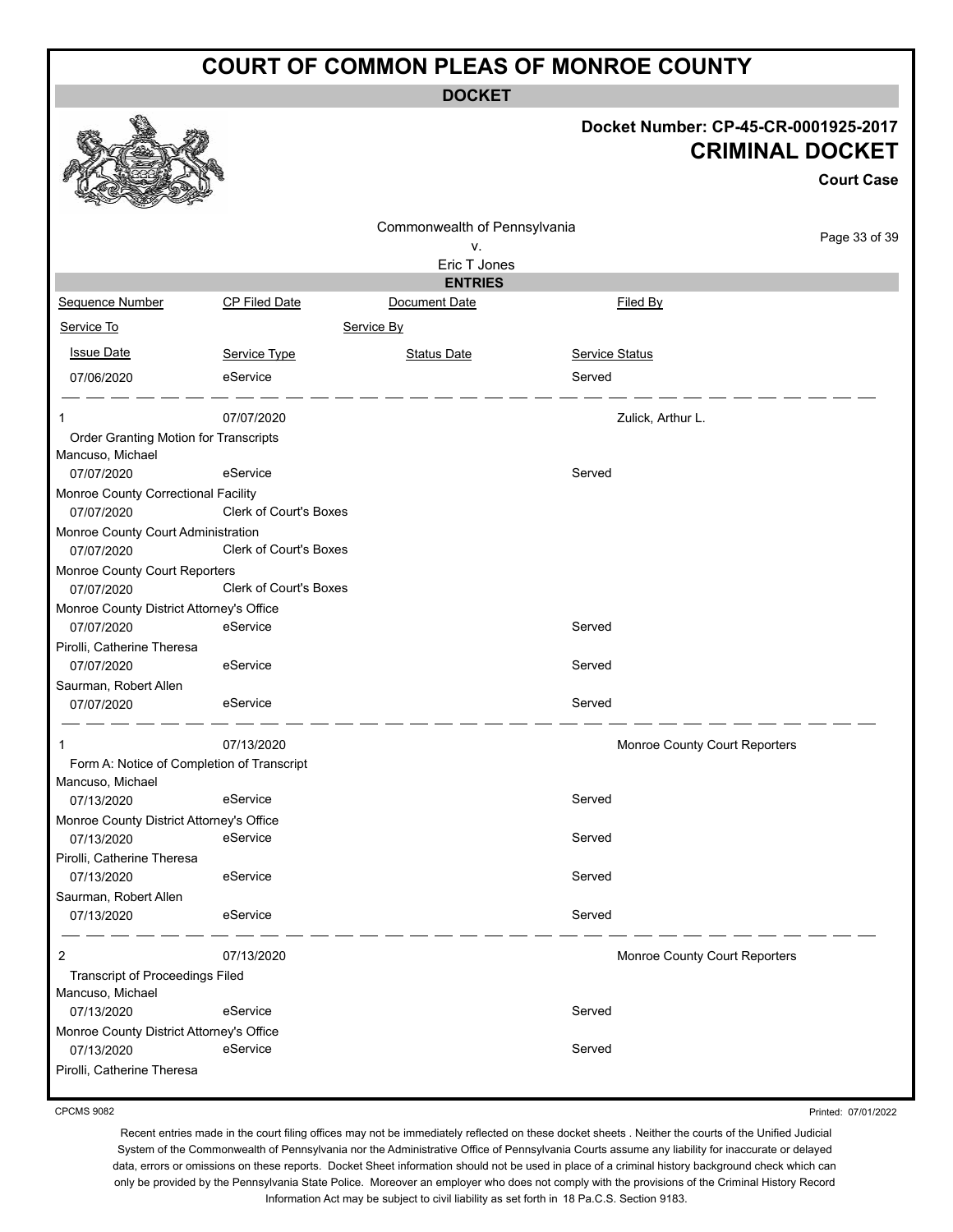**DOCKET**

#### **Docket Number: CP-45-CR-0001925-2017 CRIMINAL DOCKET**

**Court Case**

|                                          |                              |                                                                                                |                |                                             | Gourt Gase    |
|------------------------------------------|------------------------------|------------------------------------------------------------------------------------------------|----------------|---------------------------------------------|---------------|
|                                          |                              | Commonwealth of Pennsylvania                                                                   |                |                                             |               |
|                                          |                              | ٧.                                                                                             |                |                                             | Page 34 of 39 |
|                                          |                              | Eric T Jones                                                                                   |                |                                             |               |
|                                          |                              | <b>ENTRIES</b>                                                                                 |                |                                             |               |
| <b>Sequence Number</b>                   | CP Filed Date                | Document Date                                                                                  |                | Filed By                                    |               |
| Service To                               |                              | Service By                                                                                     |                |                                             |               |
| <b>Issue Date</b>                        | Service Type                 | <b>Status Date</b>                                                                             | Service Status |                                             |               |
| 07/13/2020                               | eService                     |                                                                                                | Served         |                                             |               |
| Saurman, Robert Allen                    |                              |                                                                                                |                |                                             |               |
| 07/13/2020                               | eService                     |                                                                                                | Served         |                                             |               |
| 1                                        | 07/27/2020                   |                                                                                                |                | Monroe County District Attorney's<br>Office |               |
| Mancuso, Michael                         |                              | Commonwealth's Response Brief in Opposition to Defendant's Petition for Post conviction Relief |                |                                             |               |
| 07/27/2020                               | eService                     |                                                                                                | Served         |                                             |               |
| Pirolli, Catherine Theresa               |                              |                                                                                                |                |                                             |               |
| 07/27/2020                               | eService                     |                                                                                                | Served         |                                             |               |
| Saurman, Robert Allen                    |                              |                                                                                                |                |                                             |               |
| 07/27/2020                               | eNotice                      |                                                                                                | Notified       |                                             |               |
| 1                                        | 08/26/2020                   |                                                                                                |                | Zulick, Arthur L.                           |               |
| Opinion & Order Denying PCRA Petition    |                              |                                                                                                |                |                                             |               |
| Jones, Eric T.                           |                              |                                                                                                |                |                                             |               |
| 08/26/2020                               | <b>First Class/Certified</b> |                                                                                                |                |                                             |               |
| Mancuso, Michael                         |                              |                                                                                                |                |                                             |               |
| 08/26/2020                               | eService                     |                                                                                                | Served         |                                             |               |
| Monroe County District Attorney's Office |                              |                                                                                                |                |                                             |               |
| 08/26/2020                               | eService                     |                                                                                                | Served         |                                             |               |
| Pirolli, Catherine Theresa               |                              |                                                                                                |                |                                             |               |
| 08/26/2020                               | eService                     |                                                                                                | Served         |                                             |               |
| Saurman, Robert Allen                    |                              |                                                                                                |                |                                             |               |
| 08/26/2020                               | eService                     |                                                                                                | Served         |                                             |               |
| $\mathbf 1$                              | 09/18/2020                   |                                                                                                |                | Saurman, Robert Allen                       |               |
| Notice of Appeal to the Superior Court   |                              |                                                                                                |                |                                             |               |
| Mancuso, Michael                         |                              |                                                                                                |                |                                             |               |
| 09/18/2020                               | eService                     |                                                                                                | Served         |                                             |               |
| Monroe County District Attorney's Office |                              |                                                                                                |                |                                             |               |
| 09/18/2020                               | eNotice                      |                                                                                                | Notified       |                                             |               |
| 1                                        | 09/21/2020                   |                                                                                                |                | Zulick, Arthur L.                           |               |
| <b>Concise Statement Order</b>           |                              |                                                                                                |                |                                             |               |
| Mancuso, Michael                         |                              |                                                                                                |                |                                             |               |
|                                          |                              |                                                                                                |                |                                             |               |

CPCMS 9082

Printed: 07/01/2022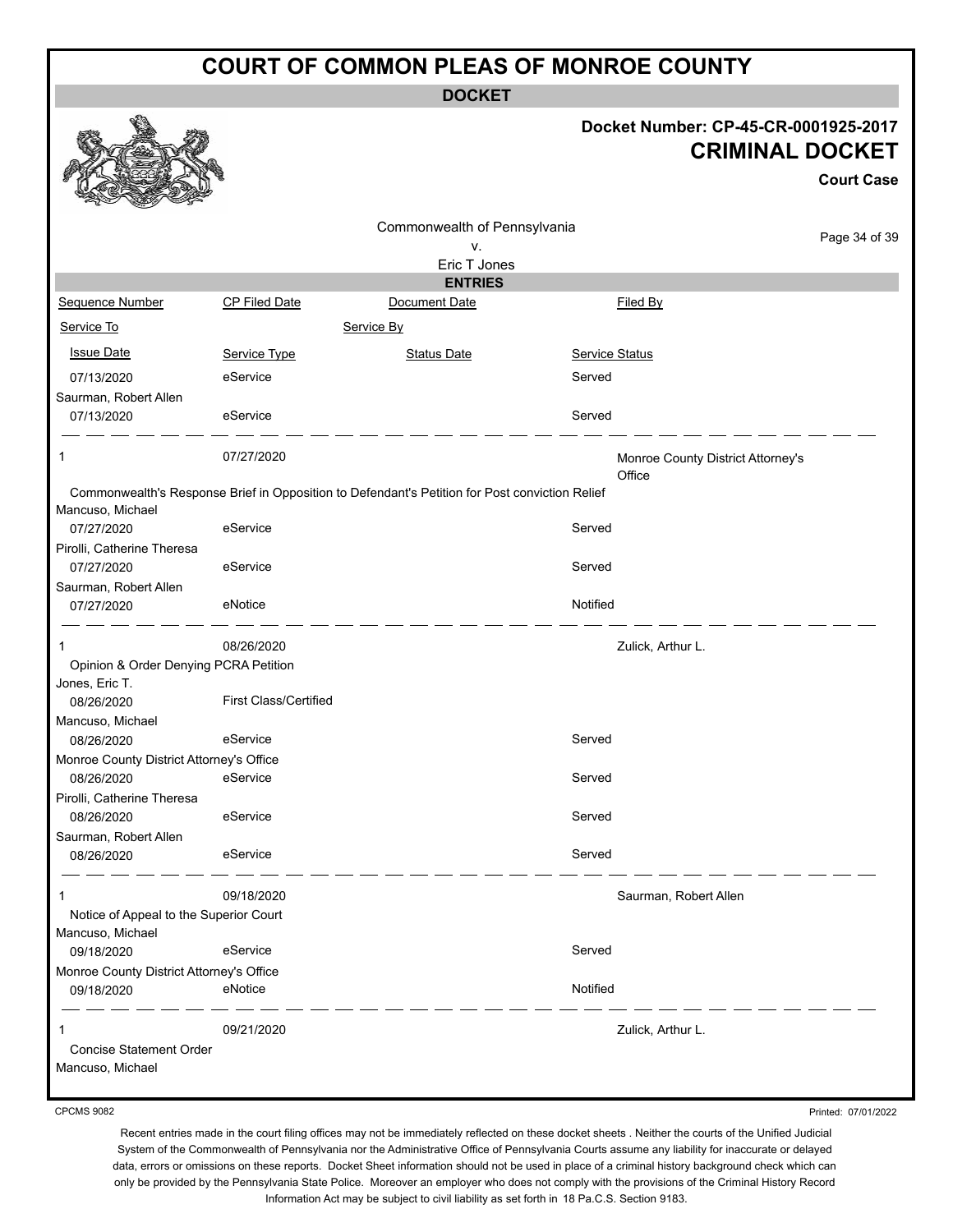**DOCKET**

#### **Docket Number: CP-45-CR-0001925-2017 CRIMINAL DOCKET**

**Court Case**

Printed: 07/01/2022

|                                          |                                                       | Commonwealth of Pennsylvania                                                                        |                |                                                             |
|------------------------------------------|-------------------------------------------------------|-----------------------------------------------------------------------------------------------------|----------------|-------------------------------------------------------------|
|                                          |                                                       | ٧.                                                                                                  | Page 35 of 39  |                                                             |
|                                          |                                                       | Eric T Jones                                                                                        |                |                                                             |
|                                          |                                                       | <b>ENTRIES</b>                                                                                      |                |                                                             |
| Sequence Number                          | <b>CP Filed Date</b>                                  | Document Date                                                                                       |                | Filed By                                                    |
| Service To                               |                                                       | Service By                                                                                          |                |                                                             |
| <b>Issue Date</b>                        | Service Type                                          | <b>Status Date</b>                                                                                  | Service Status |                                                             |
| 09/21/2020                               | eService                                              |                                                                                                     | Served         |                                                             |
| Monroe County District Attorney's Office |                                                       |                                                                                                     |                |                                                             |
| 09/21/2020                               | eService                                              |                                                                                                     | Served         |                                                             |
| Saurman, Robert Allen                    |                                                       |                                                                                                     |                |                                                             |
| 09/21/2020                               | eService                                              |                                                                                                     | Served         |                                                             |
|                                          | 10/13/2020                                            |                                                                                                     |                | Saurman, Robert Allen                                       |
|                                          | Concise Statement of the Matters Complained on Appeal |                                                                                                     |                |                                                             |
| Mancuso, Michael                         |                                                       |                                                                                                     |                |                                                             |
| 10/13/2020                               | eNotice                                               |                                                                                                     | Notified       |                                                             |
| Monroe County District Attorney's Office |                                                       |                                                                                                     |                |                                                             |
| 10/13/2020                               | eNotice                                               |                                                                                                     | Notified       |                                                             |
| 1                                        | 10/19/2020                                            |                                                                                                     |                | Superior Court of Pennsylvania -<br><b>Eastern District</b> |
|                                          |                                                       | Appeal Docket Sheet from Superior Court of PA- Superior Court Docket # 1826 EDA 2020 Due 11/17/2020 |                |                                                             |
| Mancuso, Michael                         |                                                       |                                                                                                     |                |                                                             |
| 10/23/2020                               | eService                                              |                                                                                                     | Served         |                                                             |
| Monroe County District Attorney's Office |                                                       |                                                                                                     |                |                                                             |
| 10/23/2020                               | eService                                              |                                                                                                     | Served         |                                                             |
| Saurman, Robert Allen                    |                                                       |                                                                                                     |                |                                                             |
| 10/23/2020                               | eService                                              |                                                                                                     | Served         |                                                             |
| 1                                        | 10/22/2020                                            |                                                                                                     |                | Superior Court of Pennsylvania -                            |
|                                          |                                                       |                                                                                                     |                | <b>Eastern District</b>                                     |
|                                          |                                                       | Appeal Docket Sheet from Superior Court of PA Supeior Court # 1826 EDA 2020 Due 11/17/2020          |                |                                                             |
| Mancuso, Michael                         |                                                       |                                                                                                     |                |                                                             |
| 10/23/2020                               | eService                                              |                                                                                                     | Served         |                                                             |
| Monroe County District Attorney's Office |                                                       |                                                                                                     |                |                                                             |
| 10/23/2020                               | eService                                              |                                                                                                     | Served         |                                                             |
| Saurman, Robert Allen                    |                                                       |                                                                                                     |                |                                                             |
| 10/23/2020                               | eService                                              |                                                                                                     | Served         |                                                             |
|                                          | 11/03/2020                                            |                                                                                                     |                | Zulick, Arthur L.                                           |
| Statement Pursuant to P.R.A.P. 1925(a)   |                                                       |                                                                                                     |                |                                                             |
| Mancuso, Michael                         |                                                       |                                                                                                     |                |                                                             |
| 11/03/2020                               | eService                                              |                                                                                                     | Served         |                                                             |
| Monroe County District Attorney's Office |                                                       |                                                                                                     |                |                                                             |

CPCMS 9082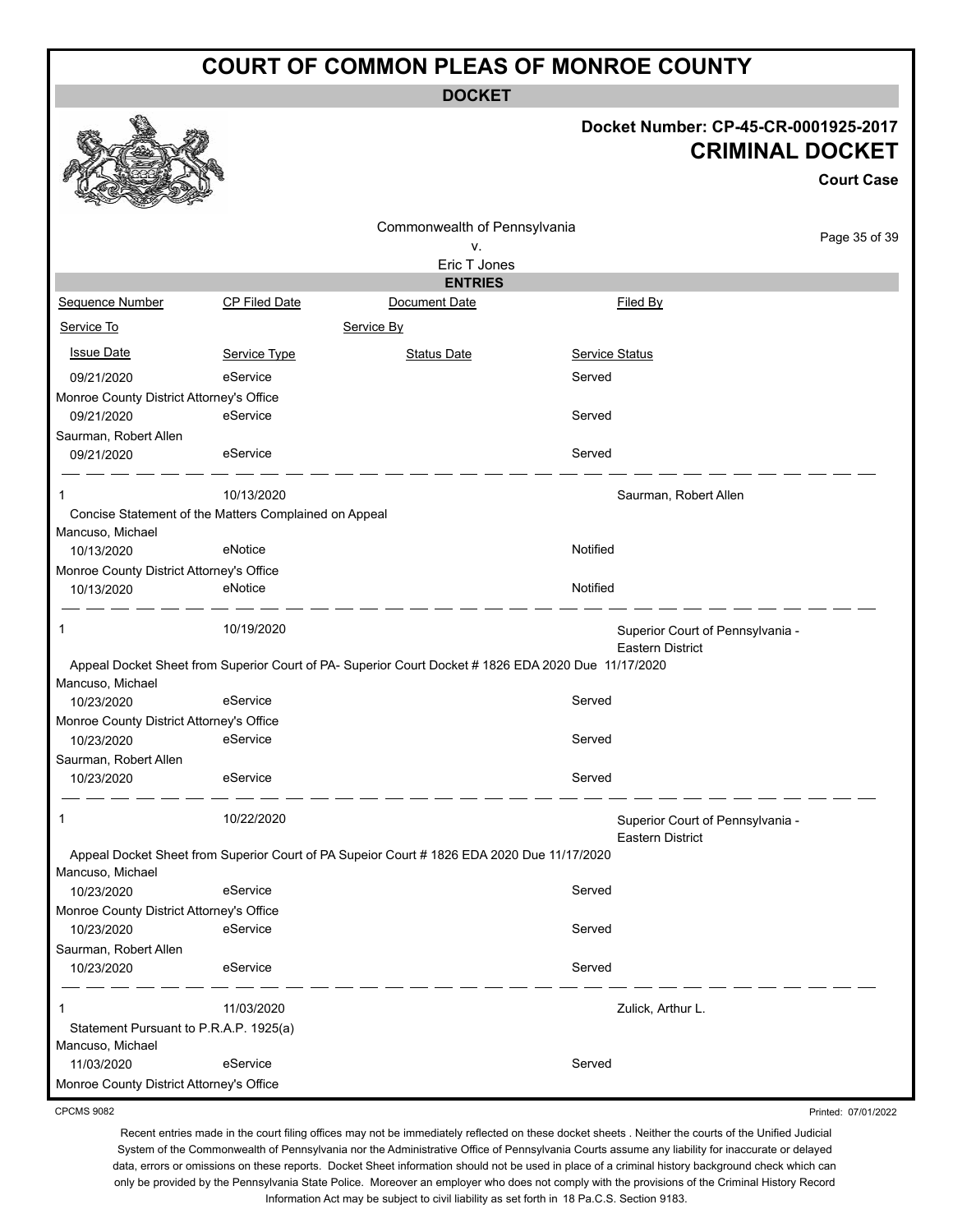**DOCKET**

#### **Docket Number: CP-45-CR-0001925-2017 CRIMINAL DOCKET**

**Court Case**

|                                                                              |                      | Commonwealth of Pennsylvania                                                              |                |                                  | Page 36 of 39 |  |
|------------------------------------------------------------------------------|----------------------|-------------------------------------------------------------------------------------------|----------------|----------------------------------|---------------|--|
|                                                                              |                      | ν.                                                                                        |                |                                  |               |  |
|                                                                              |                      | Eric T Jones                                                                              |                |                                  |               |  |
|                                                                              |                      | <b>ENTRIES</b>                                                                            |                |                                  |               |  |
| Sequence Number                                                              | <b>CP Filed Date</b> | Document Date                                                                             |                | Filed By                         |               |  |
| Service To                                                                   |                      | Service By                                                                                |                |                                  |               |  |
| <b>Issue Date</b>                                                            | Service Type         | <b>Status Date</b>                                                                        | Service Status |                                  |               |  |
| 11/03/2020                                                                   | eService             |                                                                                           | Served         |                                  |               |  |
| Saurman, Robert Allen                                                        |                      |                                                                                           |                |                                  |               |  |
| 11/03/2020                                                                   | eService             |                                                                                           | Served         |                                  |               |  |
|                                                                              | 12/02/2020           |                                                                                           |                | Warden, George J.                |               |  |
|                                                                              |                      | Certified Docket Entries and List send to R. Saurman, Esq. and District Attorney's Office |                |                                  |               |  |
| Mancuso, Michael                                                             |                      |                                                                                           |                |                                  |               |  |
| 12/02/2020                                                                   | eService             |                                                                                           | Served         |                                  |               |  |
| Monroe County District Attorney's Office<br>12/02/2020                       | eService             |                                                                                           | Served         |                                  |               |  |
| Saurman, Robert Allen                                                        |                      |                                                                                           |                |                                  |               |  |
| 12/02/2020                                                                   | eService             |                                                                                           | Served         |                                  |               |  |
|                                                                              |                      |                                                                                           |                |                                  |               |  |
| 2                                                                            | 12/02/2020           |                                                                                           |                | Warden, George J.                |               |  |
| Certificate and Transmittal of Record to Appellate Court<br>Mancuso, Michael |                      |                                                                                           |                |                                  |               |  |
| 12/02/2020                                                                   | eService             |                                                                                           | Served         |                                  |               |  |
| Monroe County District Attorney's Office                                     |                      |                                                                                           |                |                                  |               |  |
| 12/02/2020                                                                   | eService             |                                                                                           | Served         |                                  |               |  |
| Saurman, Robert Allen                                                        |                      |                                                                                           |                |                                  |               |  |
| 12/02/2020                                                                   | eService             |                                                                                           | Served         |                                  |               |  |
| $\mathbf 1$                                                                  | 08/12/2021           |                                                                                           |                | Supreme Court of Pennsylvania -  |               |  |
|                                                                              |                      |                                                                                           |                | <b>Middle District</b>           |               |  |
| Petition for Allowance of Appeal Filed - Supreme Court                       |                      |                                                                                           |                |                                  |               |  |
| Mancuso, Michael<br>08/18/2021                                               | eService             |                                                                                           | Served         |                                  |               |  |
| Monroe County District Attorney's Office                                     |                      |                                                                                           |                |                                  |               |  |
| 08/18/2021                                                                   | eService             |                                                                                           | Served         |                                  |               |  |
| Saurman, Robert Allen                                                        |                      |                                                                                           |                |                                  |               |  |
| 08/18/2021                                                                   | eService             |                                                                                           | Served         |                                  |               |  |
| 1                                                                            | 08/16/2021           |                                                                                           |                | Superior Court of Pennsylvania - |               |  |
|                                                                              |                      |                                                                                           |                | <b>Eastern District</b>          |               |  |
| Original Record Returned                                                     |                      |                                                                                           |                |                                  |               |  |
| Mancuso, Michael                                                             |                      |                                                                                           |                |                                  |               |  |
| 08/17/2021                                                                   | eService             |                                                                                           | Served         |                                  |               |  |
| Monroe County District Attorney's Office                                     |                      |                                                                                           |                |                                  |               |  |

CPCMS 9082

Recent entries made in the court filing offices may not be immediately reflected on these docket sheets . Neither the courts of the Unified Judicial System of the Commonwealth of Pennsylvania nor the Administrative Office of Pennsylvania Courts assume any liability for inaccurate or delayed data, errors or omissions on these reports. Docket Sheet information should not be used in place of a criminal history background check which can only be provided by the Pennsylvania State Police. Moreover an employer who does not comply with the provisions of the Criminal History Record Information Act may be subject to civil liability as set forth in 18 Pa.C.S. Section 9183.

Printed: 07/01/2022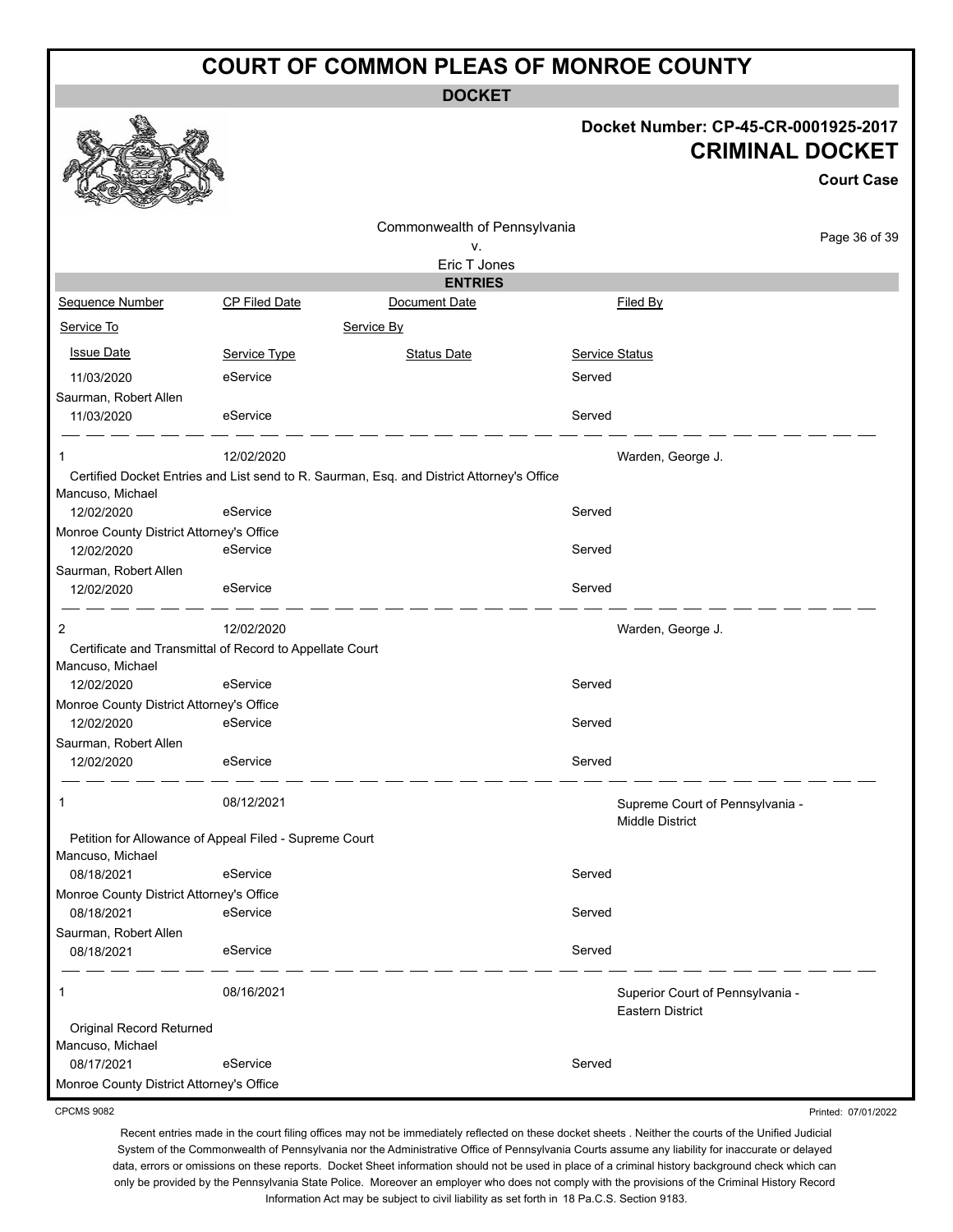**DOCKET**

#### **Docket Number: CP-45-CR-0001925-2017 CRIMINAL DOCKET**

**Court Case**

|                                          |                                                         | Commonwealth of Pennsylvania                                         |                       |                                                           |
|------------------------------------------|---------------------------------------------------------|----------------------------------------------------------------------|-----------------------|-----------------------------------------------------------|
|                                          |                                                         | ۷.                                                                   |                       | Page 37 of 39                                             |
|                                          |                                                         | Eric T Jones                                                         |                       |                                                           |
|                                          |                                                         | <b>ENTRIES</b>                                                       |                       |                                                           |
| Sequence Number                          | <b>CP Filed Date</b>                                    | Document Date                                                        | Filed By              |                                                           |
| Service To                               |                                                         | Service By                                                           |                       |                                                           |
| <b>Issue Date</b>                        | Service Type                                            | <b>Status Date</b>                                                   | <b>Service Status</b> |                                                           |
| 08/17/2021                               | eService                                                |                                                                      | Served                |                                                           |
| Saurman, Robert Allen                    |                                                         |                                                                      |                       |                                                           |
| 08/17/2021                               | eService                                                |                                                                      | Served                |                                                           |
| 2                                        | 08/16/2021                                              |                                                                      |                       | Superior Court of Pennsylvania -                          |
|                                          |                                                         |                                                                      |                       | <b>Eastern District</b>                                   |
|                                          | Superior Court Decision - Judgement Entered             |                                                                      |                       |                                                           |
| Mancuso, Michael<br>08/17/2021           | eService                                                |                                                                      | Served                |                                                           |
| Monroe County District Attorney's Office |                                                         |                                                                      |                       |                                                           |
| 08/17/2021                               | eService                                                |                                                                      | Served                |                                                           |
| Saurman, Robert Allen                    |                                                         |                                                                      |                       |                                                           |
| 08/17/2021                               | eService                                                |                                                                      | Served                |                                                           |
| 3                                        | 08/16/2021                                              |                                                                      |                       | Supreme Court of Pennsylvania -                           |
|                                          |                                                         | Petition for Allowance of Appeal Nunc Por Tunc Filed - Supreme Court |                       | <b>Middle District</b>                                    |
| Mancuso, Michael                         |                                                         |                                                                      |                       |                                                           |
| 08/18/2021                               | eService                                                |                                                                      | Served                |                                                           |
| Monroe County District Attorney's Office |                                                         |                                                                      |                       |                                                           |
| 08/18/2021                               | eService                                                |                                                                      | Served                |                                                           |
| Saurman, Robert Allen                    |                                                         |                                                                      |                       |                                                           |
| 08/18/2021                               | eService                                                |                                                                      | Served                |                                                           |
| $\mathbf{1}$                             | 06/28/2022                                              |                                                                      |                       | Supreme Court of Pennsylvania -<br><b>Middle District</b> |
|                                          | Petition for Allowance of Appeal Denied - Supreme Court |                                                                      |                       |                                                           |
| Mancuso, Michael                         |                                                         |                                                                      |                       |                                                           |
| 06/28/2022                               | eService                                                |                                                                      | Served                |                                                           |
| Monroe County District Attorney's Office |                                                         |                                                                      |                       |                                                           |
| 06/28/2022                               | eService                                                |                                                                      | Served                |                                                           |
| Saurman, Robert Allen                    |                                                         |                                                                      |                       |                                                           |
| 06/28/2022                               | eService                                                |                                                                      | Served                |                                                           |

CPCMS 9082

Printed: 07/01/2022

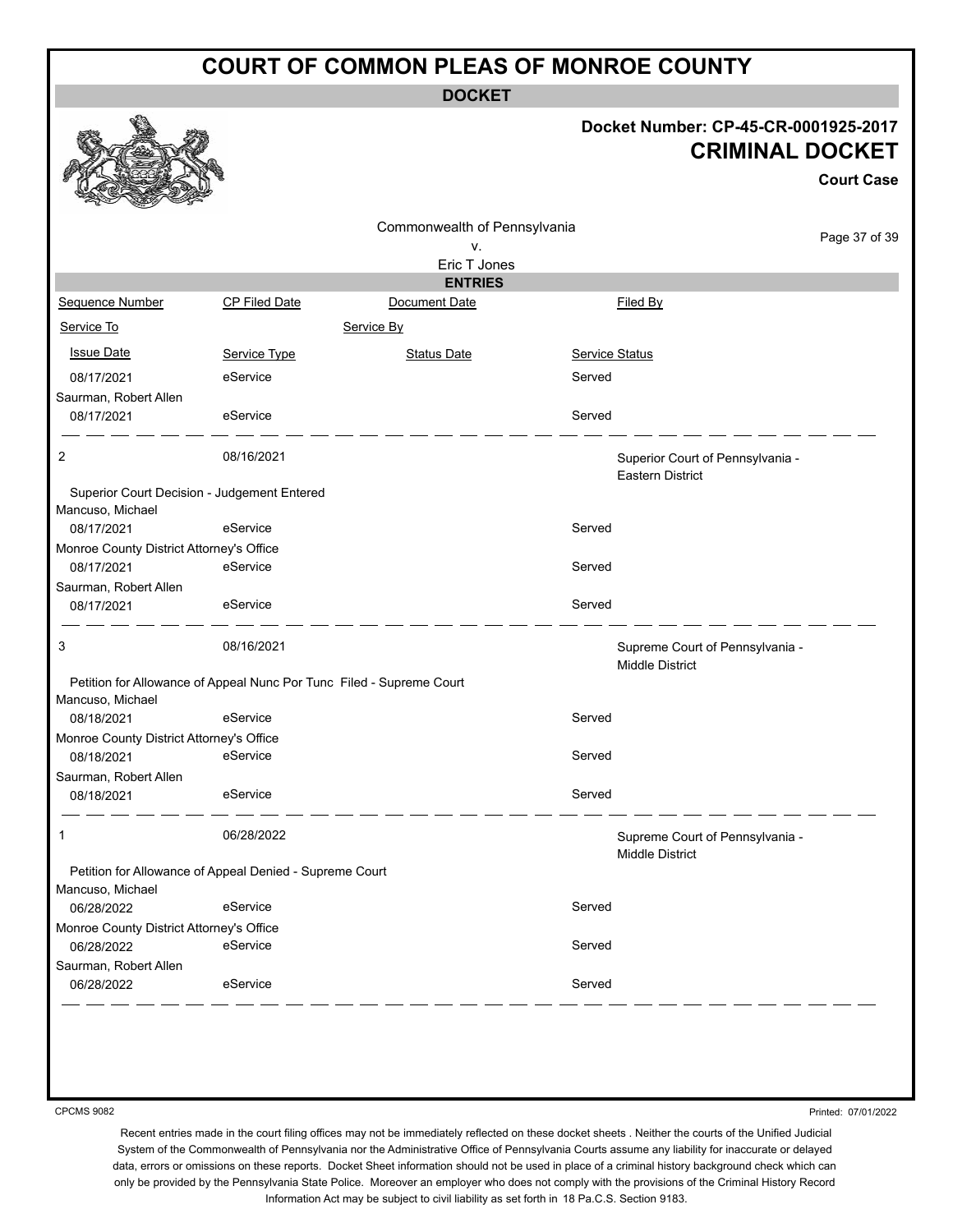**DOCKET**

#### **Docket Number: CP-45-CR-0001925-2017 CRIMINAL DOCKET**

**Court Case**

|                                                |                   | Commonwealth of Pennsylvania<br>۷. |                    |                                  | Page 38 of 39 |  |  |
|------------------------------------------------|-------------------|------------------------------------|--------------------|----------------------------------|---------------|--|--|
|                                                |                   | Eric T Jones                       |                    |                                  |               |  |  |
| <b>CASE FINANCIAL INFORMATION</b>              |                   |                                    |                    |                                  |               |  |  |
| 01/30/2020<br>Last Payment Date:               |                   |                                    |                    | Total of Last Payment: - \$59.76 |               |  |  |
| Jones, Eric T.<br>Defendant                    | <b>Assessment</b> | Payments                           | <b>Adjustments</b> | Non Monetary<br>Payments         | <b>Total</b>  |  |  |
| <b>Costs/Fees</b>                              |                   |                                    |                    |                                  |               |  |  |
| Subpoena Fee (Monroe)                          | \$10.00           | (\$10.00)                          | \$0.00             | \$0.00                           | \$0.00        |  |  |
| Subpoena Fee (Monroe)                          | \$180.00          | (\$180.00)                         | \$0.00             | \$0.00                           | \$0.00        |  |  |
| Subpoena Fee (Monroe)                          | \$5.00            | (\$5.00)                           | \$0.00             | \$0.00                           | \$0.00        |  |  |
| Subpoena Fee (Monroe)                          | \$5.00            | (\$5.00)                           | \$0.00             | \$0.00                           | \$0.00        |  |  |
| Subpoena Fee (Monroe)                          | \$10.00           | (\$10.00)                          | \$0.00             | \$0.00                           | \$0.00        |  |  |
| Subpoena Fee (Monroe)                          | \$5.00            | (\$5.00)                           | \$0.00             | \$0.00                           | \$0.00        |  |  |
| Subpoena Fee (Monroe)                          | \$5.00            | (\$5.00)                           | \$0.00             | \$0.00                           | \$0.00        |  |  |
| Subpoena Fee (Monroe)                          | \$5.00            | (\$5.00)                           | \$0.00             | \$0.00                           | \$0.00        |  |  |
| Subpoena Fee (Monroe)                          | \$10.00           | (\$10.00)                          | \$0.00             | \$0.00                           | \$0.00        |  |  |
| Subpoena Fee (Monroe)                          | \$25.00           | (\$25.00)                          | \$0.00             | \$0.00                           | \$0.00        |  |  |
| Subpoena Fee (Monroe)                          | \$5.00            | (\$5.00)                           | \$0.00             | \$0.00                           | \$0.00        |  |  |
| Subpoena Fee (Monroe)                          | \$5.00            | (\$5.00)                           | \$0.00             | \$0.00                           | \$0.00        |  |  |
| Subpoena Fee (Monroe)                          | \$5.00            | (\$5.00)                           | \$0.00             | \$0.00                           | \$0.00        |  |  |
| Subpoena Fee (Monroe)                          | \$5.00            | (\$5.00)                           | \$0.00             | \$0.00                           | \$0.00        |  |  |
| Subpoena Fee (Monroe)                          | \$5.00            | (\$5.00)                           | \$0.00             | \$0.00                           | \$0.00        |  |  |
| Subpoena Fee (Monroe)                          | \$15.00           | (\$15.00)                          | \$0.00             | \$0.00                           | \$0.00        |  |  |
| Subpoena Fee (Monroe)                          | \$5.00            | (\$5.00)                           | \$0.00             | \$0.00                           | \$0.00        |  |  |
| Subpoena Fee (Monroe)                          | \$5.00            | (\$5.00)                           | \$0.00             | \$0.00                           | \$0.00        |  |  |
| Subpoena Fee (Monroe)                          | \$5.00            | (\$5.00)                           | \$0.00             | \$0.00                           | \$0.00        |  |  |
| Subpoena Fee (Monroe)                          | \$5.00            | (\$5.00)                           | \$0.00             | \$0.00                           | \$0.00        |  |  |
| Subpoena Fee (Monroe)                          | \$5.00            | (\$5.00)                           | \$0.00             | \$0.00                           | \$0.00        |  |  |
| Subpoena Fee (Monroe)                          | \$5.00            | (\$5.00)                           | \$0.00             | \$0.00                           | \$0.00        |  |  |
| Subpoena Fee (Monroe)                          | \$10.00           | (\$10.00)                          | \$0.00             | \$0.00                           | \$0.00        |  |  |
| <b>ATJ</b>                                     | \$4.00            | (\$4.00)                           | \$0.00             | \$0.00                           | \$0.00        |  |  |
| Automation Fee (Monroe)                        | \$5.00            | \$0.00                             | \$0.00             | \$0.00                           | \$5.00        |  |  |
| Booking Center Fee (Monroe)                    | \$300.00          | $($ \$300.00)                      | \$0.00             | \$0.00                           | \$0.00        |  |  |
| <b>CJES</b>                                    | \$2.25            | (\$2.25)                           | \$0.00             | \$0.00                           | \$0.00        |  |  |
| Commonwealth Cost - HB627 (Act 167<br>of 1992) | \$20.65           | (\$19.24)                          | \$0.00             | \$0.00                           | \$1.41        |  |  |
| Costs of Prosecution - CJEA                    | \$50.00           | (\$46.58)                          | \$0.00             | \$0.00                           | \$3.42        |  |  |
| County Court Cost (Act 204 of 1976)            | \$30.10           | (\$28.05)                          | \$0.00             | \$0.00                           | \$2.05        |  |  |
| Court Costs (Monroe)                           | \$75.00           | (\$75.00)                          | \$0.00             | \$0.00                           | \$0.00        |  |  |
| Crime Victims Compensation (Act 96 of<br>1984) | \$35.00           | (\$35.00)                          | \$0.00             | \$0.00                           | \$0.00        |  |  |

CPCMS 9082

Printed: 07/01/2022